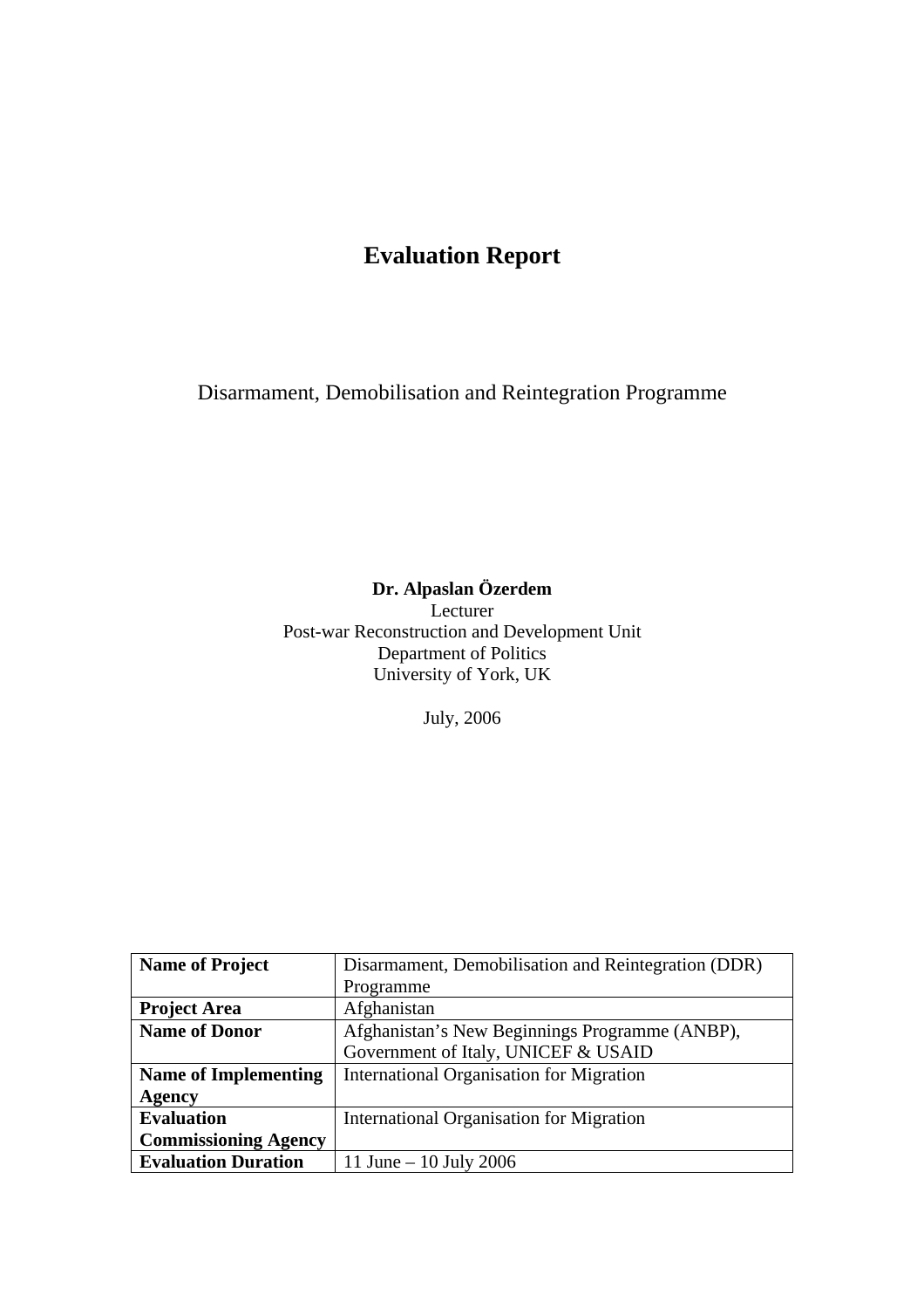### **Executive Summary**

From March 2004 to June 2006, the International Organization for Migration (IOM) was one of the UNDP/Afghanistan's New Beginnings Programme's (ANBP) Implementing Partners for the reintegration phase of the Disarmament, Demobilisation and Reintegration (DDR) of the Afghan Military Forces (AMF). The the IOM`s DDR project was funded by the ANBP, Government of Italy, USAID and UNICEF.

The reintegration methodology had the following three main projects and a number of additional components: Small Business Start-up, Agricultural Assistance, and Vocational Training/On-the-Job Training as well as Employment Assistance Centres, Micro Finance, Literacy Courses and Former Child Soldiers and Vulnerable Youth Group. The main conclusions and lessons learned can be summarised as follows:

#### **Strengths:**

- No direct cash assistance in business and agricultural start-up.
- Former combatants were asked to come up with their own business ideas.
- The caseworker approach was appropriate for dealing with irregular caseload influxes and ensured a positive rapport between the Project and former combatants.
- A high level of flexibility in dealing with crises and with the unexpectedly large size of caseloads.
- A pool of well-trained and conscientious caseworkers ready to deal with the caseload sensitively.
- The three quotation system for procurement, which ensured a high level of ownership, accountability and transparency.
- Up to 50% of small businesses and agricultural start-up projects visited showed signs of viability, and to some extent, sustainability.
- Adequate income from small businesses and agricultural start-up projects for basic needs and covering the costs of education and health.
- Indications of saving money to re-invest in small businesses.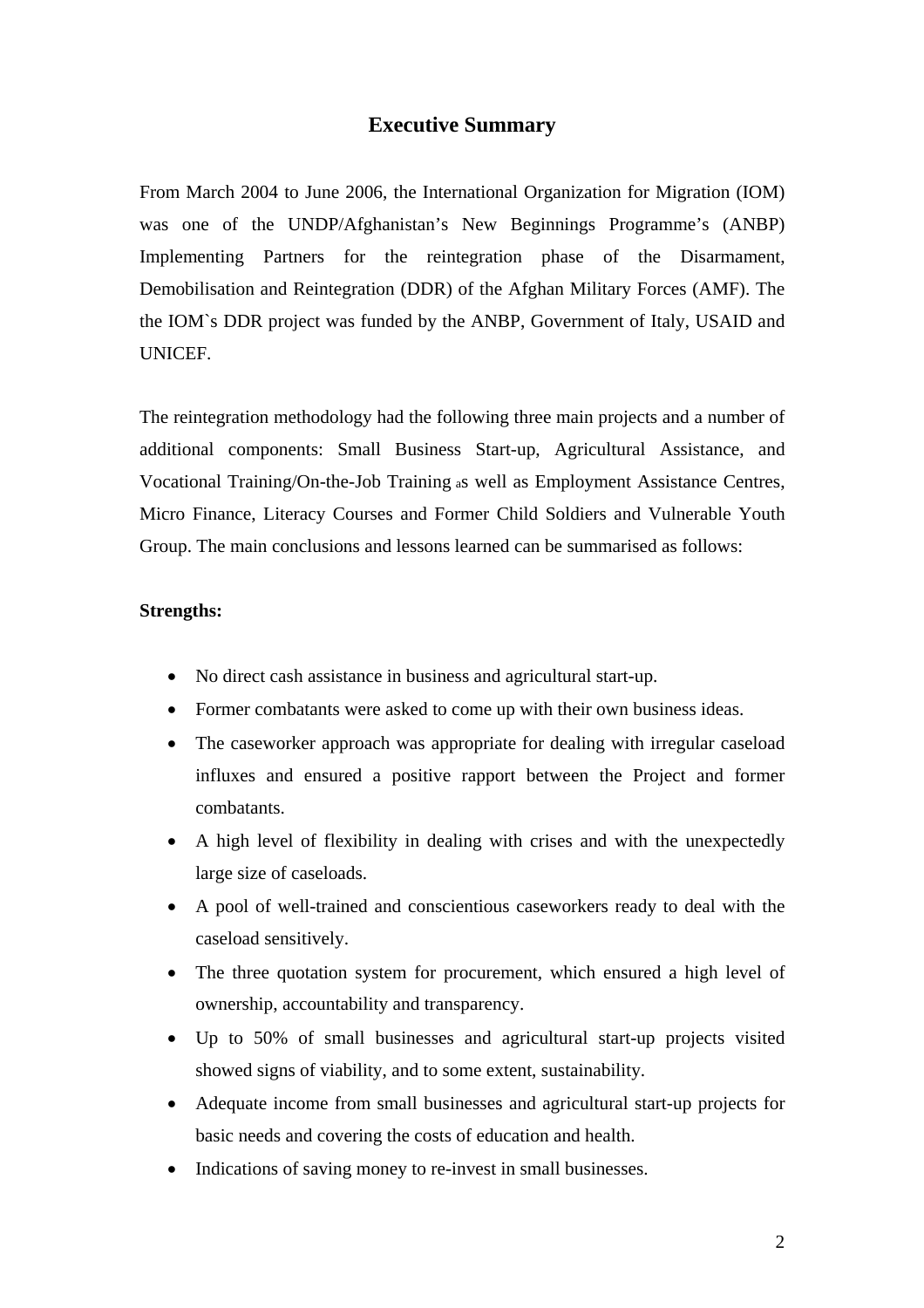- Good donor visibility with small businesses when necessary budgetary provisions made.
- Adequate duration, hands-on practice opportunity and targeted subject selection at vocational training courses.
- Good follow up employment creation projects for vocational training participants at the Mazar-i Sharif Reintegration Unit.
- The use of on-the-job training as a training and employment creation approach.
- Encouraging work undertaken by employment assistance centres in the identification and referral of local employment opportunities.
- Establishment of literacy courses accessible to the general public at the Herat Reintegration Unit.
- Good attempt at linking the reintegration assistance with long-term sustainability for small businesses through a micro-credit scheme at the Herat Reintegration Unit.
- Strong, flexible and well-managed performance of the Project from Summer 2005 onwards ensured the Organization became a highly valued implementing partner for the donor.

### **Weaknesses:**

- The grant amount was too small to ensure the establishment of viable businesses in urban areas.
- The lack of a well thought-out database system at some reintegration units.
- The inadequate length of business training courses at some reintegration units, particularly for illiterate former combatants.
- The inadequate procurement of materials and equipment on behalf of former combatants during the pilot phase in at the Mazar-i Sharif Reintegration Unit.
- The illiteracy of former combatants was a major detrimental factor in the startup phase of small businesses.
- The insistence on too many tranches for small business start-up during the pilot phase at the Mazar-i Sharif Reintegration Unit.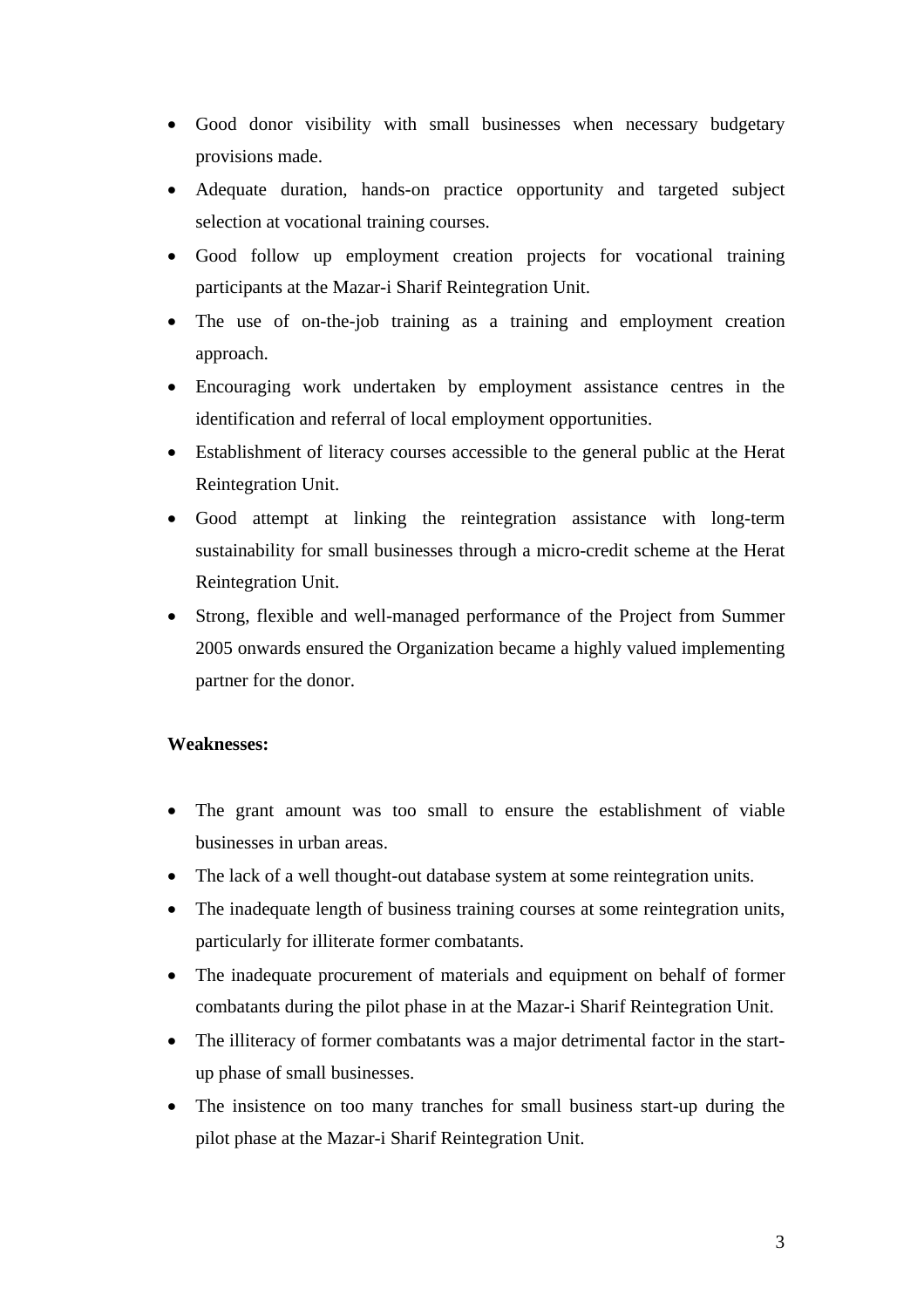- The Donor's decision not to provide livestock to landless or displaced former combatants based on the negative experience with this approach during the pilot phase at the Mazar-i Sharif Reintegration Unit.
- The 'cut-and-paste' style of monitoring reporting.
- The use of grocery/general stores as a 'default' type of small business for former combatants without previous business experience or skills.
- The saturation of the market with the over-concentration on small businesses in a particular sector.
- Assisting former combatants to become a partner in an existing business may not have necessarily resulted in a genuine partnership.
- Over 10% of small businesses and agricultural start-up projects visited have already failed, while 40% of them were in a critical state and in need of further assistance.
- On the side of donors, the lack of follow up mechanisms in terms of micro credit for the small businesses created, and the general lack of a proper exit strategy.
- The overall inappropriateness of employment assistance centres to the economic context.
- The lack of capacity building and involvement of local authorities in the planning and implementation of literacy courses.
- The absence of any psycho-social element in the reintegration of child soldiers.

The following conclusions and lessons learned for the IOM's Management in Afghanistan:

- The project suffered from detrimental organisational environment owing to frequent changes in the Chief of Mission.
- There was a need for a clear organisational structure for the DDR Programme from the very beginning.
- There was a need for a Programme Manager and a clear identification of roles and responsibilities for international staff right from the beginning.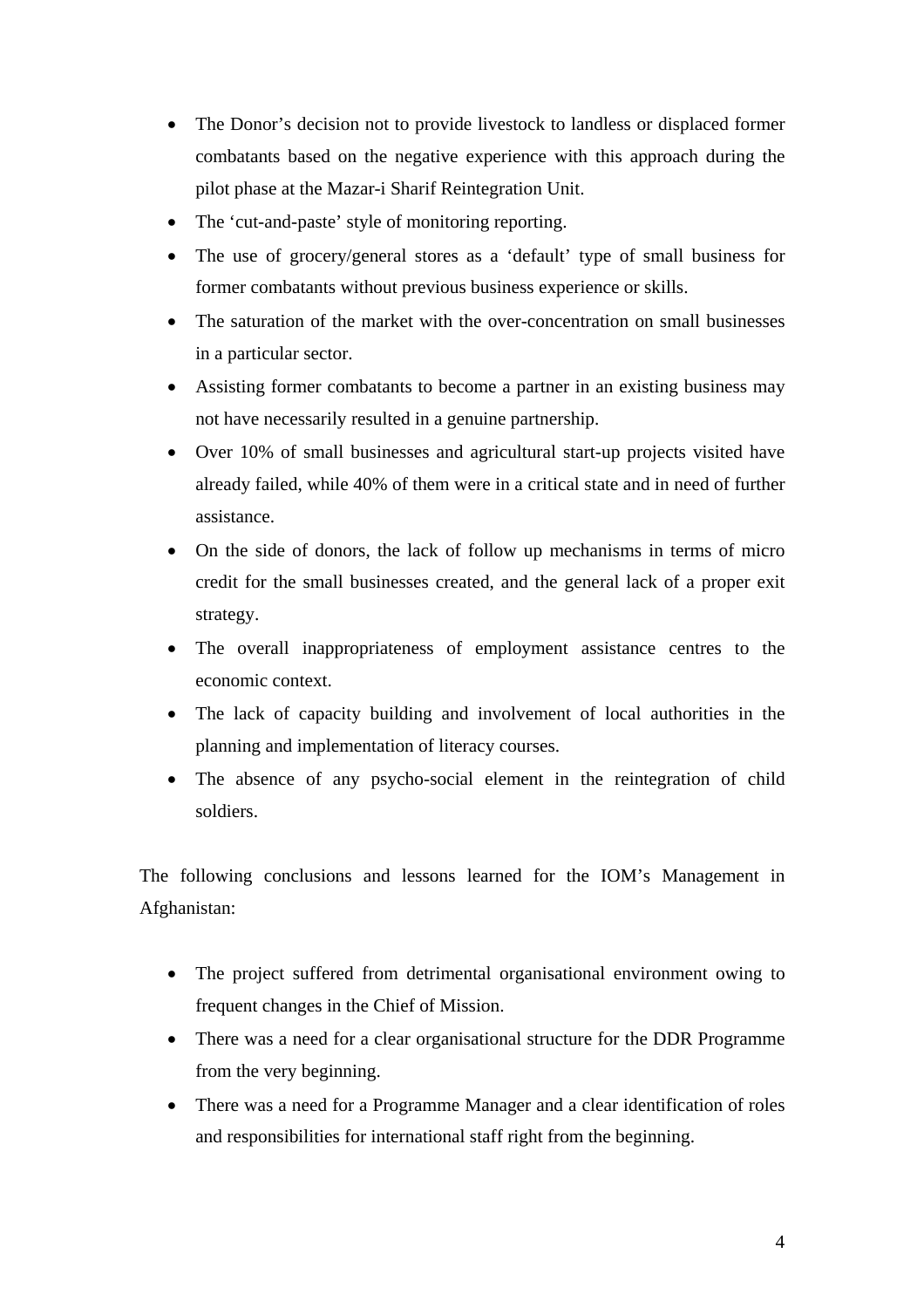- There was inadequate harmonisation of working practice for the DDR Programme from March 2004 to Summer 2005.
- International staff appointed need to have a development background with specific expertise in reintegration projects.
- Programme changes can be achieved in a short period of time during the implementation process that will result in a drastic overall improvement in performance.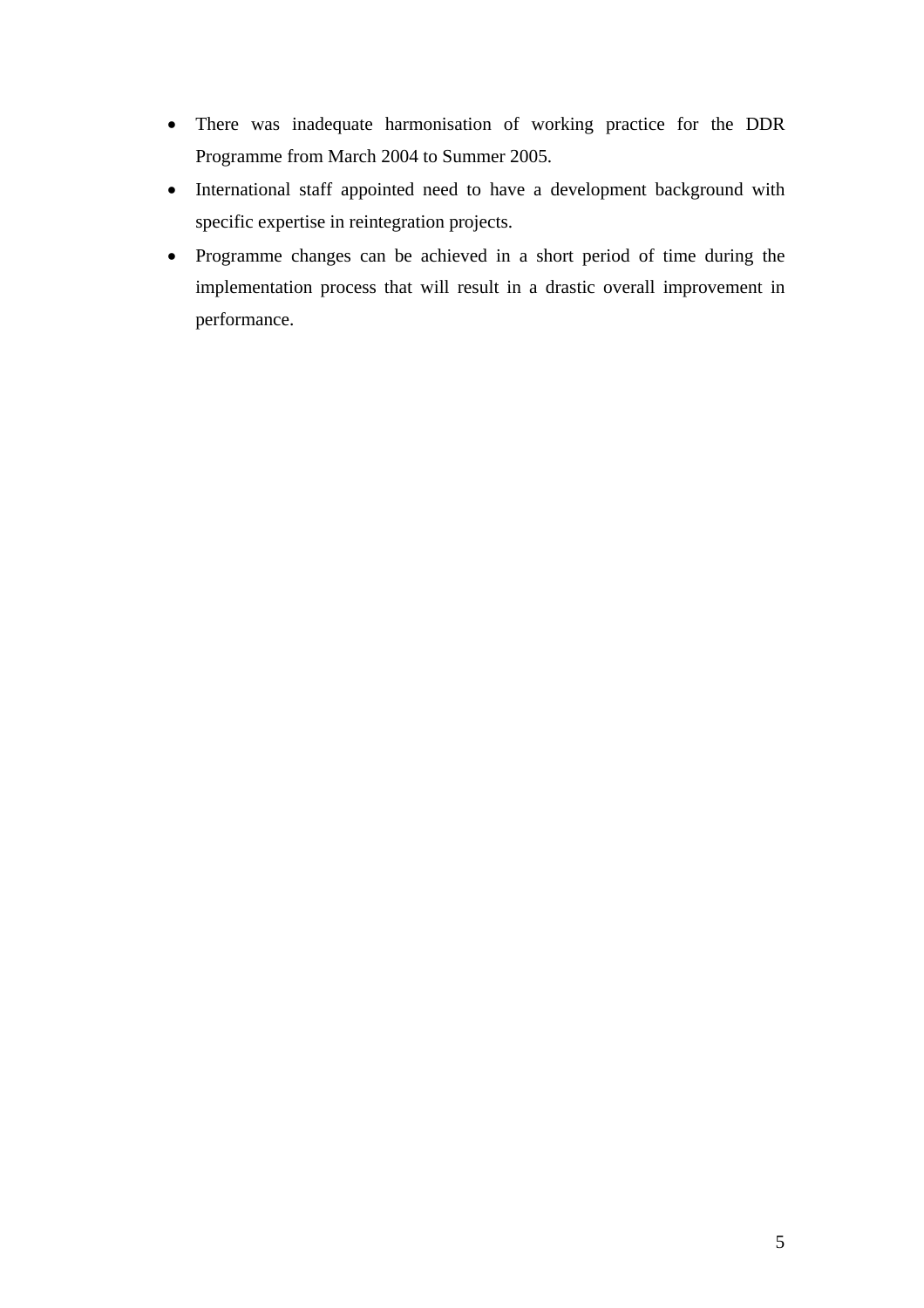## **Table of Contents**

| $\mathbf{1}$   | <b>Executive Summary</b>                                                                         | $\overline{2}$ |
|----------------|--------------------------------------------------------------------------------------------------|----------------|
| $\overline{2}$ | Preamble                                                                                         | 6              |
| 3              | Scope Evaluation                                                                                 | 9              |
| $\overline{4}$ | Findings                                                                                         | 10             |
|                | Small Grant Assistance for Small Business Start-up &<br><b>Business Training and Counselling</b> | 10             |
|                | General Observations and Recommendations on Small Business Option                                | 12             |
|                | Other Reintegration Options: Agricultural Assistance, VTCs and OJT                               | 14             |
|                | <b>IOM's Management</b>                                                                          | 16             |
|                | <b>Employment Assistance Centres</b>                                                             | 18             |
|                | <b>Literacy Courses</b>                                                                          | 19             |
|                | Reintegration of Child Soldiers                                                                  | 20             |
|                | Micro-Credit Programme                                                                           | 20             |
|                | Linking Reintegration with Reconstruction                                                        | 21             |
| 5              | <b>Conclusions and Recommendations</b>                                                           | 23             |
| 6              | Annexes                                                                                          | 26             |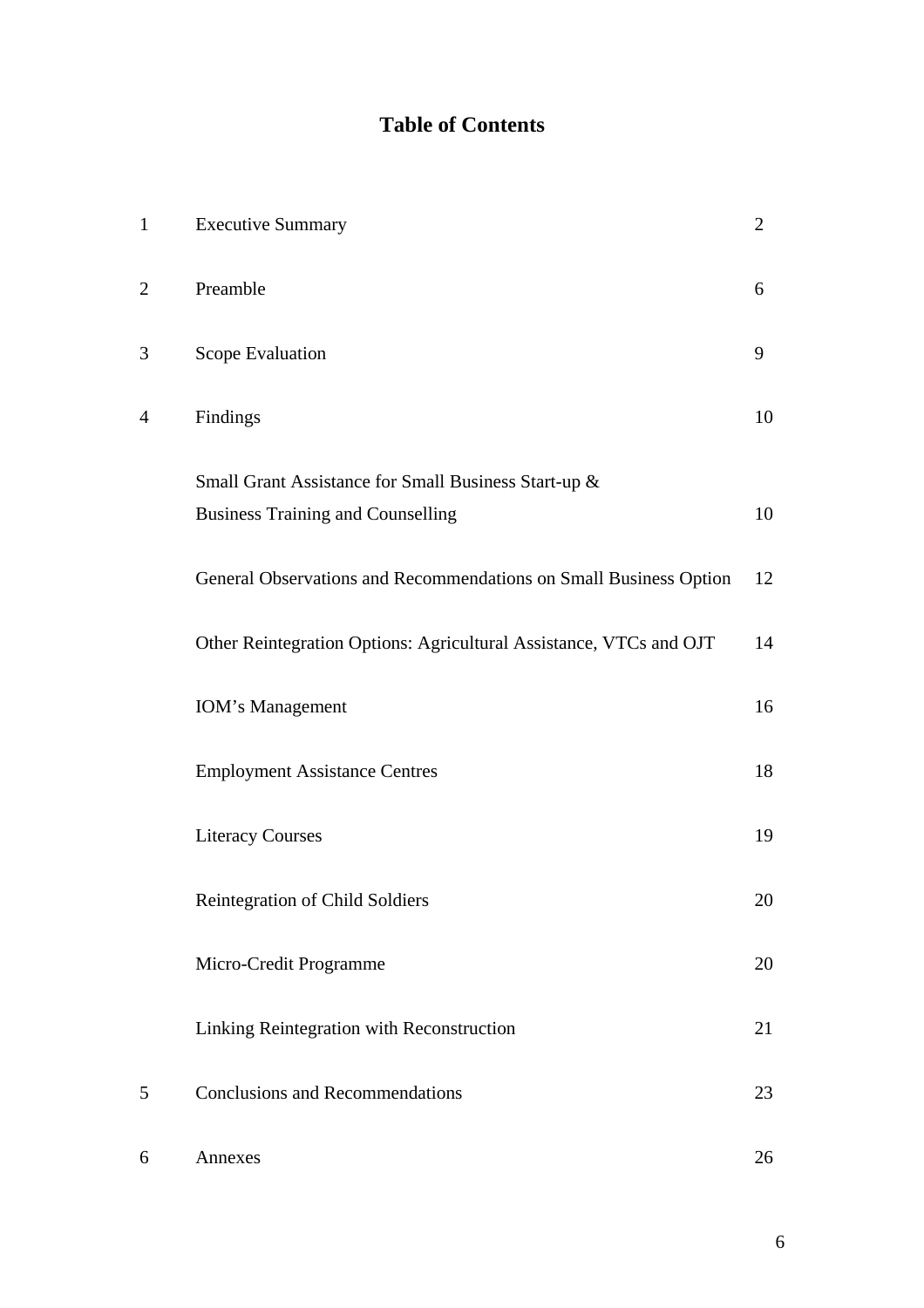# **List of Annexes**

| Annex I:   | <b>Evaluation Timetable</b>     |
|------------|---------------------------------|
| Annex II:  | Breakdown of Interviewee Groups |
| Annex III: | <b>Evaluation Methodology</b>   |
|            |                                 |

Annex IV: Terms of Reference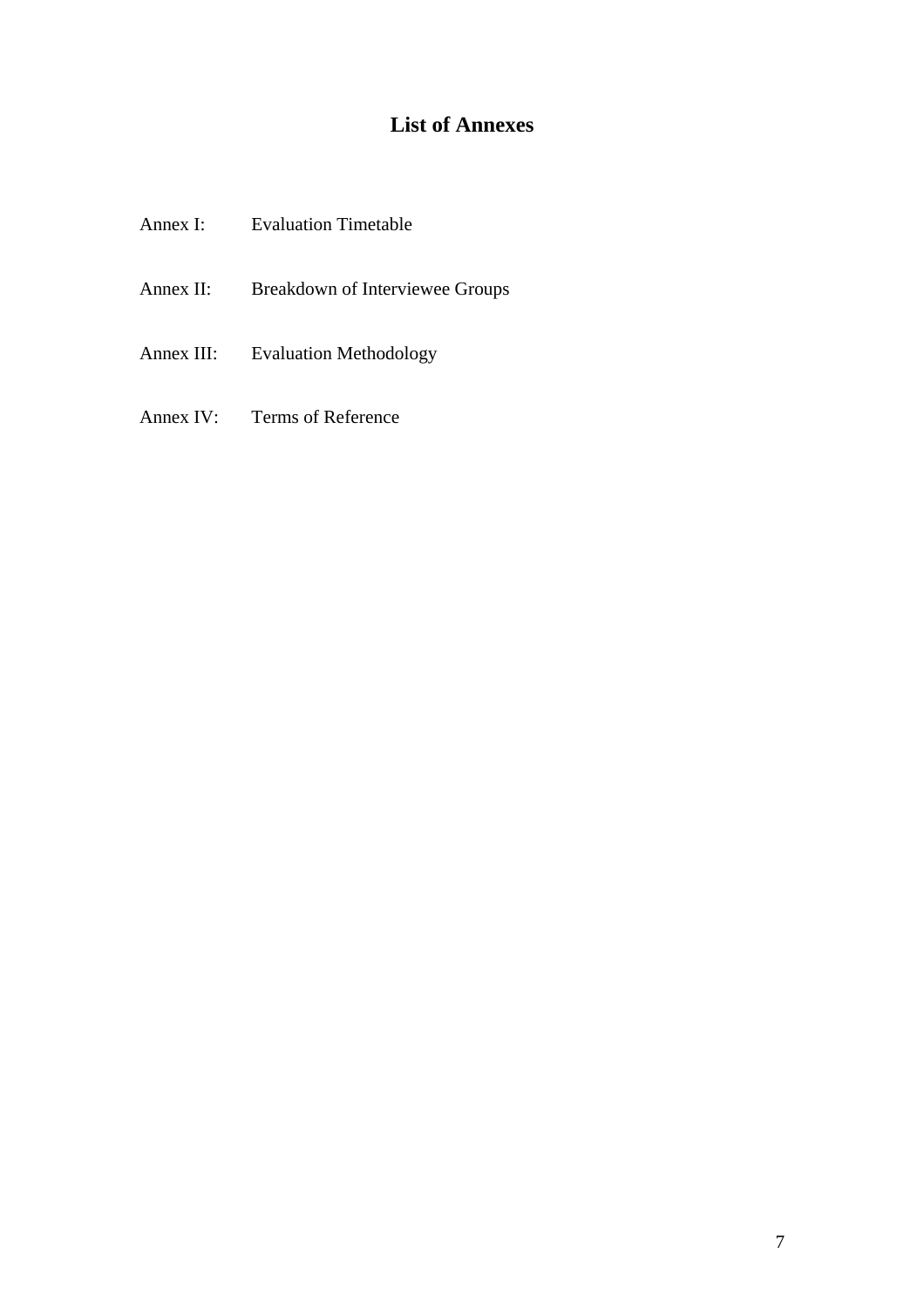### **Preamble**

An evaluation of the Disarmament, Demobilisation and Reintegration Programme in Afghanistan (hereinafter called the 'Project') was carried out by Dr Alpaslan Özerdem (hereinafter called the 'Consultant') from June 11 until July 10, 2006 which was commissioned by the International Organization for Migration (IOM) (hereinafter called 'the Organization). A mission to the Project area was undertaken by the Consultant from June 11 to July 2, 2006. A timetable of the evaluation can be found in Annex I.

The main aim of the evaluation was to assess the effectiveness, outcome and impact of the three reintegration projects and their additional components, their adherence to donor requirements and relevance to the reconstruction process in Afghanistan.

During his mission in Afghanistan the Consultant conducted interviews with Project staff, representatives of Afghanistan's New Beginnings Programme (ANBP), international and national NGOs operating in the Project area, service providers and beneficiary former combatants. A breakdown of interviewee groups can be found in Annex II.

In addition to a desk-based study of all relevant Project documents and reports, the Consultant collected most information through semi-structured interviews (91 former combatants, 22 IOM international and national staff, and 8 donor and implementing partner representatives) as well as from observations during field visits. A detailed explanation of evaluation methodology can be found in Annex III.

All comments, conclusions and recommendations in this Evaluation Report reflect the opinions of the Consultant only. The Terms of Reference for the Evaluation can be found in Annex IV.

Dr Alpaslan Özerdem York, July 2006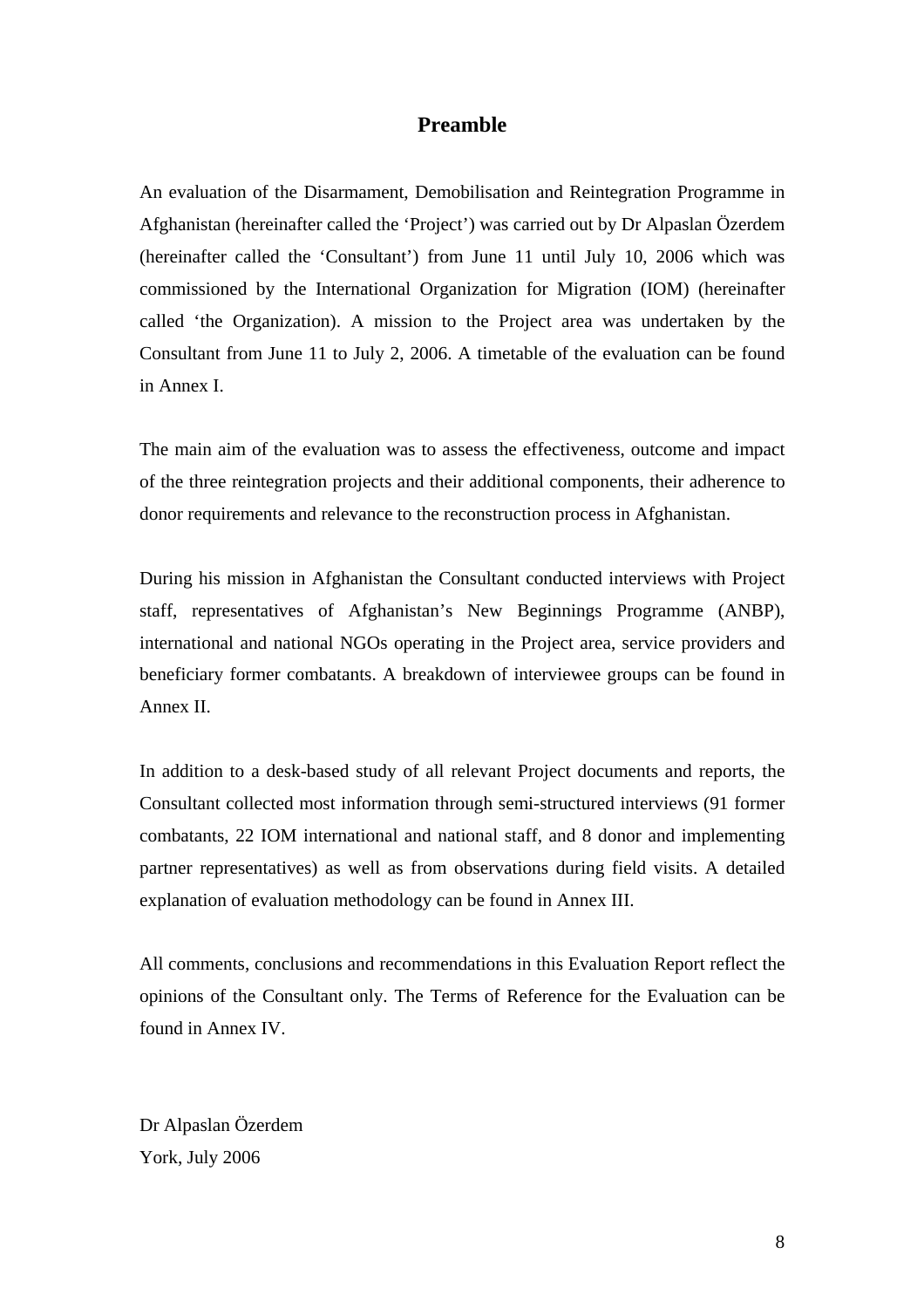#### **Background**

- 1. The International Organization for Migration (IOM) was one of the Implementing Partners (IPs) of the UNDP's Afghanistan's New Beginnings Programme (ANBP) for the Reintegration component of Disarmament, Demobilisation and Reintegration (DDR) of former combatants (FCs) in Afghanistan.
- 2. The ANBP's DDR process for the Afghan Military Forces (AMF) was initiated in 2003 and completed at the end of June 2006. In total, 62,044 members of the AMF were demobilised, and, 60,645 FCs had been referred to the personal reintegration option.
- 3. IOM's DDR Programme has reintegrated around 15,000 FCs, nearly 30% of the total caseload, through the Organization's three Reintegration Units (RU): North (Mazar-i Sharif), West (Herat), and Central and Southeast (Kabul).
- 4. The project in the North Region is funded by ANBP in two phases with a total budget of \$ 7.9 million. The North RU which was based in Mazar-i Sharif covered the provinces of Balkh, Faryab, Jawzjan, Samangan and Saripul. The Project in the North Region started during the ANBP's pilot phase in March 2004, while the main phase started in January 2005 and was completed in June 2006. The total number of FCs is 7,542 – pilot phase: 1,705 FCs and main phase: 5,837 FCs.
- 5. The following services were offered by the Mazar-i Sharif RU: small grant assistance for small business start-up; business training and counselling; agricultural and/or livestock start-up or restart; vocational training courses (VTCs); on-the-job training (OJT); and literacy courses. 50% of FCs opted for the agricultural option, while 40% asked for a small business grant and 10% participated in the VTCs and OJT.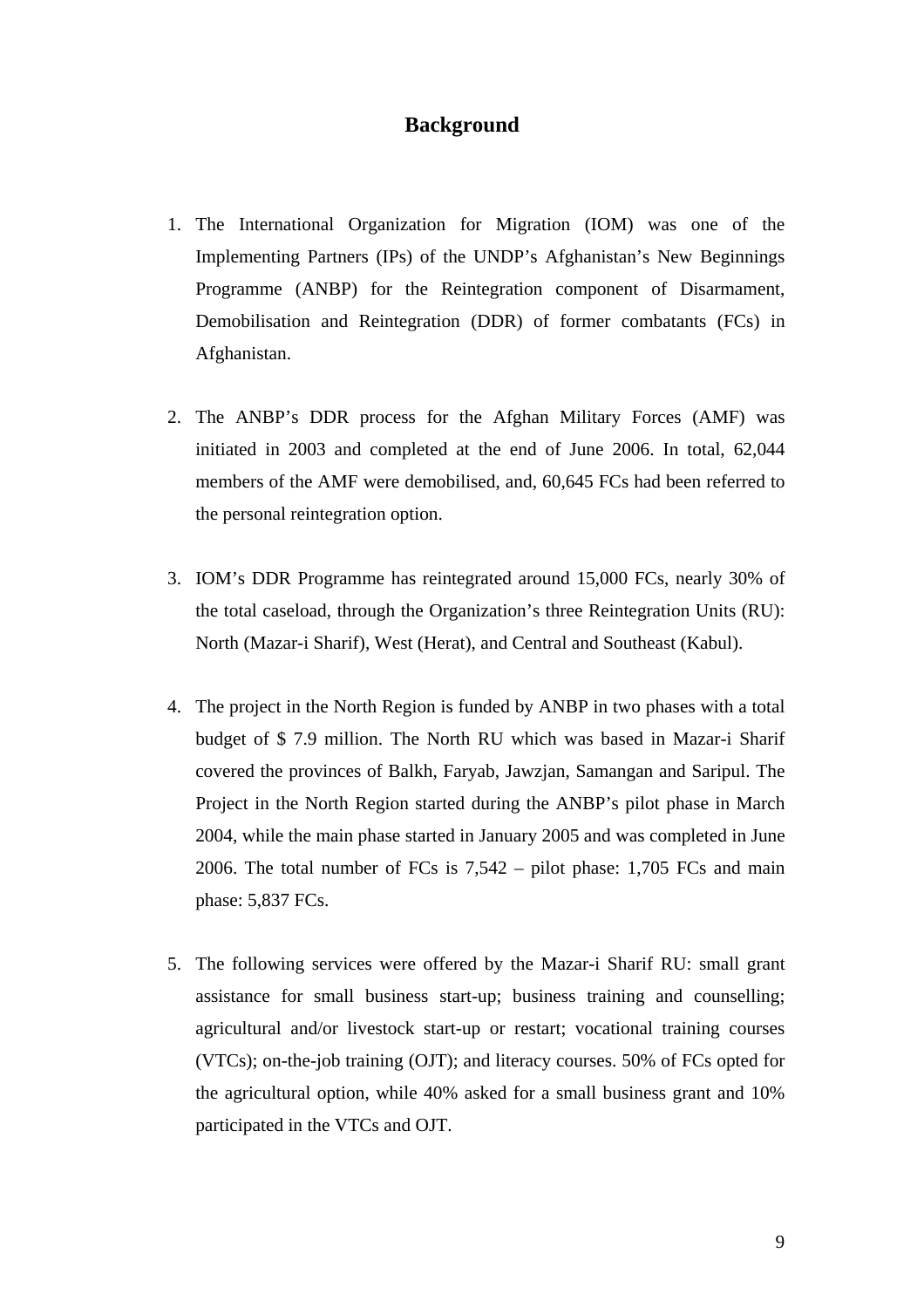- 6. For the implementation of the agricultural option, the Mazar-i Sharif RU contracted an international NGO, German Agro Action (GAA), and carried out the implementation of the small business component directly. Two national NGOs, Helping Afghan Farmers Organization (HAFO) and Mandish Rehabilitation Committee (MRC), were contracted to develop all activities concerned with VTCs. In agreement with the ANBP and after GAA's contract expired in October 2005, the Organization carried out the implementation of the agricultural component until the end of the Project. The VTCs were established in Balkh, Faryab and Jawzjan, covering the subjects of mechanics, carpentry, tailoring and metal-works.
- 7. The Project in the West Region was funded by the Government of Italy (GoI) with a budget of \$ 3.7 million. The West RU which is based in Herat covered the provinces of Badghis, Ghor, Heart, Farah and Shindand. The Project started in October 15, 2004 and will be completed in October 2006. The total number of FCs assisted in the West Region is 2,266.
- 8. The following services were offered by the Herat RU: small grant assistance for small business start-up; business training and counselling; VTCs; OJT and literacy courses. 90% of FCs opted for the small business option while the remaining 10% participated in VTCs and OJT. Two national NGOs, AREA and SDF were contracted to develop all activities for VTCs in Badghis, Ghor, Herat and Shindan, while the Organization implemented the small business option directly. The VTC subjects were masonry, small engine/generator repair, motorcycle repair, tailoring, carpentry, and welding.
- 9. Due to some problems with one of ANBP's IPs in Herat, ANBP requested the Organization to take over and deliver agricultural services to 512 FCs in Ghor and Herat. Funded by the ANBP with a budget \$ 0.5 million this project was implemented between March and June 2006.
- 10. The Project in the Central and Southeast Region was funded by ANBP with a total budget of \$ 5.4 million. The Central and Southeast RU which is based in Kabul covered the provinces of Ghazni, Kabul, Kapisa, Khost, Logar, Paktia,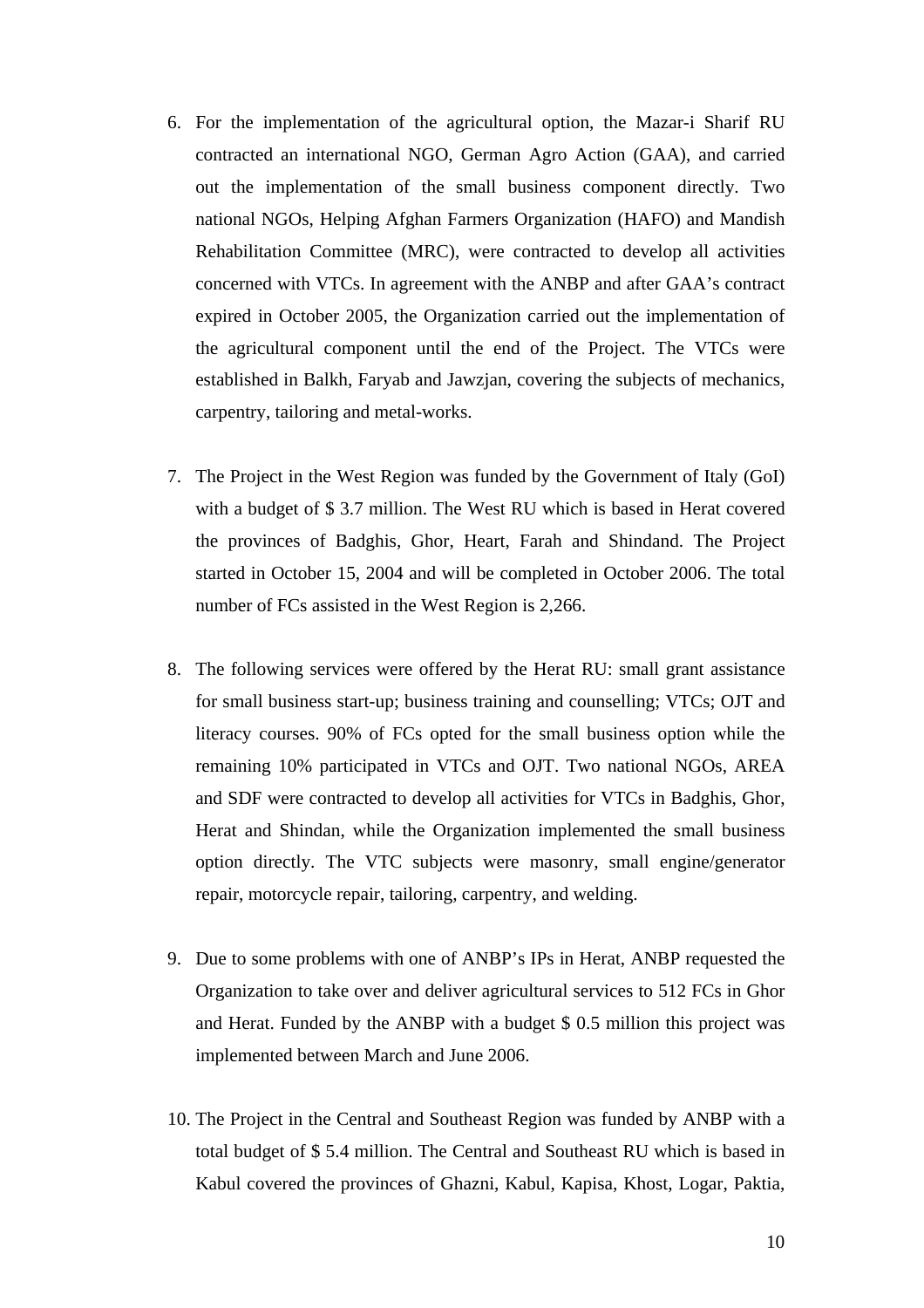Parwan and Wardak. With a total number of 4,949 FCs the Project was implemented between January 2005 and April 2006. The Kabul RU offered only the services of small grant assistance for small business start-up and business training and counselling.

- 11. The Organization has also started implementing a number of pilot projects in order to sustain reintegration activities of FCs such as Employment Assistance Centres (EACs), Micro-Credit and Reintegration of Child Combatants and Vulnerable Children in the Communities.
- 12. The main objective of EAC is to contribute to the social and economic reintegration of FCs who are skilled and/or who have graduated from the VTCs and are looking for jobs and employment. Their aim was to provide FCs with timely and unbiased information, counselling and employment referral services, with a view to identify and match their socio-economic needs and concerns; the project was financed by DDR/USAID. Two EACs were established as pilot projects in Mazar-i Sharif RU in July 2005 and Herat RU in November 2005.
- 13. The micro credit pilot project was set up in Herat in October 2006 with DDR/USAID funding with the objective of providing additional financial assistance to businesses established by the Project.
- 14. The project focussed on reintegration of child combatants aimed to assist underage FCs and war-affected youth to re-start education or learn new skills that would help them financially to support themselves and their families, as well as providing an alternative to military life. There is also a component aimed at strengthening community support systems by allowing the participation of the immediate family members and community leaders through dialogue and consultations. This project has just been initiated and assists 700 former child soldiers and other war-affected vulnerable youth in two western provinces of Afghanistan: Baghdis and Ghor. The project is funded by UNICEF and GOI.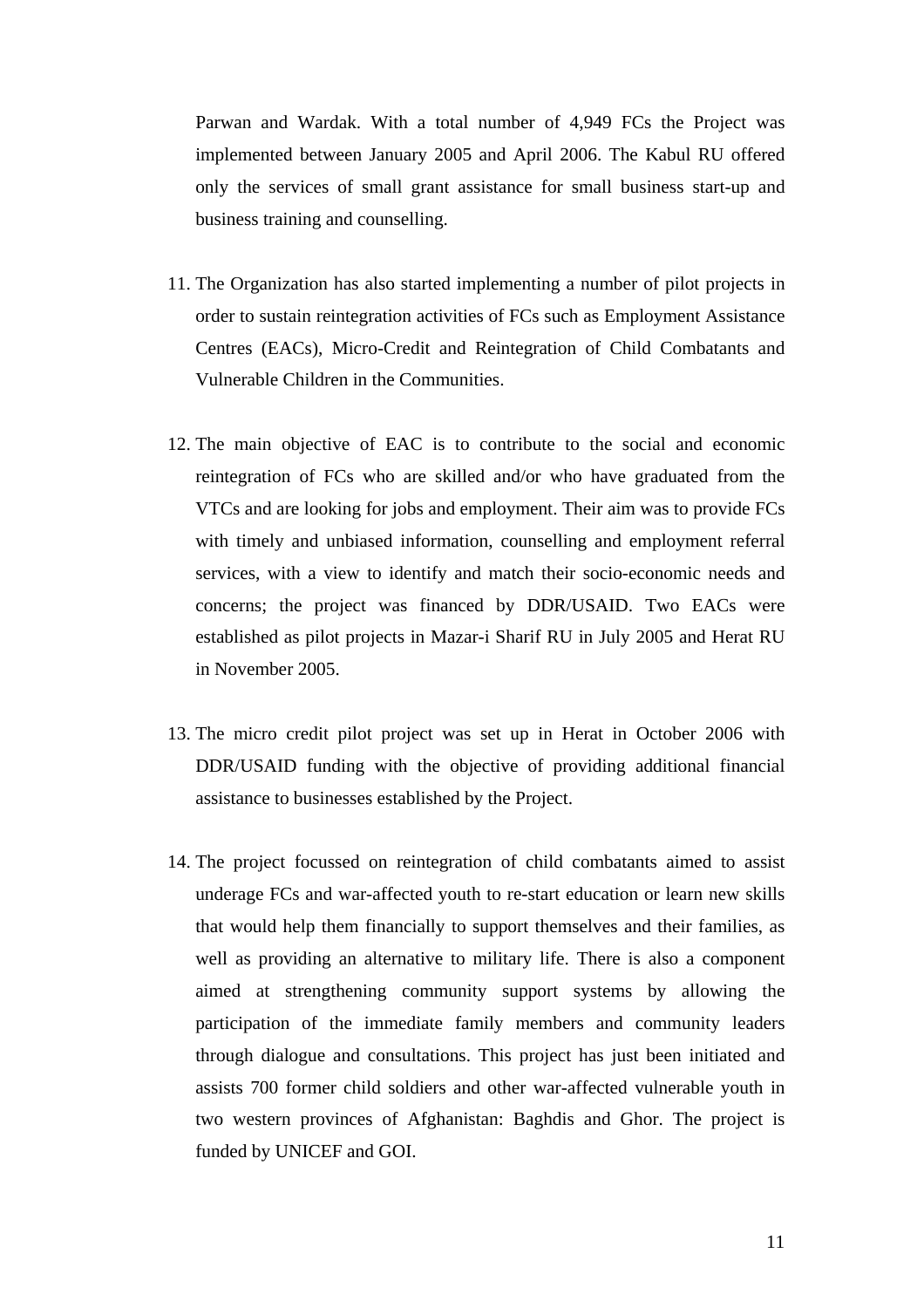### **Scope of Evaluation**

15. **Objective 1:** To evaluate the effectiveness, outcome and impact of the three reintegration projects and their additional components, their adherence to donor requirements and their relevance to the process of reconstruction in Afghanistan.

Part 1: Programme specific – effectiveness, outcome and impact: their relevance to the needs of FCs and how successful they were in meeting those needs: What has been the output of those reintegration projects? How have these projects changed the reintegration prospects of FCs in terms of their employability and access to meaningful livelihoods?

- To analyze the reintegration package and methodology, and its effectiveness in reintegration of FCs: types of project, implementation process, organisational structures and processes, coordination among partners, etc.
- To evaluate the performance of beneficiaries: How successful were FCs in starting new businesses and finding employment after VTCs? What is the current and projected long-term sustainability of such businesses/employment?

**Part 2:** Adherence to donor requirements - how successful they were in meeting those benchmarks set by donors.

- To assess whether reintegration projects are fulfilling donors' requirements
- To evaluate the outcome and impact of the EACs, Micro Finance and UNICEF projects.

#### **Part 3:** Reintegration & Reconstruction

• To explore the ways in which IOM's DDR projects contribute to the overall reconstruction process in Afghanistan.

**Objective 2:** To assess the IOM's performance in DDR projects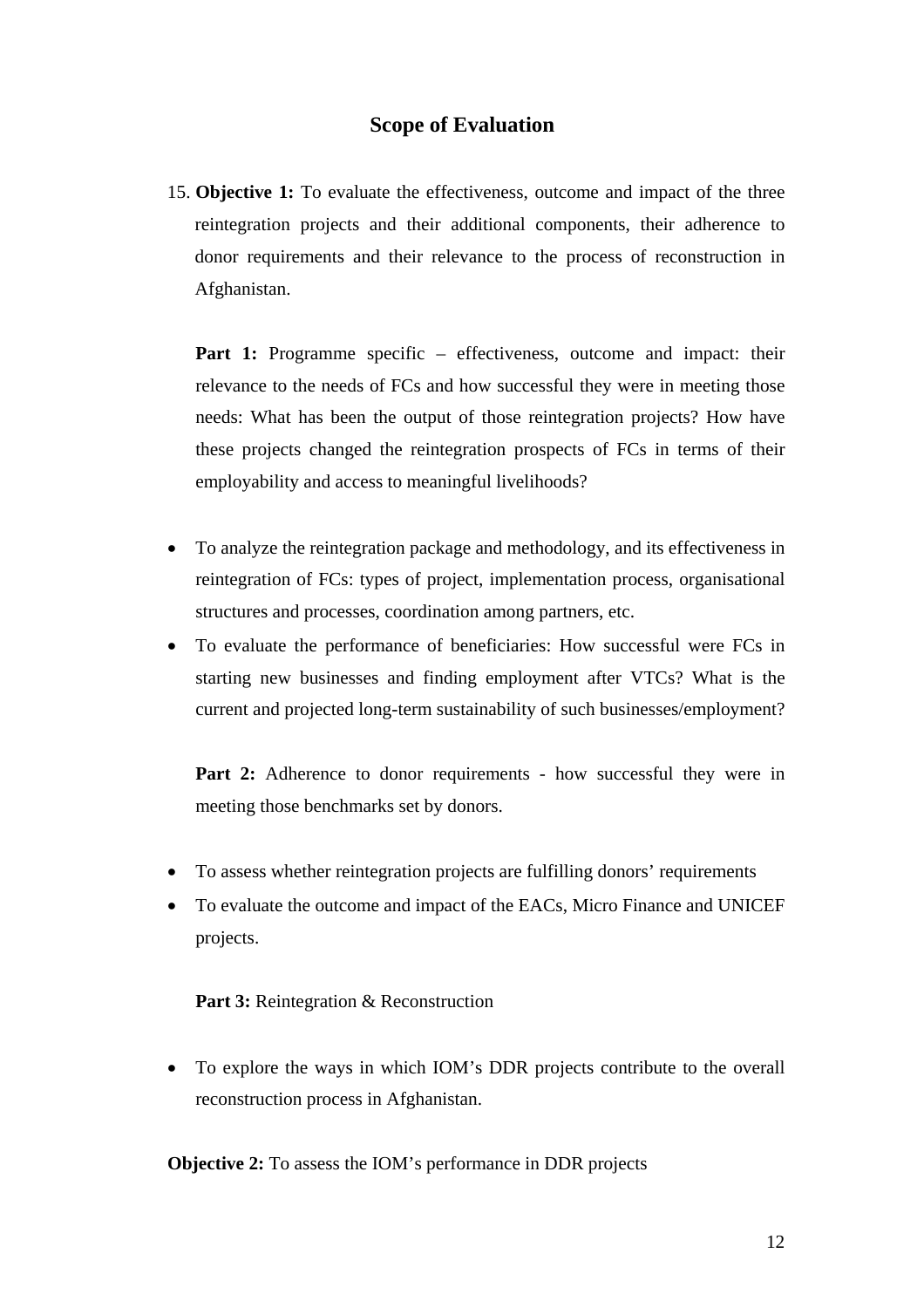- To assess the appropriateness and effectiveness of IOM's monitoring and controlling mechanisms and procedures along with coordination between offices.
- To assess the strategies and actions taken to ensure donor visibility.
- To analyze IOM's cooperation and coordination with the Project's donors, government and local authorities.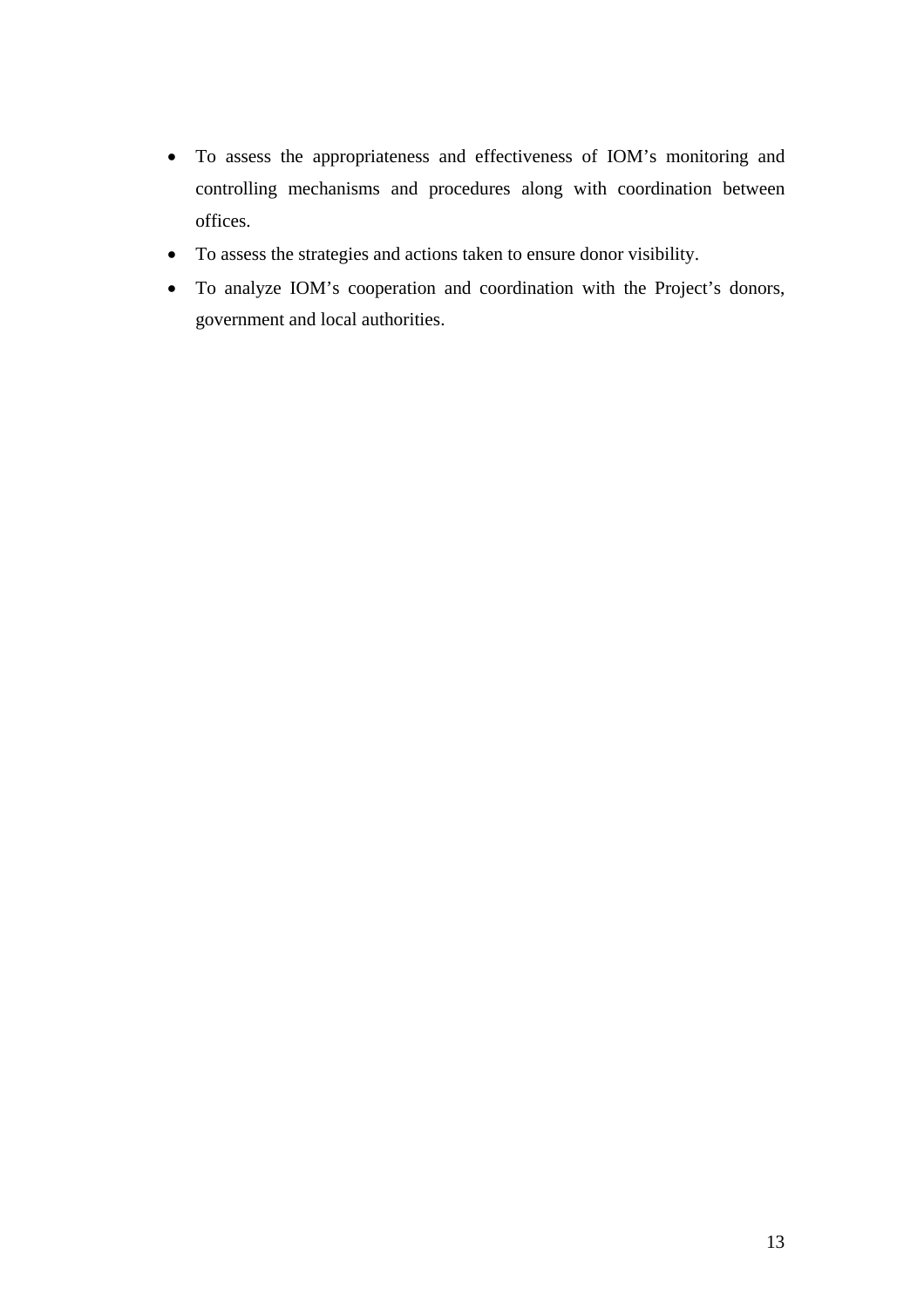### **Findings**

## **Small Grant Assistance for Small Business Start-up & Business Training and Counselling**

- 16. The provision of small grant assistance of \$ 700 for small business start-up consisted of four main phases: business training, assessment of project proposal, delivery of assistance and monitoring. The entire process based on the procurement and delivery of equipment and materials for the initiation of a new business or the strengthening of an existing one. There was no cash provision, apart from paying rent for shop premises in some cases.
- 17. The main complaint from FCs regarding small business start-up was the size of assistance available. The majority of FCs thought that \$ 700 was too small in size to establish a viable business. This was particularly the case for those FCs living in urban areas, especially Kabul, as they had to budget for much larger overhead costs such as higher rents.
- 18. It was implemented through a caseworker approach in which a caseworker dealt with a FC from the beginning to the end of small business establishment. Each caseworker could work through all stages of the process. Having a pool of trained caseworkers who could undertake tasks in all stages of the process meant a high level of flexibility for the Organization. This approach was also particularly effective in the establishment of a productive rapport and confidence between FC and caseworker.
- 19. Having been registered as a beneficiary after their referral to the Organization by ANBP, each FC enrolled on the small business option went through a business training and counselling process. The duration of this training varied among the three RUs: Kabul – one to three days; Mazar-i Sharif – five days; Herat – initially 10 days then five days. Considering that up to 80% of FCs who benefited from this option, were illiterate, the short duration of business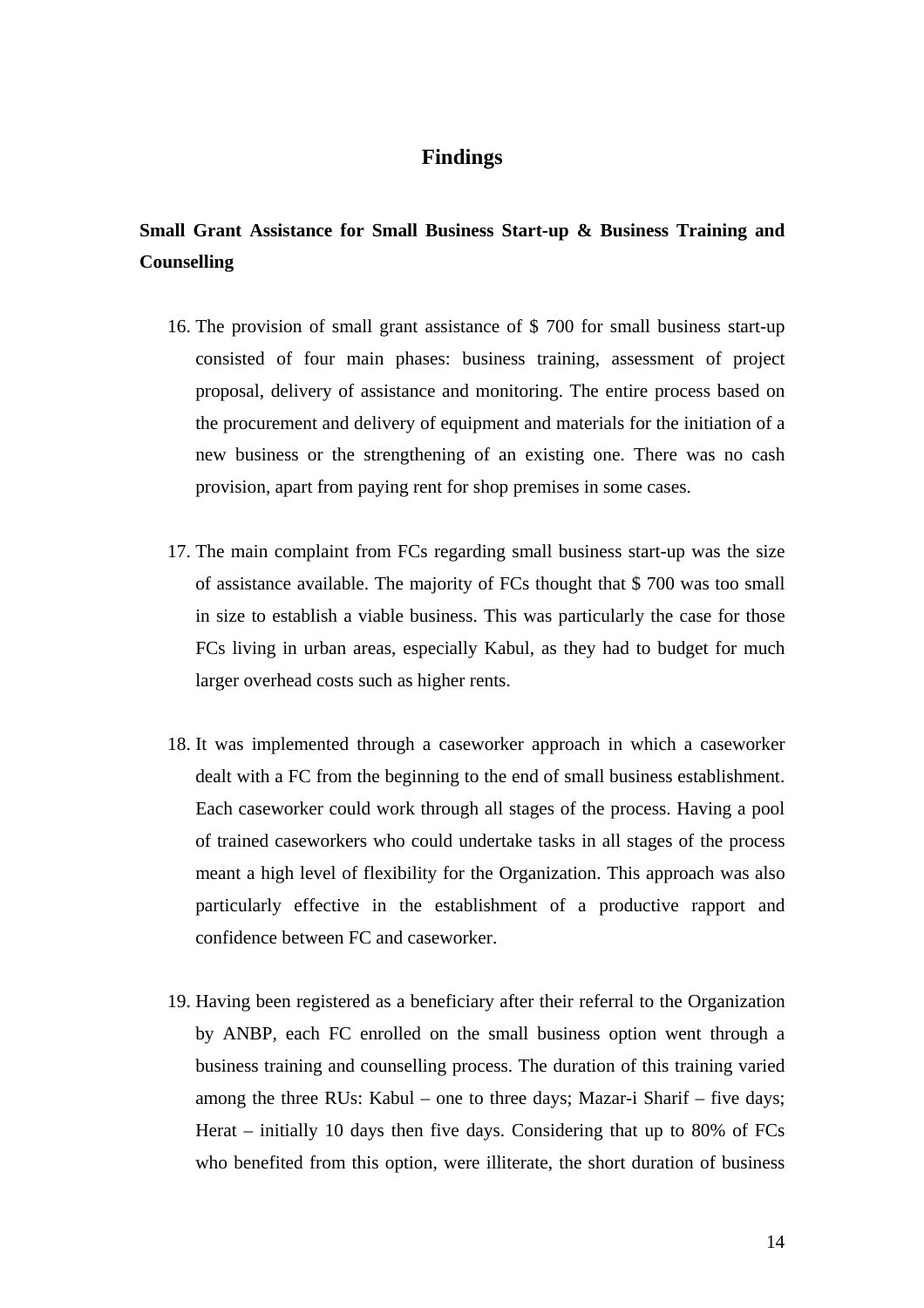training at some RUs should be considered as a point of concern. Although, the majority of FCs interviewed confirmed their satisfaction with the business training process, those FCs assisted by the Herat RU seemed to have benefited from it more as they showed a greater understanding of how to run a small business.

- 20. The quality of database systems and record-keeping on FCs showed variations among the three RUs. The Herat RU had the most detailed and functional database system. One of the main problems with the evaluation methodology was to find the location of FCs at the addresses provided by them. This was particularly a major problem with at the Mazar-i Sharif RU. The addresses taken during the registration phase were not sufficiently detailed to find FCs easily. As there is no proper address system in the country, the information should have included detailed directions.
- 21. The IOM staff pointed out two main reasons for carrying out a short duration of business training: first, it was thought that a longer period of training would have meant a greater burden of travel and accommodation expenses for those FCs who lived far away from their RU. The second reason related to the way FCs were sent by ANBP in an ad-hoc manner, causing large influxes during certain periods. It is clear that the second reason was out of the Organization's control, but with the first one, the provision of business training in various provincial centres and small financial assistance for those travelling from remote areas could have ensured a longer period of this training. The duration of business training was particularly important as this was the main opportunity for most FCs to receive counselling and finalize their initial business ideas. A considerable number of FCs pointed out that the main benefit of business training for them was to explore their ideas with trainers and receive advice on the viability and sustainability of these ventures.
- 22. In the case of illiterate FCs, caseworkers wrote project proposals on their behalf and in some cases they were helped by literate FCs. This process was dealt with diligently by caseworkers as almost all FCs pointed out their satisfaction with the assistance they received from their caseworkers.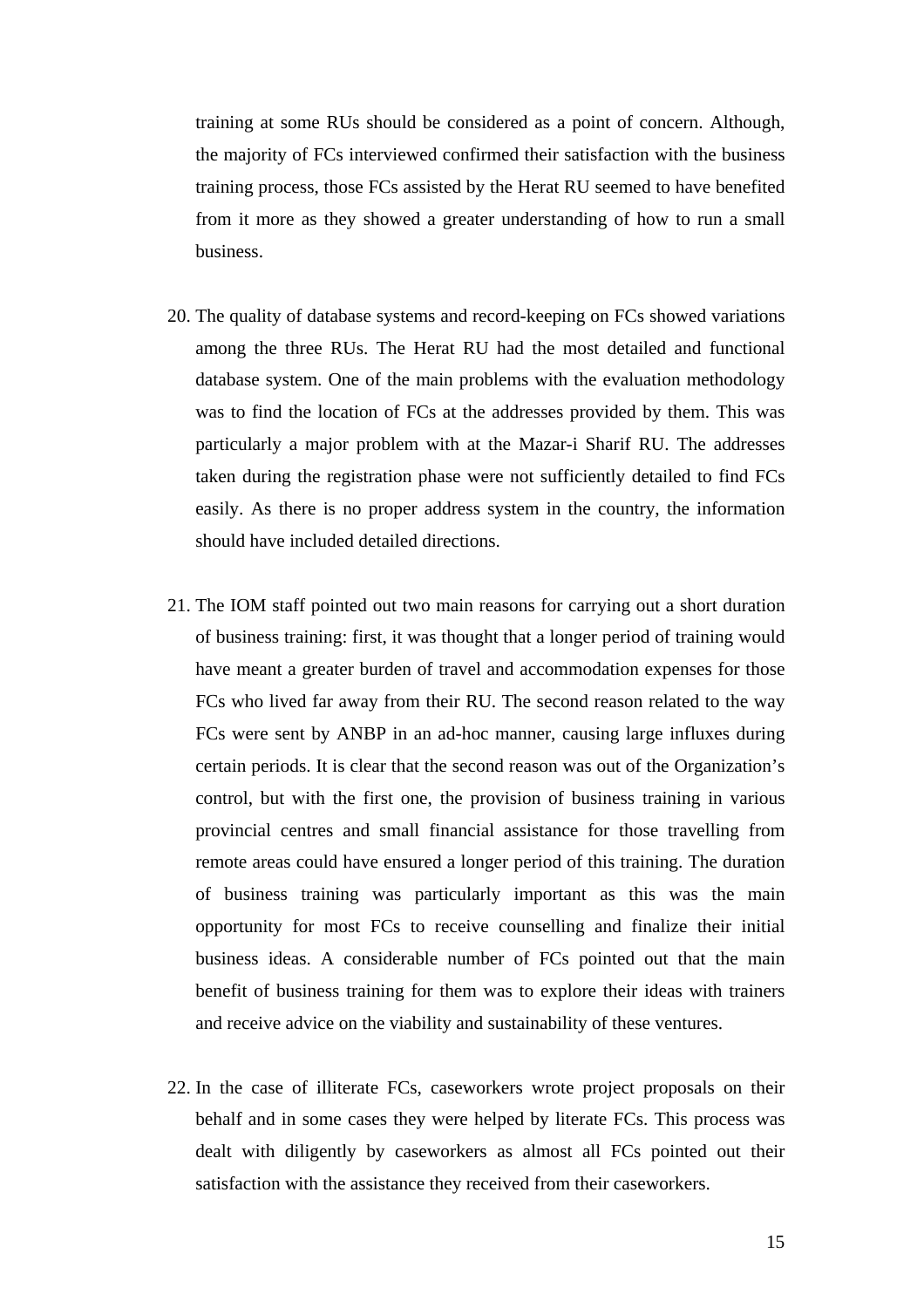- 23. The most contentious and difficult phase in the small business provision was the assessment of the project proposals. During the Pilot Phase at the Mazar-i Sharif RU, it was the Project staff who decided on the sources of materials and equipment on the basis of their initial market research. Materials and equipment were delivered to FCs at their business premises. However, the Herat and Kabul RUs used the three quotations system in which the Organization chose the cheapest option among three quotations provided for each item of materials and equipment. Based on the positive feedback received on the three quotation system, the Mazar-i Sharif RU switched to this system in their main phase.
- 24. The main difficulty with the three quotation system was with illiterate FCs as they found it difficult to find and verify quotations according to the guidelines provided by the Organization. On the other hand, this system provided a high level of transparency and accountability. Almost all FCs interviewed expressed their satisfaction with this system as they knew exactly how much was spent on their businesses. The system also provided greater ownership of the process and allowed FCs to gain experience in how to source and procure the best available items for their businesses.
- 25. It was also in this phase that FCs had to deal with the legal papers relating to their businesses. As was the case with the three quotation system, illiterate FCs found the preparation of these papers much more difficult than the literate ones. Some FCs complained that they had to visit their RU for over 20 times in order to sort out their quotations and legal papers. In some cases there were considerable delays in the establishment of businesses. Some FCs had to wait for over two months, although this was the case for only a minority of cases. Most FCs started their business within 20 days of the completion of their business training.
- 26. The main issue in the delivery phase was the number of tranches for the provision of equipment and materials. During the Pilot Phase at the Mazar-i Sharif RU there were over three to four tranches in some cases. Dividing the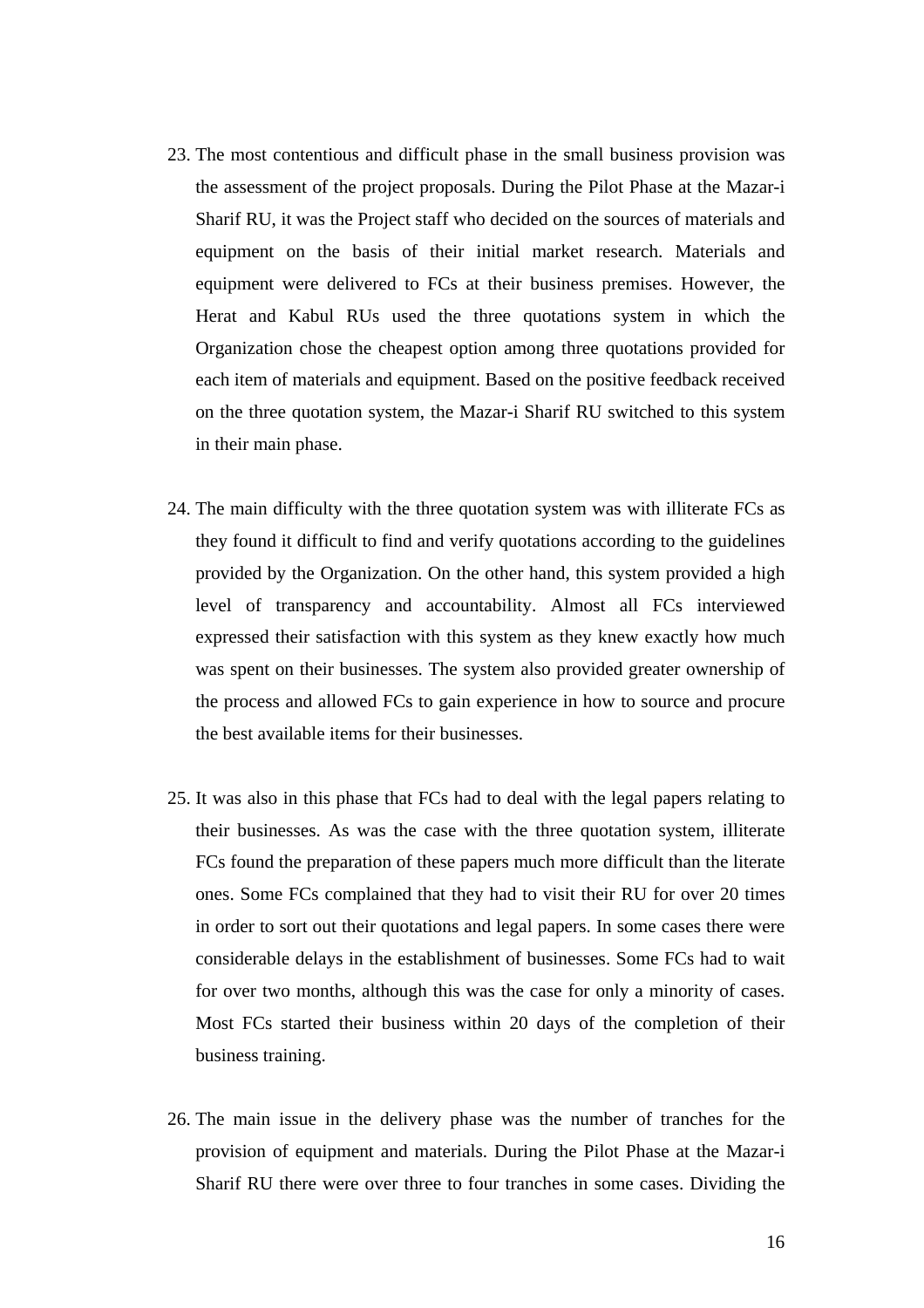assistance over too many tranches like this meant that the assistance provided was not more than \$ 200 at each tranche which in turn had a detrimental impact on the viability of businesses. The method of many tranches seem to have been used to keep FCs busy over a long period of time and they could be under close supervision by the Project staff. However, this approach did not have any meaningful benefit in ensuring the long-term sustainability of businesses. Those FCs who received their assistance over one or a maximum of two tranches felt that they could use the budget available for their business establishment more effectively.

27. The Project maintained good monitoring and record keeping of small businesses. It was encouraging to note that caseworkers carried out necessary monitoring visits between tranches. However, some monitoring reports give the impression of a 'cut-and-paste' approach as they repeat similar comments about all cases. It is good that monitoring reports allow a qualitative assessment of businesses with open-ended questions on their challenges and successes. However, it seems that writing reports in English may have been difficult for some national staff, resulting in the 'cut-and-paste' issue identified above.

#### **General Observations and Recommendations on Small Business Option**

- 28. It is encouraging that FCs were allowed to come up with their own business ideas. However, some of them could have benefited from closer mentoring/counselling on their business ideas. Possible weaknesses with their ideas could then have been detected at a much earlier stage. However, this would have required a business training period of a minimum five days and over.
- 29. It is surprising to see that the number of FCs who opted for VTCs are much smaller than those FCs who chose the small business option. It seems that a good proportion of FCs were choosing VTCs in the early stages of the DDR process, however, they must have thought that the easiest and quickest access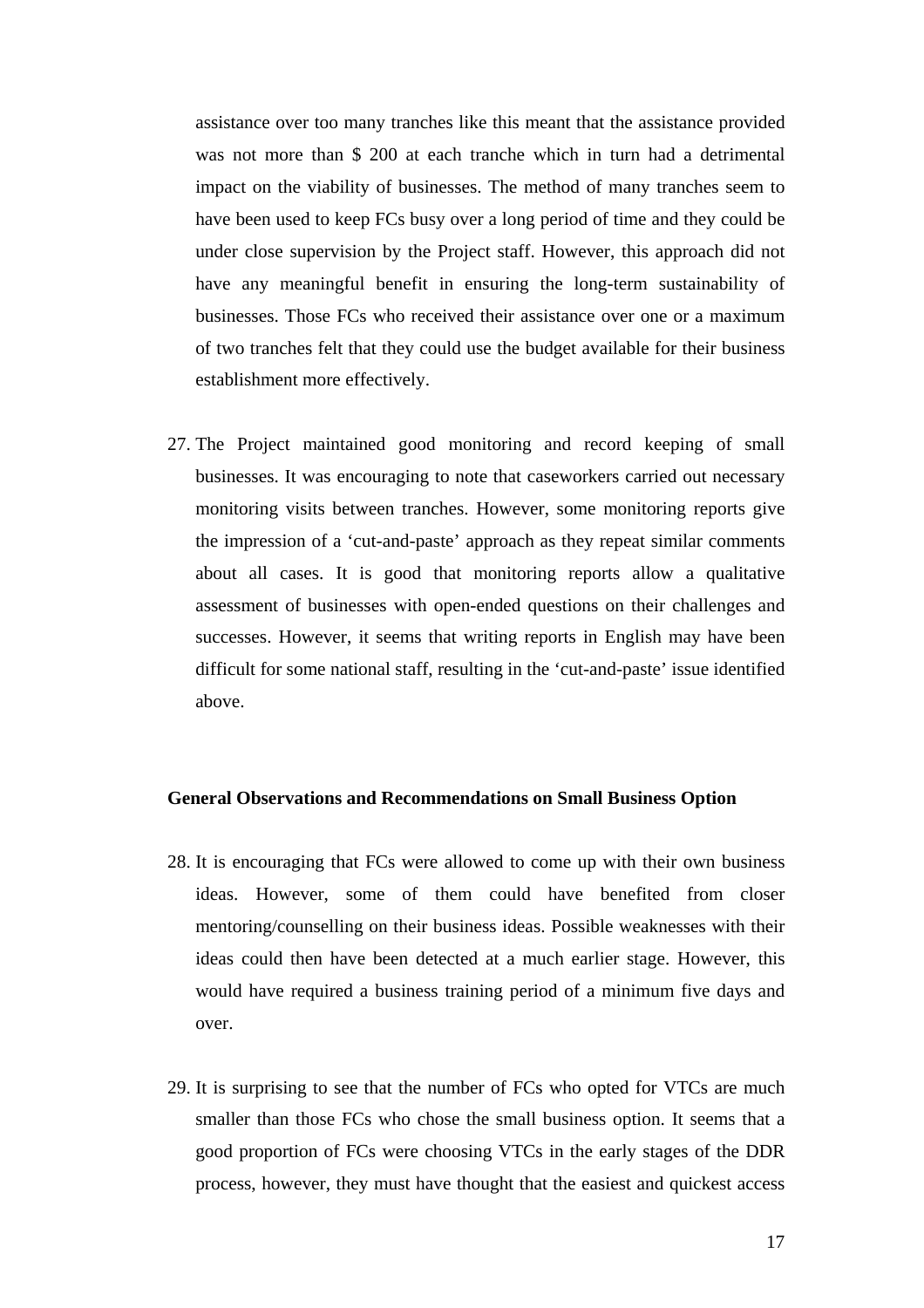to their reintegration assistance would be through the small business option rather than participating in a VTC. This may have been the main reason why a large proportion of FCs have chosen the small business option at the time of their registration with ANBP. However, it is clear that this ran contrary to the very simple fact that not everybody has what it takes to be a business person or entrepreneur.

- 30. Running a business seemed to have been considered as the most suitable option for those who have no other skills. The Organization was unable to address this issue since FCs were referred to them by ANBP, having already made their choice of reintegration package. However, it is likely that a longer period of business training would have helped to eliminate those cases without any real interest in, or the requisite aptitude for, running a business. They could then have been referred back to ANBP to explore different options.
- 31. The three most important factors in the viability and sustainability of businesses were: whether FC had any previous business experience, whether the business existed before the assistance, and whether the FC had any personal savings to invest in the business.
- 32. It is unrealistic to expect that businesses would be viable and sustainable with such a relatively small initial capital sum for their establishment. On the other hand, it was encouraging to see that almost 50% of cases visited were showing signs of viability, although 10% of them had already failed. The remaining 40% of cases were in a critical state and in need of further assistance. In other words, the Organization has achieved a remarkable result with a high level of viable businesses, despite the relatively small initial capital. However, without further assistance the long-term sustainability of these businesses remains uncertain and they face considerable risks.
- 33. Their long-term sustainability is closely related to the overall economic environment in the country. For example, last year most businesses were enjoying a more conducive economic environment than this year. If the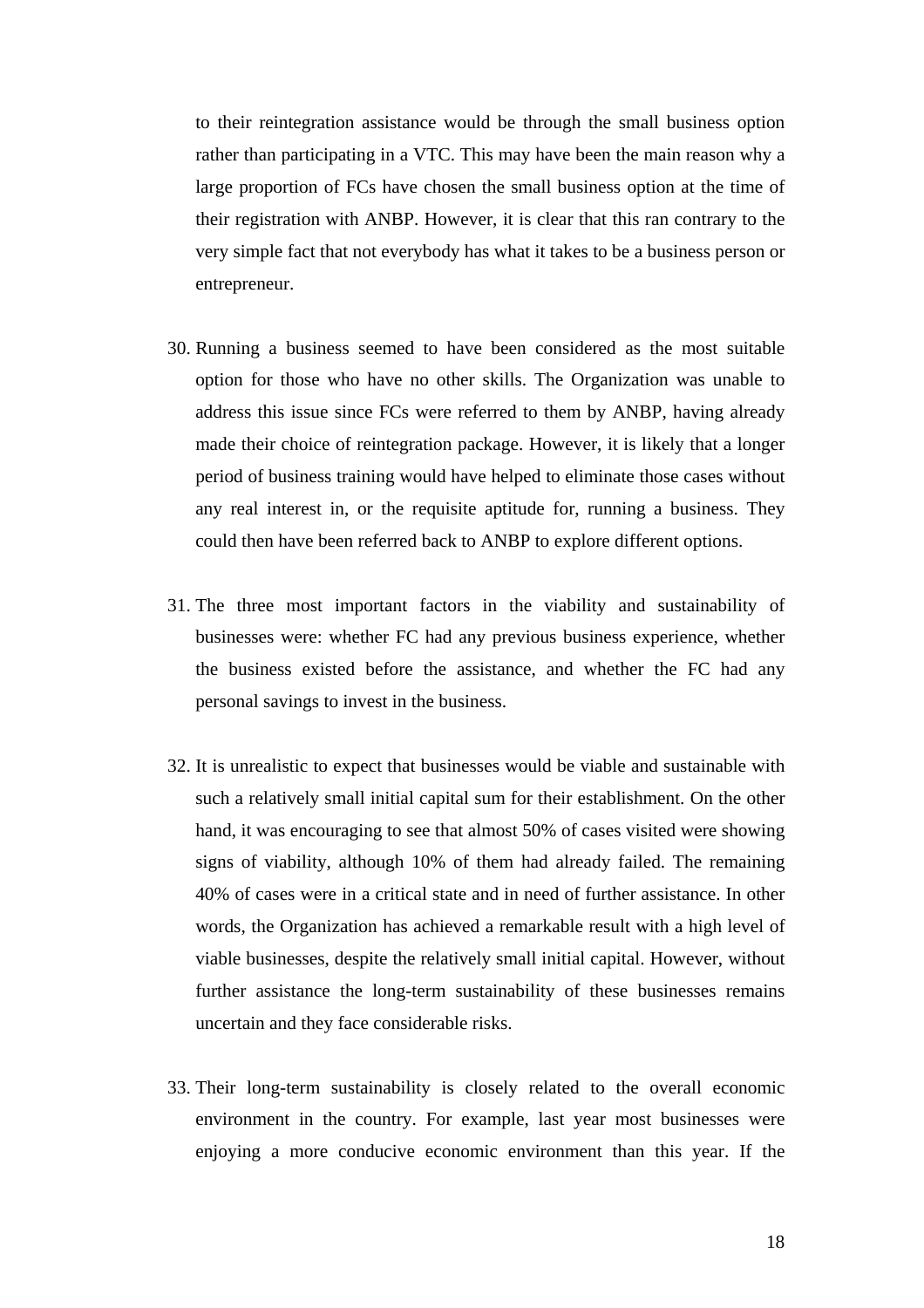current economic situation continues to deteriorate there may be a rapid increase in the number of failing cases.

- 34. Grocery/general stores seem to be the 'default' type of small business for all those FCs who have had no previous business experience or skills. FCs could/should have been encouraged to opt for other types of shops but the size of initial budget seems to be the determining factor. Most of the failing or critical cases were grocery stores and there may be a number of reasons for this. First, there are already many small size grocery shops in the country, since opening a grocery shop is seen as the easiest way of creating a means of livelihood in a time of high unemployment. Consequently, those FCs who opened up a grocery shop have simply added to an already saturated market. Secondly, some stock may have been consumed by FCs' families. Finally, most grocery shops sell their goods on credit, creating financial turnover and cash-flow problems. The location of a grocery shop would also play a significant role in its viability, but overall they seem to be the weakest type of small business.
- 35. The saturation of the market with the concentration of businesses in a particular sector, area or type of shop was not only impacting grocery shops. For example, 40 out of 150 'windows & doors' businesses in the Enjil *nahia* of Herat were those resulting from the reintegration assistance. They have already started to experience the results of this market saturation with most of them complaining about a major reduction in their profits. A more careful overview of business types and locations at each RU could have avoided the saturation problem to some extent.
- 36. Assisting FCs to become a partner in an existing business was a common pattern of reintegration support. This seemed to be particularly necessary from most FCs as the chances of opening a viable business with a budget of \$ 700 were rather slim. However, the visits to most of these cases failed to find FCs present at the business premises. There were always reasons given as to why the FC was not present, such as being away buying stock in rural areas or resting at home, etc. Whilst, these reasons may be true, being realistic, it is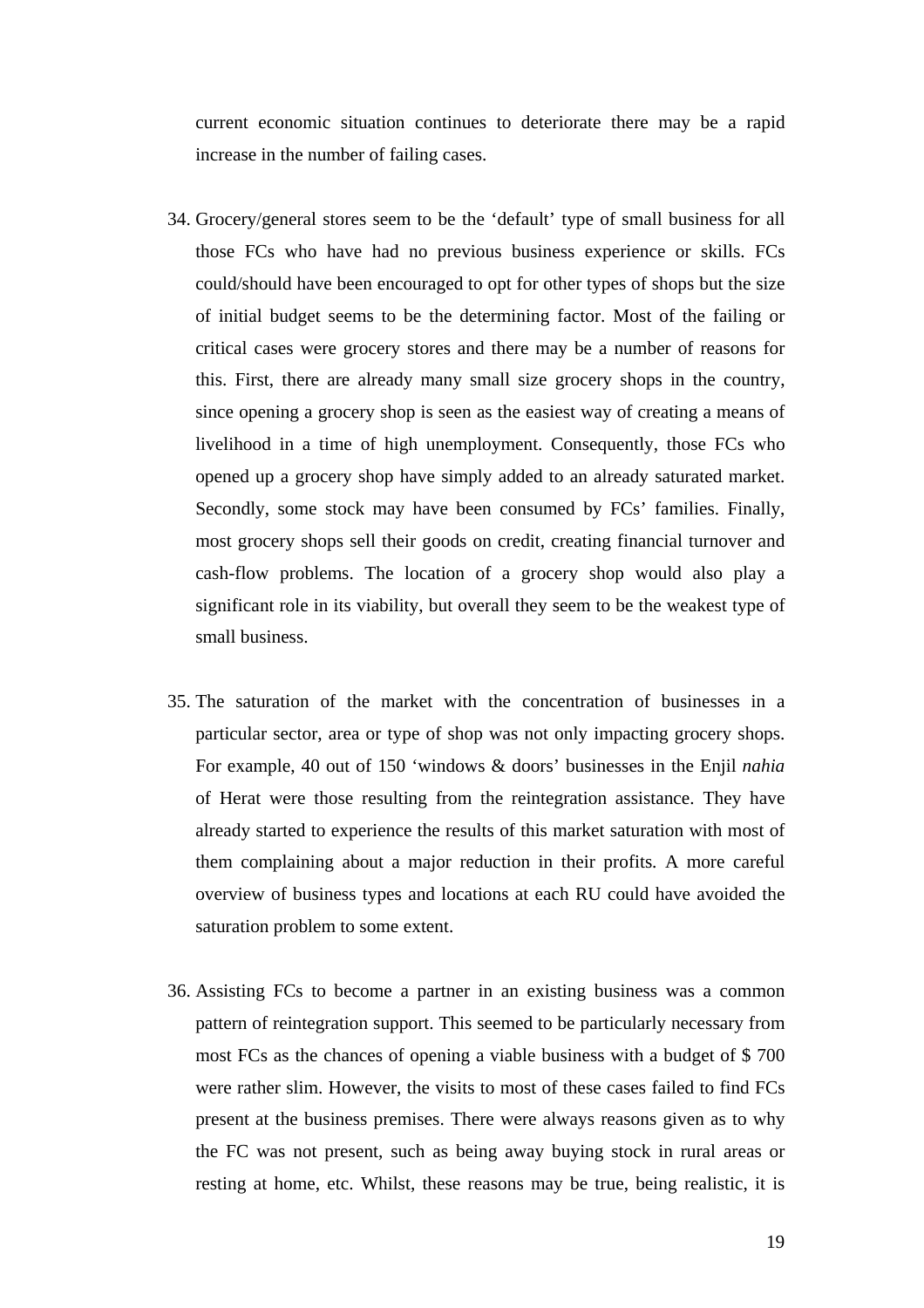also likely that many of them may already have left those partnerships, following completion of all tranches. Whether or not such a case may be considered as a failed business it is open to debate, but this possibility needs to be considered in determining the number of meaningful business opportunities created by the Project.

- 37. Overall, the small business option has provided opportunities for steady income and meaningful employment for at least half of those FCs who benefited from it. Most FCs pointed out that they would be highly reluctant to give up their business and join an armed group again.
- 38. The income derived from their businesses was enabling most FCs not only to cover basic needs but also other expenses such as the education of their children and health. Depending on their businesses, FCs claimed their monthly profits to be between US\$100 to 350. Again this claim may be true but it is also possible that what they declare is actually much less than their real profit, because claiming a low profit level may have been thought to be a way of attracting further assistance from the Organization. Although the Consultant clearly explained his external identity and the purpose of the evaluation, this would not necessarily have prevented FCs from claiming a lower range of profit. Actually, it is interesting to note that some FCs have indeed acknowledged this, once a more trustful rapport was established with them.
- 39. In some cases FCs have already started to save money from their earnings and to re-invest in their businesses. It was particularly encouraging to see that some FCs have already expanded their businesses or started supportive activities such as selling gas in addition to their grocery shop or employing people for tailoring while they continue with their normal businesses.
- 40. As regards donor visibility, this was only the case with the small business projects implemented by the Herat RU. There was a specific request from the GoI that budgetary allocation be made to enable the placing a metal sign with information on the funding and implementation of the project at the entrance of business premises. The majority of businesses visited had such a sign above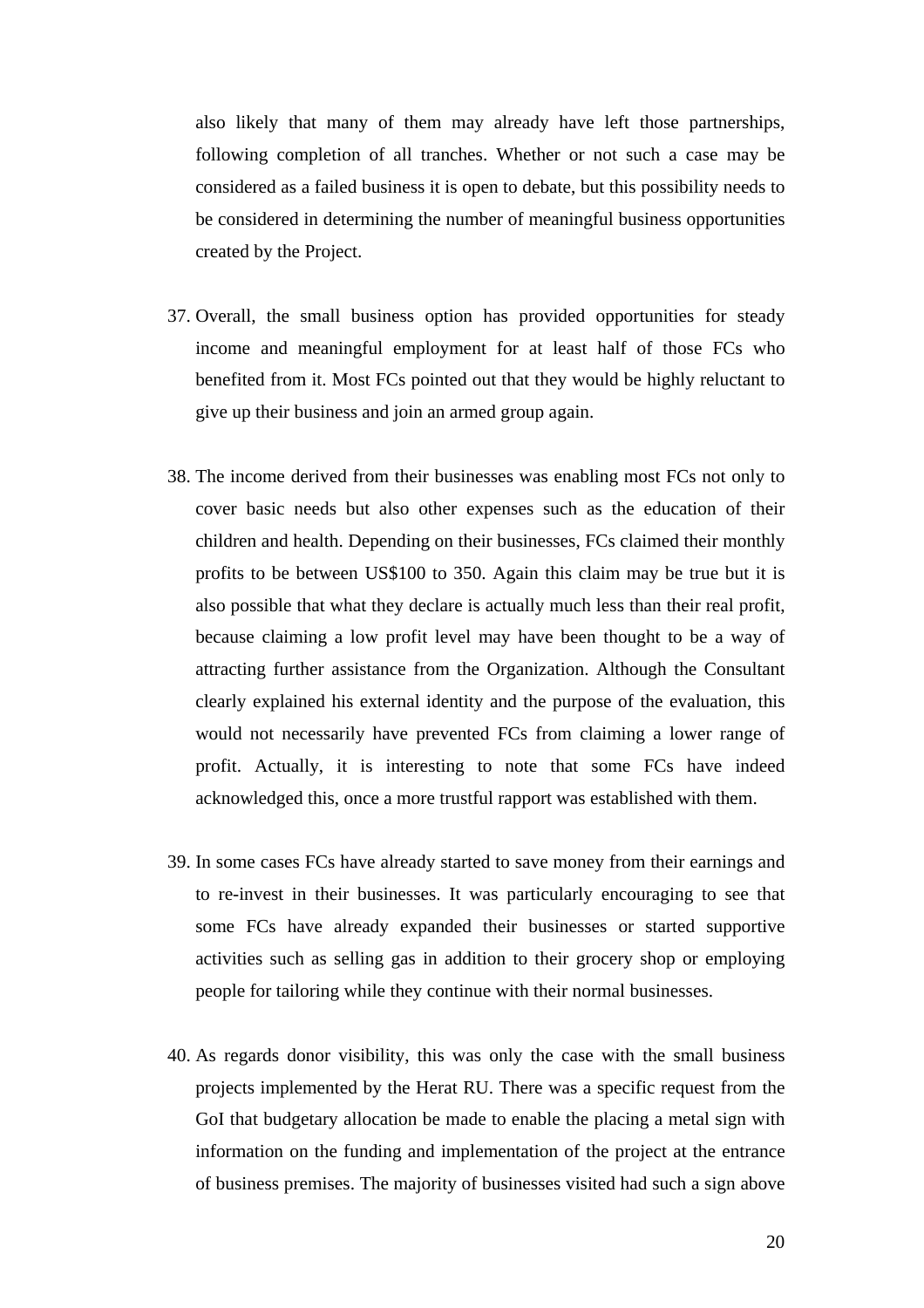their doors. It was interesting to note that a majority of those FCs showed a good level satisfaction for having such donor visibility associated with their business premises.

#### **Other Reintegration Options: Agricultural Assistance, VTCs and OJT**

- 41. All agricultural cases that have shown a good indication of success at the Mazar-i Sharif RU were from the main phase and new caseload. After its disastrous experience with GAA in the provision of agricultural assistance and delivery of livestock, it was a critical decision that the Organization decided to run these projects directly. Those FCs who benefited from the GAA assistance concentrated their complaints in three main areas: first, they faced long delays in the delivery of assistance; second, they had concerns about the real value of livestock, seeds, fertiliser, and other materials and equipment delivered to them, as the process prevented their direct involvement in procurement and decision making; and finally, they were dissatisfied with the quality of livestock and other packages they were given, citing experiences such as their unhealthy state and inappropriateness for local climatic conditions.
- 42. The main failure of the Organization during this process seems to have been with the lack of monitoring of GAA's activities. This resulted in problems which emerged during the early days of the implementation being neglected and subsequently the response came too late for most FCs to benefit from this option. It was in response to the negative experience with the livestock option, that as of Summer 2005, the ANBP asked to the Organization and all the other implementing partners in Afghanistan to terminate this particular option completely. This knee-jerk reaction meant that some well-deserving cases for receipt livestock were unable to access such assistance. For example, a group of Pashtun villagers in Balkh Province, who had been displaced from their homes in a neighbouring province and had settled in a village, more than 100km away from their land and livelihoods, were forced to take the agricultural assistance option. However, the provision of seeds and fertilizers had no meaningful livelihood impact for those FCs because they were quite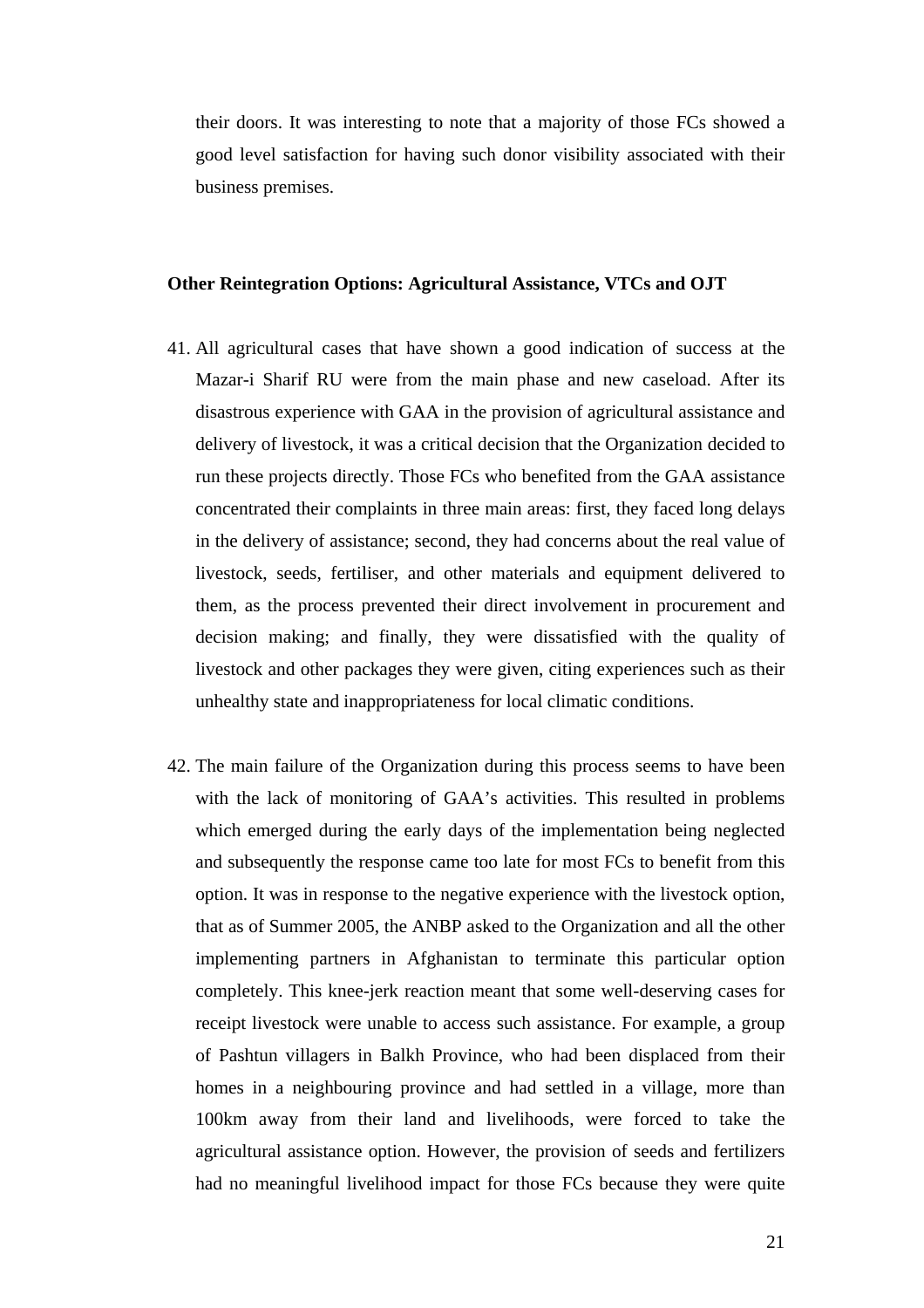unable to cultivate their land from such a distance. They claimed that they had used the seeds and fertilizers provided, but that due to drought and diseases they had lost their entire crop. However, a more plausible explanation would appear to be that they perhaps never used their assistance for cultivation but instead had sold it for cash, as the Organization had not verified their use. Those FCs pointed out that the provision of livestock would have been much more appropriate for their needs and realities of displacement, but this was not possible because of the ANBP's insistence on this issue.

- 43. The ANBP's decision on livestock was later revised with the Organization's request and for some special cases – disabled or elderly FCs – it was possible to provide livestock during the main phase and new caseload of the Mazar-i Sharif RU. In addition to this improvement, those agricultural assistance projects implemented directly by the Organization showed two main characteristics: an appropriate assistance for agricultural needs and the provision of good mentoring and advice in addition to material assistance. Such a package of agricultural assistance has provided a better prospect of effectiveness and sustainability.
- 44. It was interesting to note that those FCs who benefited from the agricultural option in the Mazar-i Sharif RU have maintained their war-time social relationships with other FCs and their immediate commanders. With group applications, the main line of cohesion seems to be a commander and his combatants. Although this may allow FCs to work cooperatively for their economic benefits, it may also be considered to run counter to the main objective of the ANBP's DDR strategy which is to weaken the links between FCs and their former commanders. This phenomenon was peculiar to the agricultural option, since to a large extent, small business and VTC options are reliant on the individual participation of FCs rather than the formation of beneficiary groups.
- 45. Less than 10% of the Organization's caseload opted for VTCs and OJT options. This is a surprising finding given the overall shortage of skilled people in the country. The primary reason for this might be related to the lack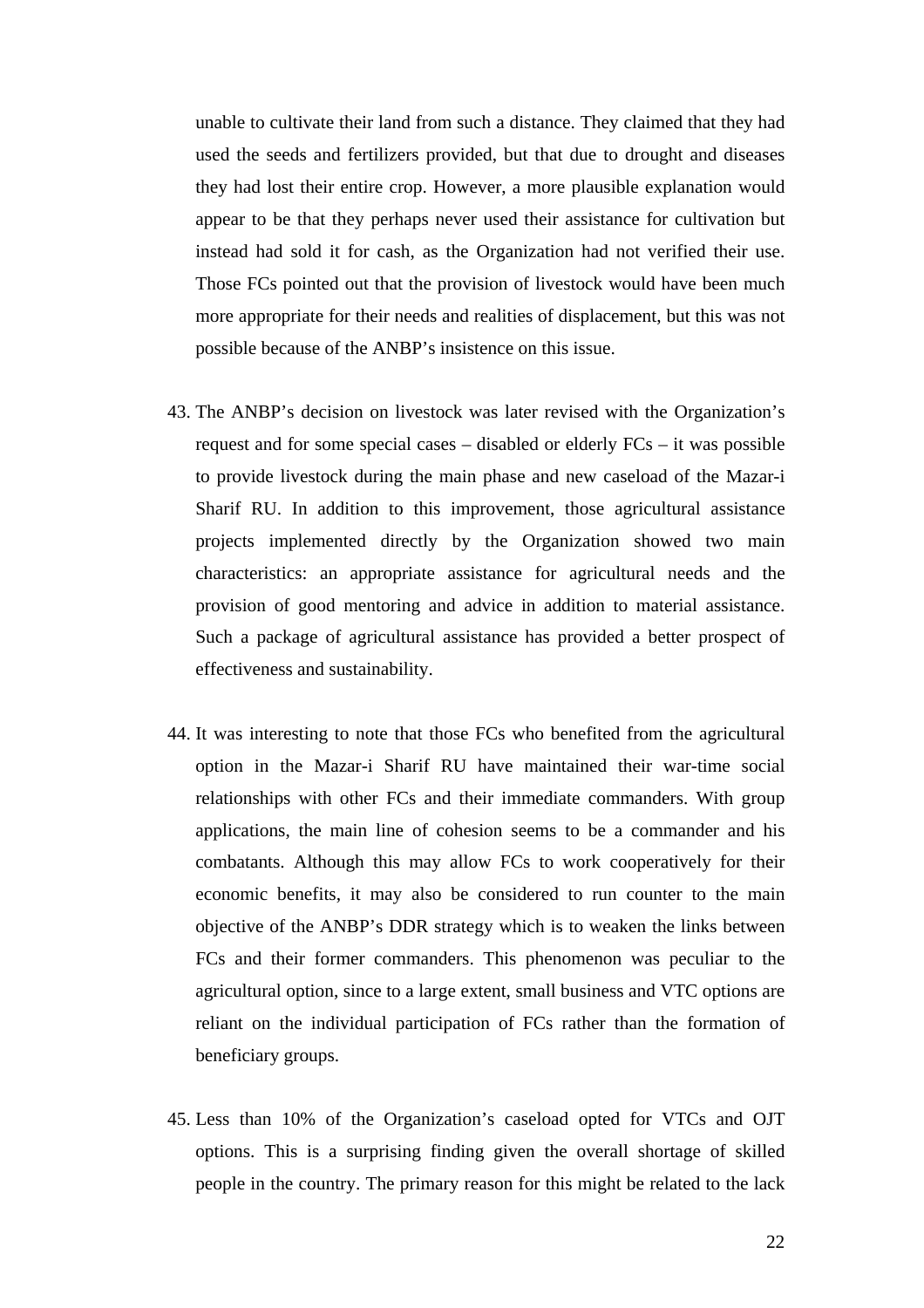of business-creation opportunities at the end of their VTCs. It is also possible that most FCs might have been more attracted to the small business option because of the possibility of cashing-in their equipment and goods if their business does not succeed, while the direct cash benefit of VTC was obviously limited. This was an important issue that should have been considered by the ANBP's strategy, with further comparable incentives being provided for those FCs who wanted to undertake a VTC.

- 46. At the Mazar-i Sharif RU two cycles of six-month VTCs were organized by HAFO on behalf of the Organization. At each cycle HAFO was told to expect around 100 FCs but the number of FCs who actually registered to take their VTCs were half of this expected number. It seems that after their registration and making an initial choice with their reintegration option with the ANBP, more FCs switched from the VTC to small business option. The VTCs provided showed a good balance of theory and practice, allowing participants to practice their chosen vocational skills as much as possible. The Organization has managed to form productive relationships with its implementing partners.
- 47. The VTC participants appear to have found an appropriate employment after their training either as an employee or as a self-employed person. The provision of tool-kits was significant in achieving this objective. The organisation of employment projects targeting those VTC participants is a good example of how to link training with employment. The USAID funded 'desks & chairs' project which was coordinated by the Organization is a praiseworthy undertaking. Those FCs who studied metal work were the only group of VTC participants who complained about their employment opportunities as they would need to invest a much larger capital to buy their most basic equipment and materials. Some expressed their regret that they had not chosen a different VTC subject.
- 48. The OJT option is probably one of the most suitable employment opportunity options provided to FCs. As it deals with the demand side of employment by providing assistance to employers as well as the supply side by training FCs, it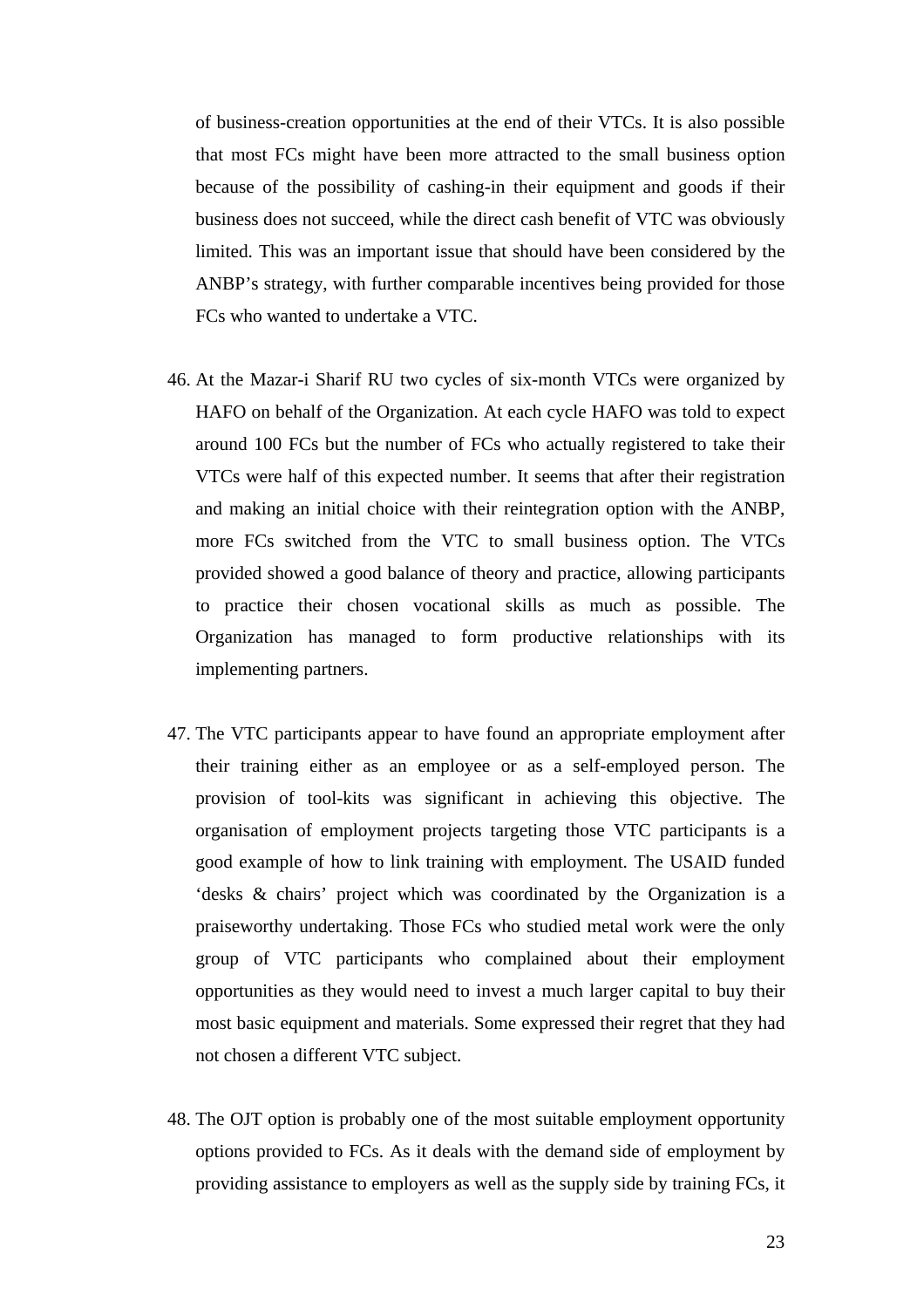is a much more productive and targeted approach. Almost all FCs who benefited from the OJT option and their employers expressed their satisfaction with this scheme, as it seemed to make real sense for their employment/employee needs. The provision of a six-month, hands-on training experience with an income to both employer and employee with the provision of a tool-kit to FC at the end is a simple but highly effective idea.

#### **IOM's Management**

- 49. The overall mission environment for the Project was one of the most significant detrimental factors faced during the implementation process. There were a number of reasons for this. First, the frequent change of Chiefs of Mission (CoM) was not helpful in ensuring institutional continuity in the running of the mission. It seems that each CoM has brought his/her way of working, with principles, practices and preferences for various programmes. This was one of the detrimental factors raised by donors in their relationship with the Organization. The mission in general and the Project specifically could have benefited from greater organisational stability which could be in part, have been ensured by having fewer CoMs over the last couple of years.
- 50. The mission should have introduced a clear organisational structure for roles and responsibilities from the beginning of the Project. When the Consultant convened a workshop for the harmonisation of relationships and working practices between its three RUs in May 2005, one of the main challenges faced was the lack of leadership for the Project. The absence of a Programme Manager until Summer 2005 had a decisive impact on the development of different methodologies and implementation practices for the three RUs. Those differences were so obvious that the Organization was almost running three separate reintegration projects until this date. In addition to the absence of a Programme Manager, the lack of a clear managerial structure among international staff at the RU level added to the confusion in carrying out duties and taking responsibilities for problems.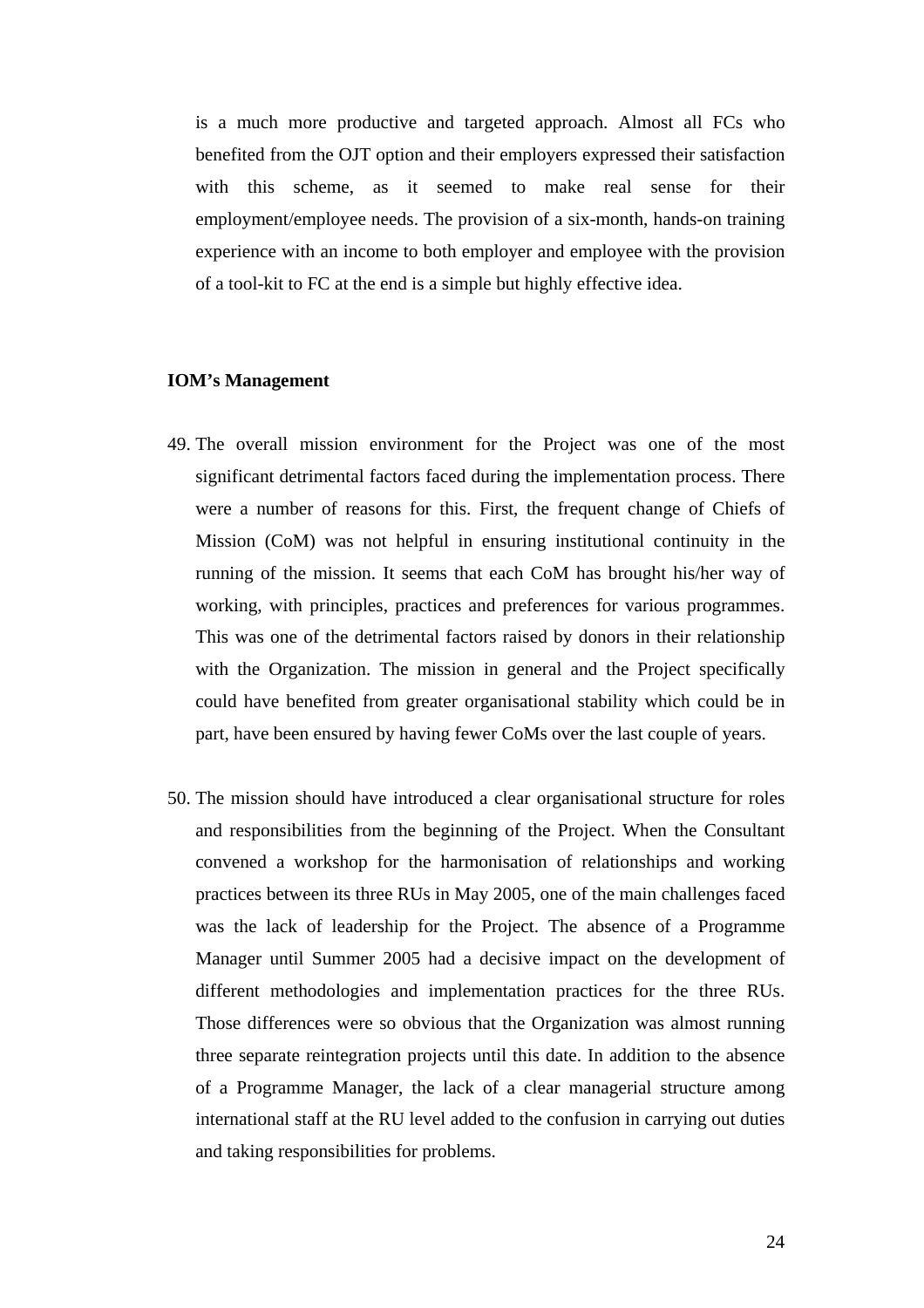- 51. During the above mentioned workshop the Consultant was particularly surprised at the unwillingness of some members of staff to cooperate with others and conform to a team-work structure. The Organization would benefit from a more careful recruitment policy for its staff. It is important that practitioners with a development background are given priority in recruitment for reintegration projects.
- 52. It was encouraging to see that the Action Plan decided at the end of the above mentioned workshop was implemented by the CoM at the time, and the Project had its first Programme Manager appointed in Summer 2005. This was clearly a critical turning point for the successful implementation of the Project. It is clear that the Programme Manager has managed to transform the Project from a process of chaotic implementation, to one characterisation by successful programmes of the mission. This turning point was underlined by all donor representatives and the Organisation's own staff. In addition to the appointment of a Programme Manager, the Project also benefited from a clear harmonisation and synchronisation of the implementation process.
- 53. As a result of the harmonisation of working practices among the three RUs that was achieved from Summer 2005 onwards, the management of the Project began to benefit from a high level of flexibility. Thereafter it became much easier to exchange staff between RUs, if and when this was necessary. It was this high degree of flexibility which, in turn, enabled the Organization to deal effectively with a number of crises as these emerged. As a result of problems inherited from the Pilot Phase of the Mazar-i Sharif RU, the Programme Manager was called upon to resolve a number of difficult situations and the organisational flexibility seems to have played a significant role in this process. It is also important to reiterate that the caseworker approach has been critical in further strengthening this flexibility.
- 54. It was owing to this flexibility that, when the ANBP had a problem with one of its other IPs in the implementation of agricultural options in the province of Ghor, the Organization was asked to take over the process for 512 angry and frustrated FCs. Most of them were waiting for their assistance for over a year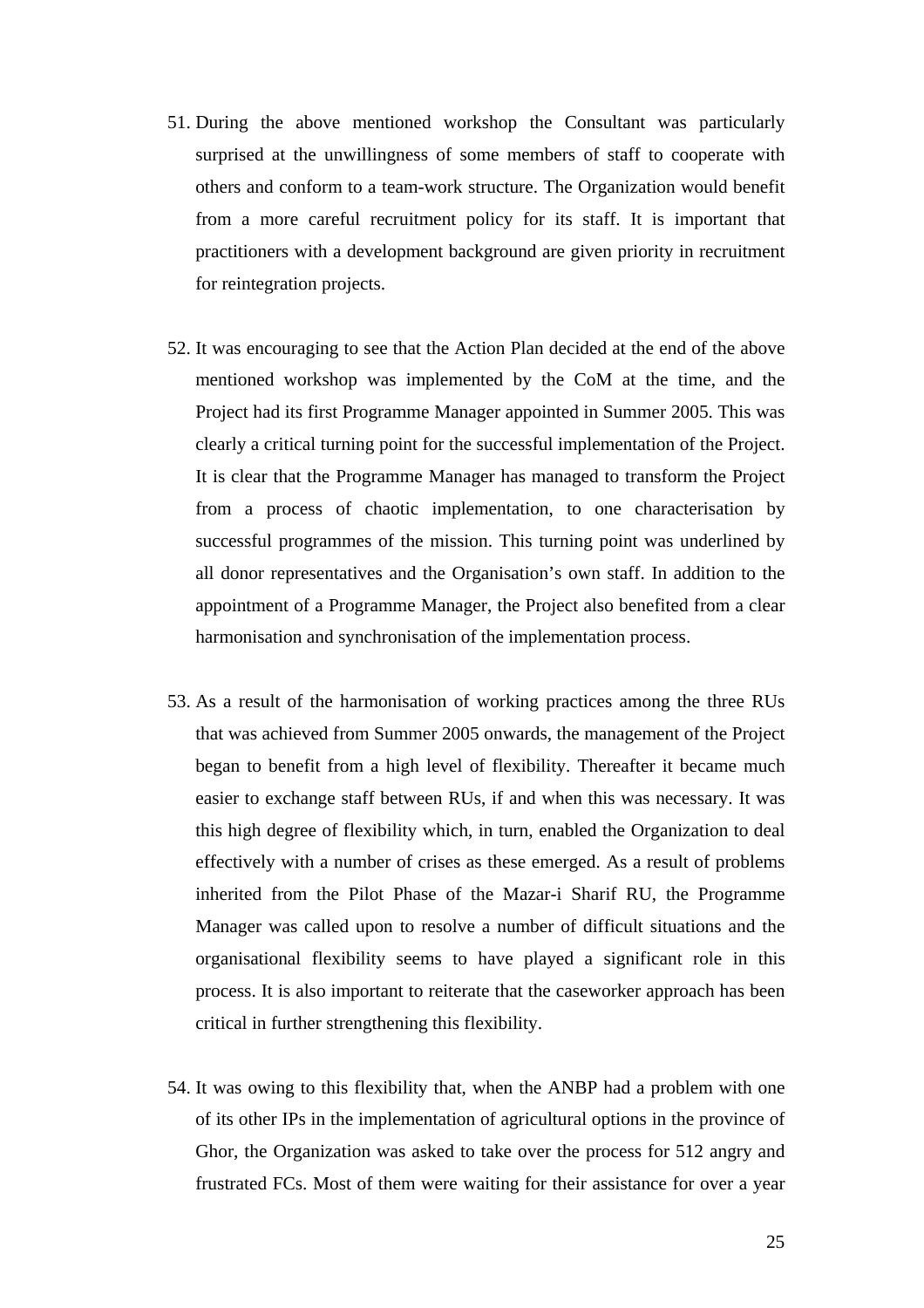and the Project had only three months (March-June 2006) to implement it in a region which still faces high security risks. With its high flexibility and a large pool of well trained staff, the Project has successfully completed this project to the great relief of its donor.

- 55. In terms of adhering to donor requirements, as far as the ANBP is concerned there were three distinctive periods: the initiation of the Project in Mazar-i Sharif and all problems experienced with the implementation of agricultural projects, when the Project was far from meeting the donor's expectations. During the second period it seems the Project began to learn from its mistakes and improve its practice, which brought stabilization to the relationship with the ANBP. Finally, the Project began to perform above the expectations of the donor from November 2005 onwards.
- 56. It is interesting to note that, although the Organization began with a less than desirable record in the eyes of its donor, it has completed the process as one of the favourite IPs. Therefore, it was not surprising to see that as of July 2006, the ANBP has decided to work with the Organization for the implementation of a 10-month reintegration project for around 6,000 AMF officers who had been waiting to be incorporated in the new army but then had been directed towards the DDR option.

#### **Employment Assistance Centres**

57. EACs as a mechanism to strengthen employment opportunities are not the best possible approach in a country like Afghanistan. The main cause of the problem is not the lack of linkages between employers and employees, but the lack of employment opportunities in general consequently the implementation of EACs gives the impression of transferring a western-centric methodology to an unsuitable environment. This methodology has been tried in similar postconflict environments with high unemployment rates such as Kosovo and the overall performance has been poor.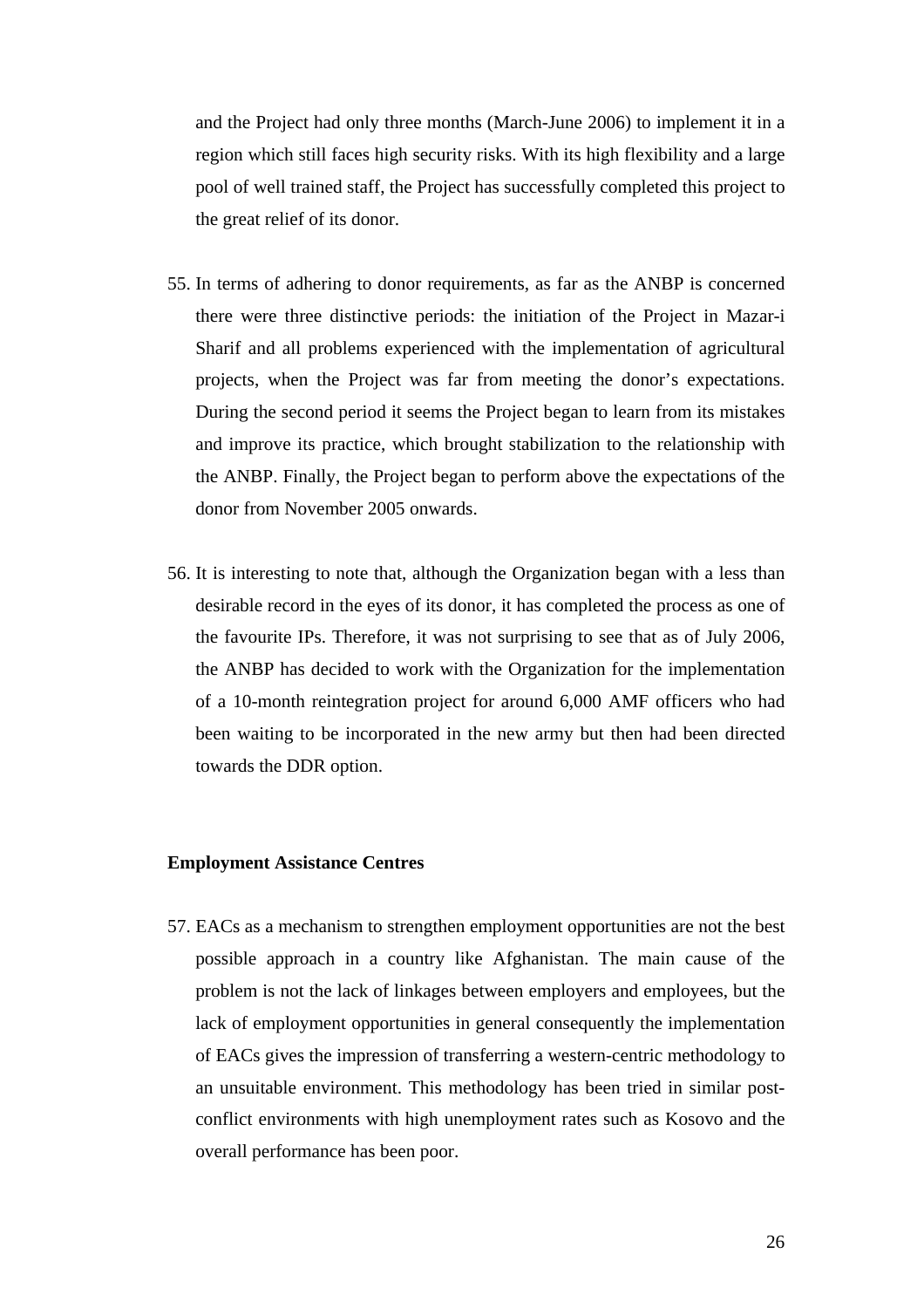- 58. Unless there are radical improvements in dealing with the challenges faced by the supply side of the employment cycle in Afghanistan, the impact of initiatives like EACs is bound to be limited. Nevertheless, the EACs in Mazari Sharif and Herat have managed to identify and register a satisfactory number of employment opportunities. However, in addition to a lack of employment possibilities in their respective areas, both EACs found it difficult to convince potential employers, particularly local companies, to consider FCs as potential employees.
- 59. In Mazar-i Sharif these opportunities were mainly with international organisations – as of June 2006, 594 FCs were registered, 458 of them have been placed in employment and 249 of them were employed at the time. Out of 594 FCs registered with an EAC, 370 had benefited from the Organization's reintegration options and these were primarily VTC and OJT participants. Meanwhile, in Herat the employment opportunities were mainly with local companies. As of June 2006, out of 530EAC-registered FCs, only 126 of them were employed, although the EAC had made over 465 referrals.
- 60. The main reasons for a low retention were identified as: reluctance on the part of FCs to work in low paid jobs. They often considered the local market rate of \$3 a day for an unskilled labourer as too low, or found their work too hard and, in some cases, too far from their homes. Some of these reasons may be well justified at a personal level for most FCs, but such a low retention rate may also indicate that the FCs in question were perhaps not sufficiently in need of that particular income. Otherwise, considering the importance of being a 'breadwinner' for a man in Afghan society it would be hard to believe that an FC without any other source of income would choose to refuse an employment opportunity. Obviously, there may be some special cases of FCs who have no interest in holding regular employment but in general, the refusal of employment opportunities provided by EACs may point to the strong possibility of other means of income.
- 61. It should also be noted that the International Labour Office (ILO), in cooperation with an INGO and the Ministry of Labour, is working on a nation-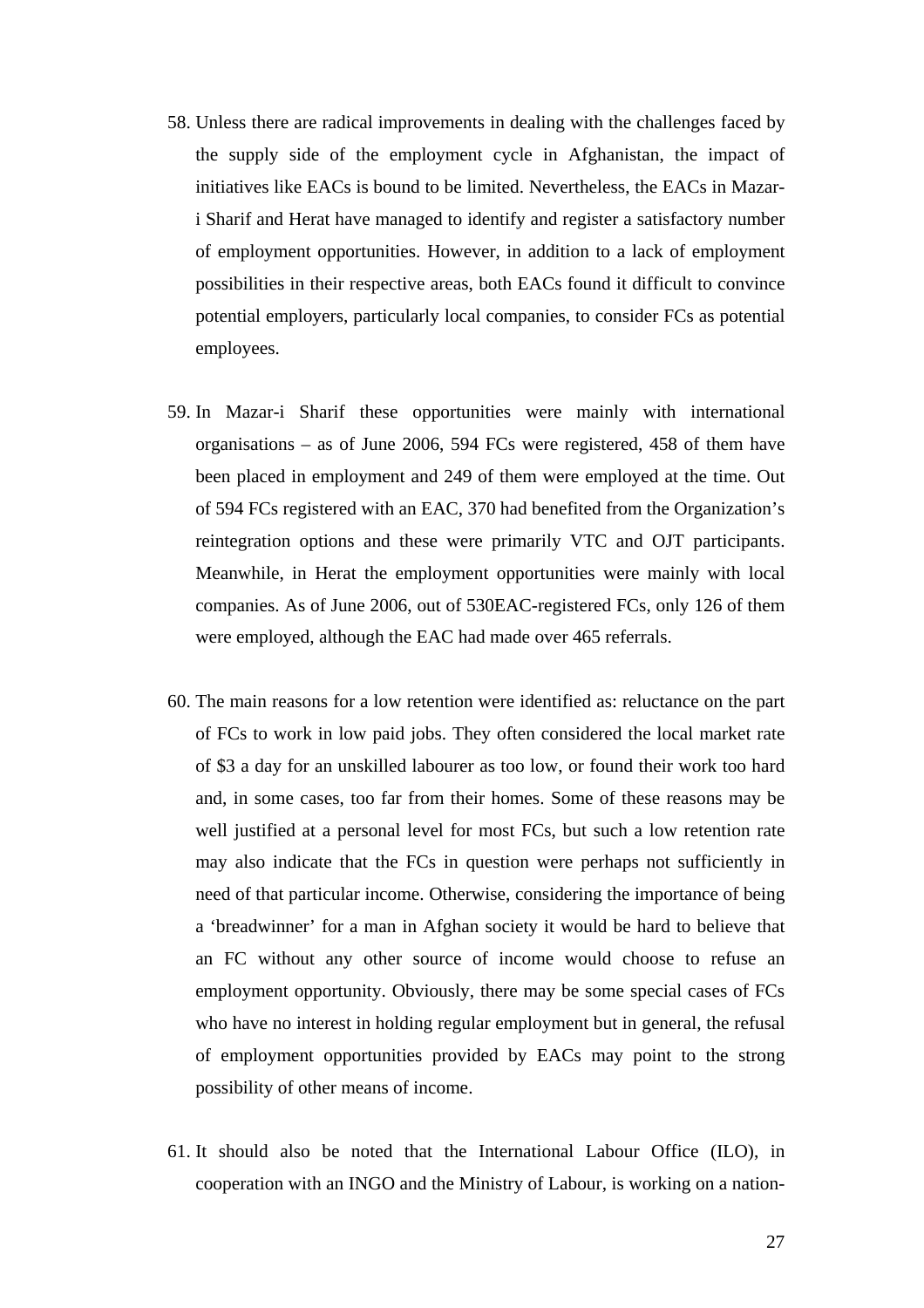wide employment assistance project. One of the main reasons for creating EACs was the fact that ILO's EAC either refused or were unable to cater for FCs. ILO's EAC set up is such that can only assist skilled persons. The 80% of employment are with international NGOs. In other words, the early indications of this initiative are not encouraging; but the Organization's EACs would only be duplicating such a mechanism. It is important that the Organization would avoid the creation of parallel systems, which is critical for a more targeted utilisation of resources for the long-term recovery of Afghanistan.

#### **Literacy Courses (LCs)**

- 62. Considering that illiteracy is one of the most important challenges faced by the country, and up to 80% of FCs are illiterate the initiative of literacy courses – particularly those organised by the Herat RU, should be noted as timely and necessary. As of June 2006, there have been 39 LCs for 1081 male and 21 LCs for 557 female participants. Each LC lasts 12 months – 4 months for each of three levels. If requested by 5 FCs a LC can be established and it is open to community in general.
- 63. It is important to note that LCs have met with a huge demand from the public in general and this is a good sign for the recovery of post-conflict Afghan society. It was an appropriate decision to keep LCs open to the public, as this would play a significant role for the social reintegration of FCs. To see that the reintegration of FCs can also provide a tangible benefit to their immediate communities would strengthen the mutual trust and social capital between them. This is in fact a good example of how the reintegration process can be community based rather than dealing solely with FCs as individuals. It was also good that the Project tried to bring a progressive approach to the structure and content of its LCs. For example, it tried to make the content more specific to the needs of adult students by using examples from their immediate environment. Instead of following strictly the literacy course book provided by the Department of Literacy, the Project tried to adopt a more learner friendly approach.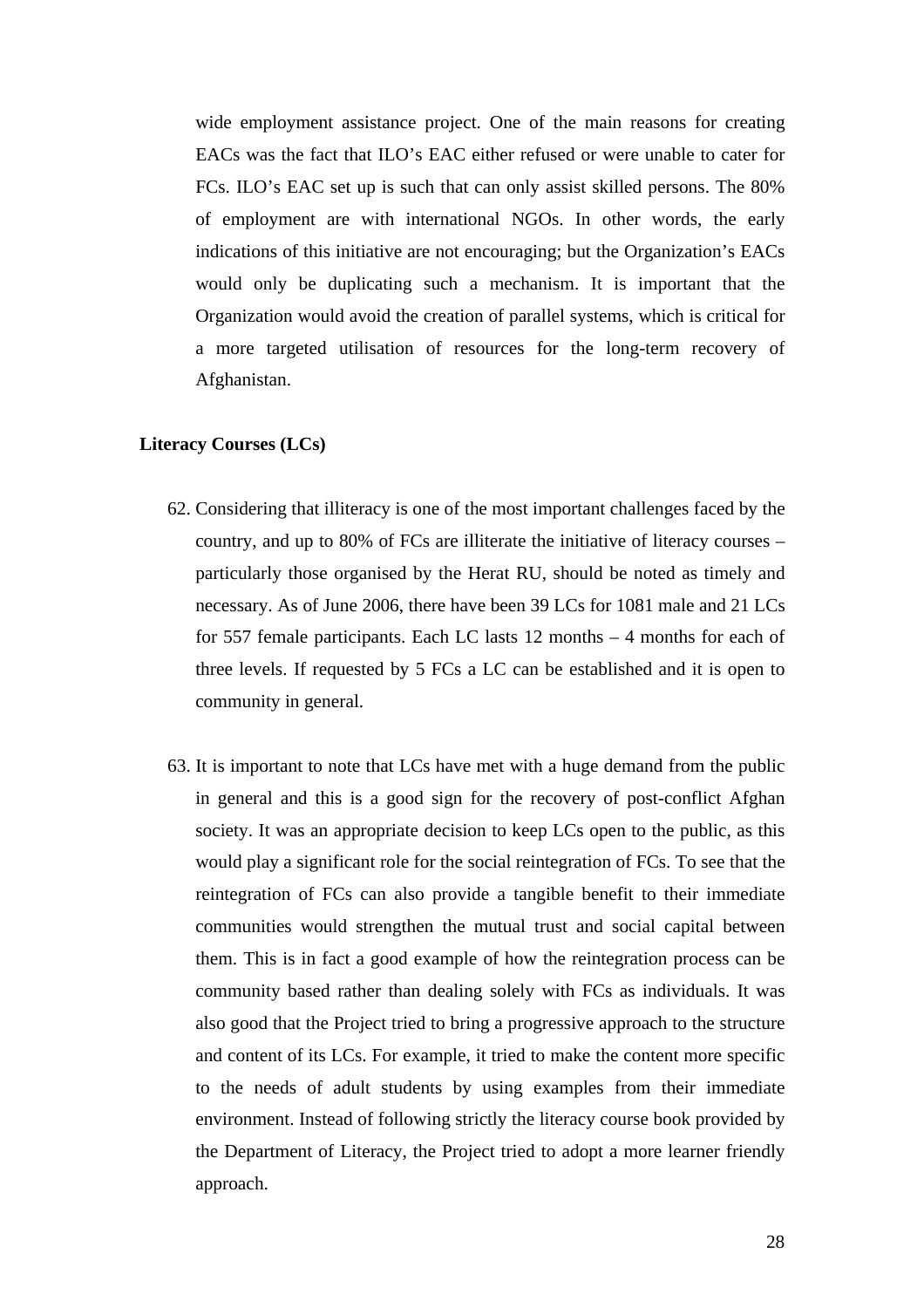- 64. These are all praiseworthy achievements, but it should also be noted that the involvement of the Department of Literacy in this process was very limited. It was towards the end of the project that they were encouraged to take a more active role, and in many respects, this was too little too late. It would have been much more beneficial for the Department and LCs in general if the Project had a stronger component of capacity building. This would have ensured a better transfer of know-how and experience gained from the Project's involvement in LCs.
- 65. A greater involvement of the Department of Literacy could have also reduced the Project cost to a certain extent, as the most expensive item in the budget was the monitoring of LCs. A greater involvement of this local authority and communities in general in checking and control mechanisms would have been beneficial for the Project directly. More importantly, this would have avoided the creation of parallel systems and duplication.

#### **Reintegration of Child Soldiers**

- 66. It is not clear how the reintegration approach for 'child soldiers' differentiates from mainstream DDR approaches. It seems that the desire to be seen to be doing something for child soldiers was more significant for the donor than coming up with a targeted plan for the specific needs of this particular caseload. Overall, in the context of Afghanistan the notion of categorizing young men between the ages of 14 and 18 as 'child soldiers' is a problematic one. Being labelled 'child soldiers' may be considered an insult by the very target group the project is intended to benefit since unfortunately, although there are many children, childhoods are rather short in Afghanistan.
- 67. Having categorized them as a special group one would expect that there would be a strong psycho-social element incorporated into their reintegration process, but the pilot project for 22 child FCs implemented by the Organization consisted of only VTC and LC provisions.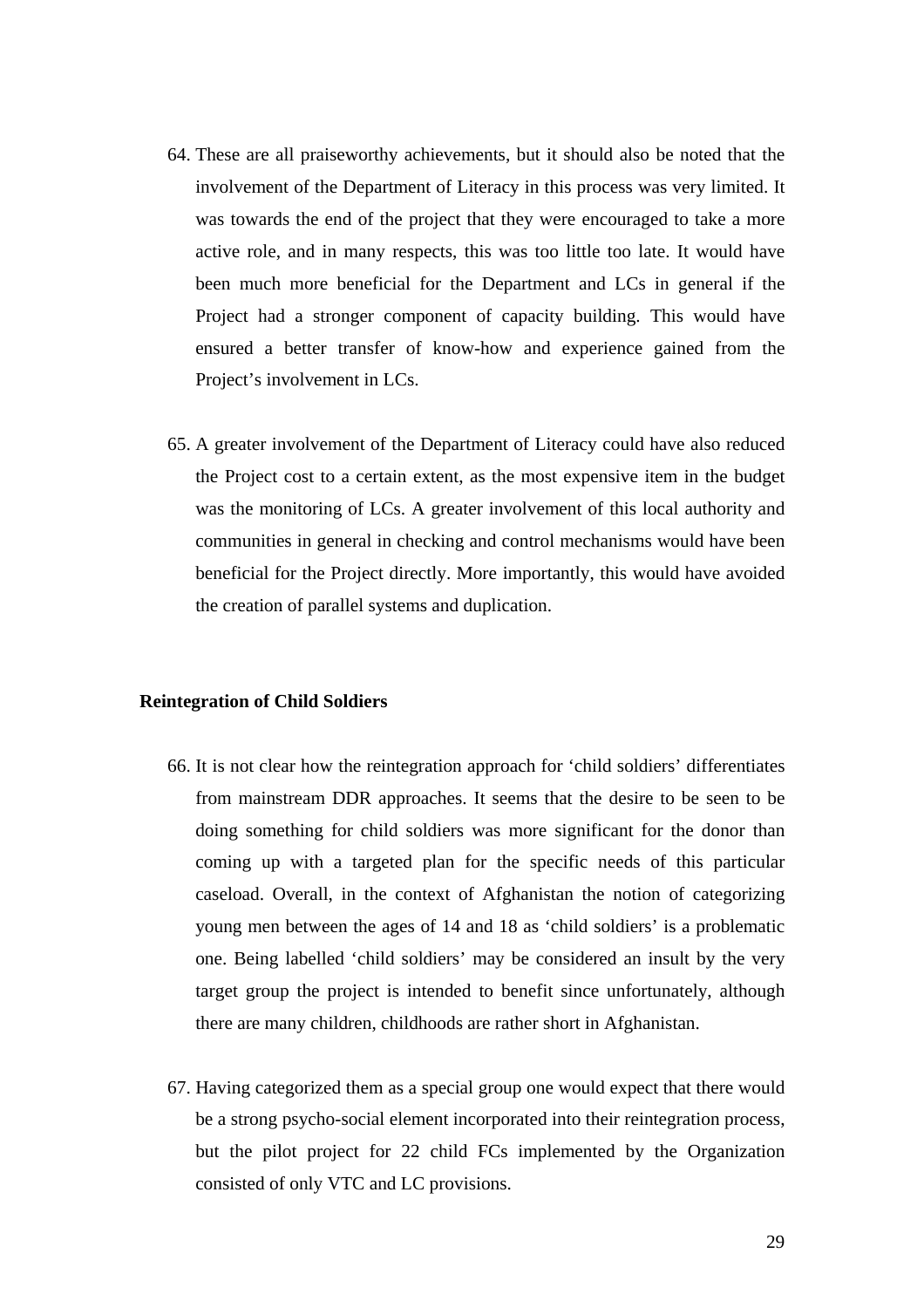68. The new UNICEF initiative for the reintegration of 700 war-affected youth is good at involving the Ministry of Social Affairs in the process right from the beginning. The Organization is well-placed to play an active role in this process with its experience of the reintegration of child soldiers and reintegration of FCs in general. However, it is important to note that the selection phase of this project is likely to be contentious and open to manipulation as it seems that the way the project was conceptualised and structured is vulnerable to manipulation. For the sake of the good reputation of the Organization in the area, it will be necessary to take extra care in the implementation of this project.

#### **Micro-Credit Programme**

- 69. The project was initiated with USAID funding of \$ 100,000 in October 2005. As a pilot project, it targeted 600 FCs, working in a 20 km radius of the Herat RU. There are three Loan Officers (LO) and each LO works with 15-20 groups and in each group there are around 15-20 FCs. In each group there is a team leader, secretary and cashier. The local Mullah acts as the area leader, with responsibility of confirming that all applicants are from his area and are trustworthy. All new loan decisions are made with the agreement of all FCs in that group. There are three levels of credit: 4,000-10,000 Afs with 2% pm IR  $\&$  payment over 3 months; 10,000-30,000 Afs with 1.5% pm IR  $\&$  payment over 24 weeks. 30,000-50,000 Afs with 1% pm IR & payment twice a month. As of June 2006, there are 31 groups and the scheme has dispersed 5 million Afs (\$100,000) and re-collected around 2 million Afs.
- 70. As it was initiated as a pilot project, this micro-credit scheme has a very limited coverage area. This may have helped to keep the running costs of the scheme to a minimum - the team uses motorbikes to access FCs, but it assists those FCs who are in the city centre with much larger business opportunities than those who are in rural parts of Herat and other provinces covered by the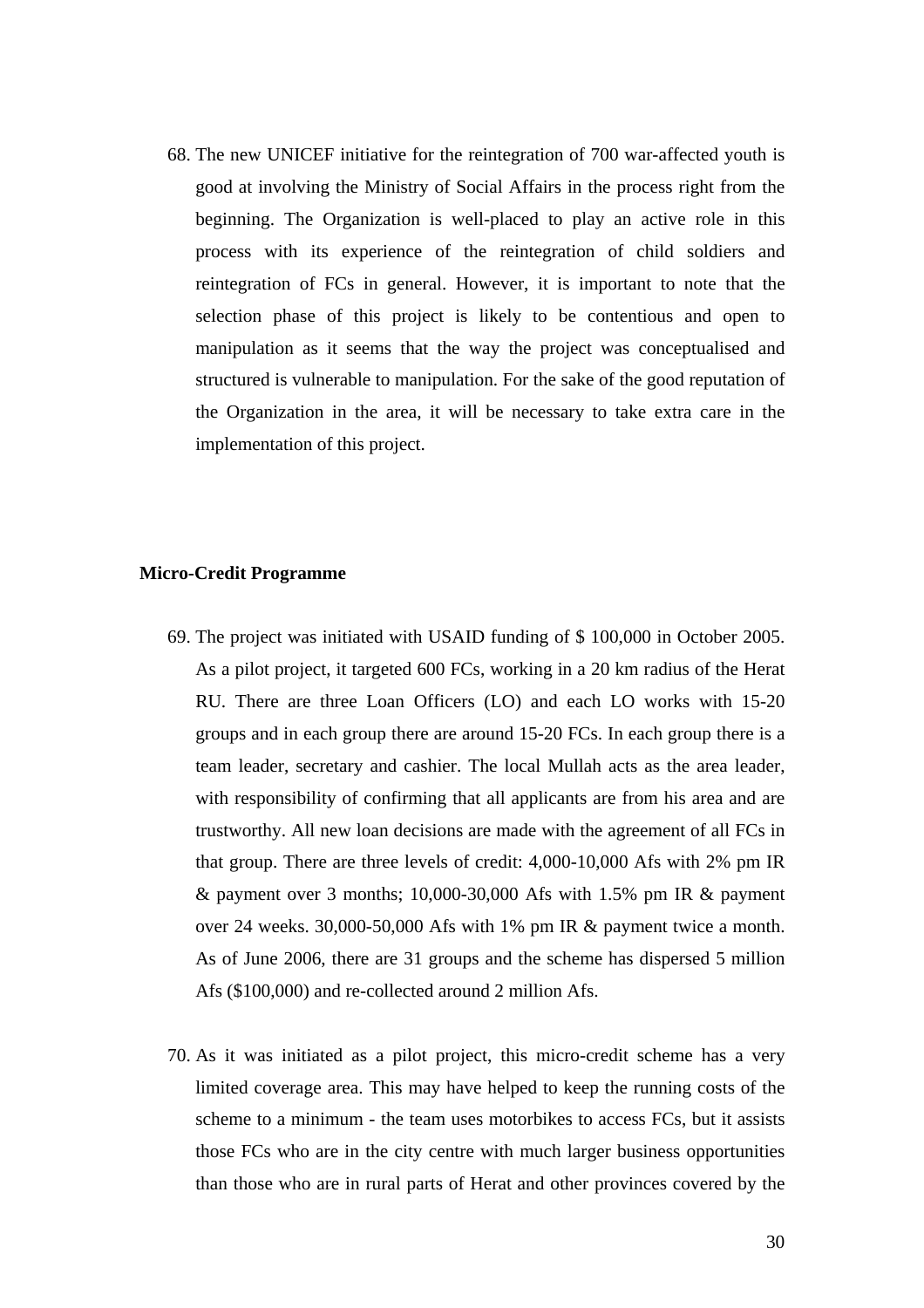Herat RU. The scheme has been successful in dispersing and re-collecting credits, but this may be due to the fact most of its target group had already been doing well with their business and were seeking extra cash for expansion rather than to strengthen struggling businesses.

- 71. However, more fundamentally, it does not make much sense that this project was initiated as a pilot project without much prospect of funding for the continuation of the project. The assurances had been given by the USAID that if the pilot project proved successfyl, it would provide a substantial amoount of funding for the continuation of the project. However, it seems that the donor's interest in DDR changed with the arrival of new Head and all DDR funding stopped within one month. Consequently, having raised expectations among FCs in the area, the next critical question will be how to hand-over this scheme to a local organisation. In other words, although the scheme itself proved to be successful it now faces its biggest litmus test, that of long-term sustainability.
- 72. On the other hand, this micro-credit scheme is an excellent example of a good exit strategy for DDR programmes in general. The international community's record in linking the reintegration assistance with long-term sustainability is rather poor around the world, and this pilot project in Herat provides a glimmer of hope. One of the most common concerns and requests raised by FCs during this evaluation was the need for further assistance as they could only initiate their business with a limited capital of \$700 and they needed further assistance for strengthening and expansion. In an environment like this the provision of a micro-credit scheme can be a well-targeted approach, playing a significant role in ensuring the long-term sustainability of small businesses created by the Project.

#### **Linking Reintegration with Reconstruction**

73. The direct contribution of reintegration projects to the reconstruction of Afghanistan cannot be considered in isolation from the ANBP's overall DDR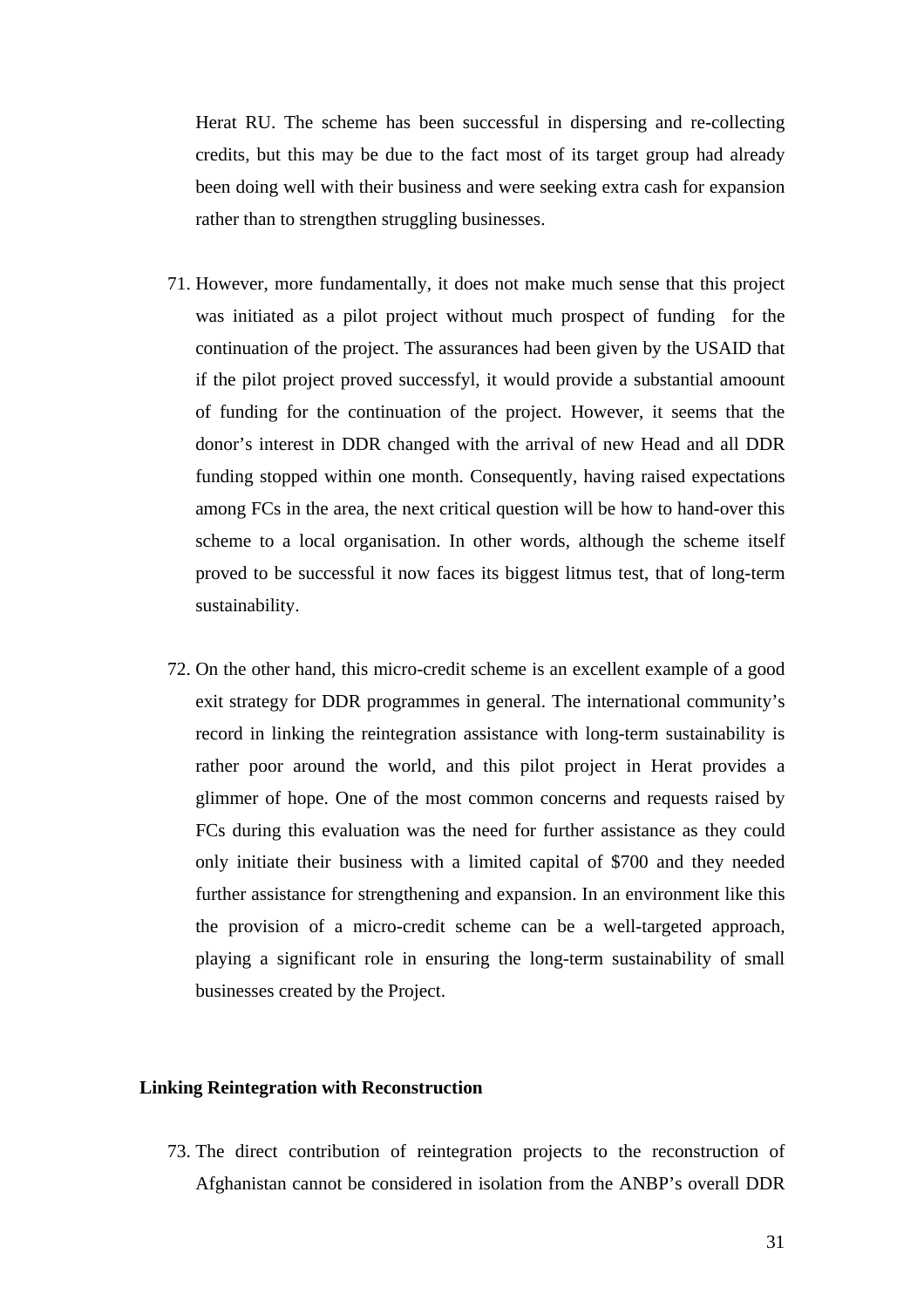strategy. The way in which the whole process was both conceptualised and implemented has resulted in a number of shortcomings. First of all, the strategy has had hardly any element of capacity building. Although there were structures of involvement for local actors as far as the institutional rhetoric is concerned, in reality the DDR process was very much an externally planned and implemented process. Therefore it is not surprising to see that the ANBP found it difficult to come up with any credible exit strategy for the process. There are hardly any national structures that have been created and strengthened during the implementation process, which could now take the baton from the ANBP and continue working on the challenges of long-term reintegration.

- 74. Secondly, the process paid hardly any attention to the understanding and sensitisation of the overall reintegration environment. The entire process suffered from a limited understanding of how the reconstruction of Afghanistan could benefit from the DDR process. Therefore, it would be unrealistic to claim that the reintegration process actually has had any significant and targeted impact on the reconstruction process. However, if the argument is perceived from a trickle-down perspective, so that each business created or each FC trained is seen as a direct contribution to the reconstruction process, then it would be possible to claim that the Project may have had positive impacts on Afghanistan's reconstruction process.
- 75. To assess the impact of reintegration on the reconstruction process is particularly difficult as the ANBP has not set clear long-term goals, or socioeconomic objectives and how they would be measured. More importantly, the DDR process suffered from a lack of overall vision concerning how different IPs and their work would be able to contribute to this process. Therefore, it is not possible to determine what was, or could have been, the specific role of the Organization as an IP in the wider framework of reintegration and how the Project has or has not contributed towards this.
- 76. Moreover, the weakest part of the ANBP's DDR strategy seems to be the reintegration phase and this is highly ironic considering that the ANBP was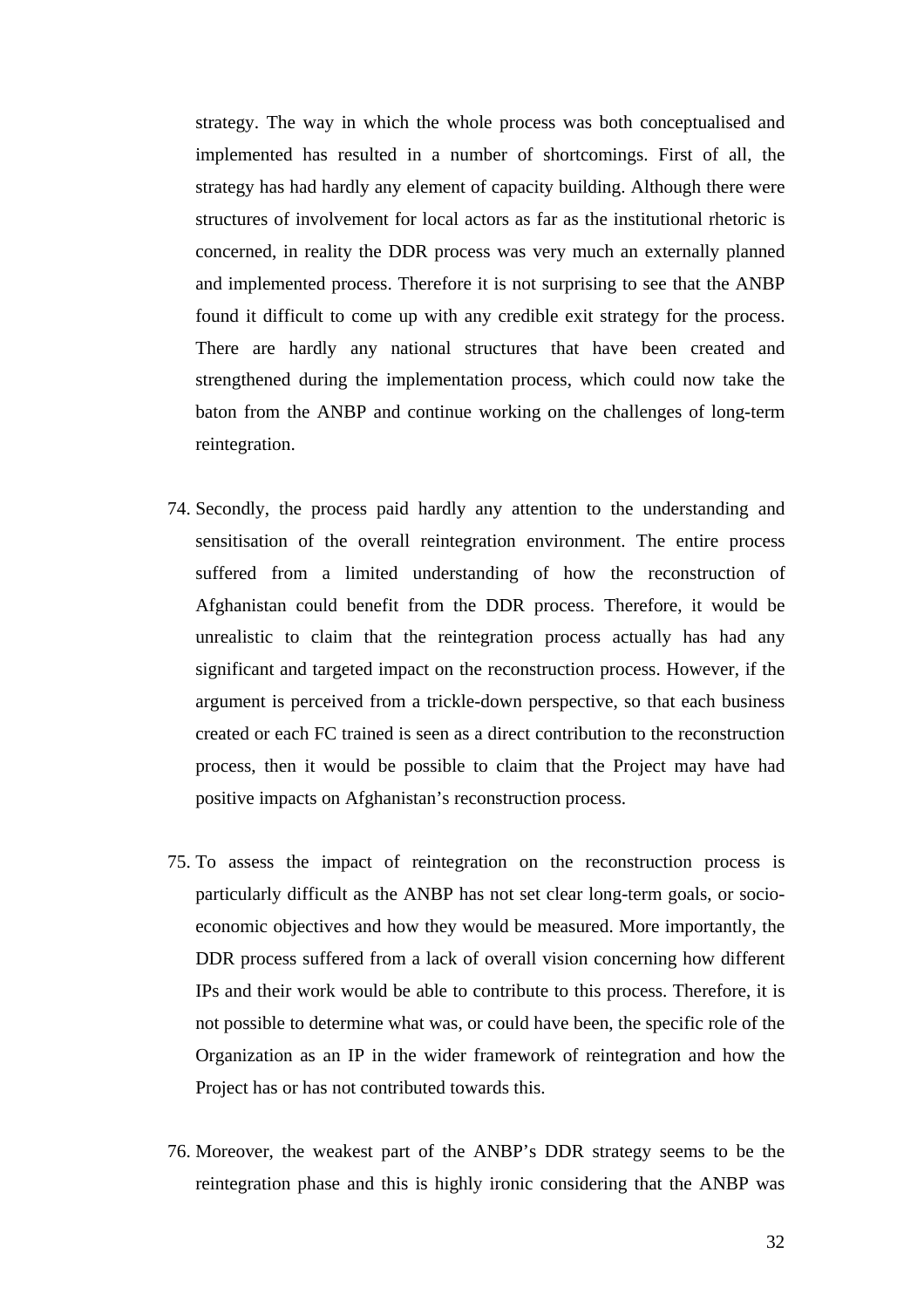created under the auspices of UNDP – the UN's development agency. If it is evaluated on what the UNDP claims should be the principles that underpin a reintegration process, and the objectives it should strive to achieve such as local ownership, capacity building, greater integration with local economic mechanisms, and wider community involvement, the DDR strategy in Afghanistan appears to have failed on almost all counts.

### **Conclusions and Recommendations**

#### Small Business Option

- 77. The methodology adopted for the small business option, which was based on a caseworker system, worked effectively, providing a great level of flexibility in responding to ad-hoc caseloads influxes.
- 78. The methodology was right to adopt a non-cash provision policy which played a critical role for the motivation of FCs in taking small business creation seriously.
- 79. The methodology was also effective for being process-centred rather than goal-oriented only. This meant that the project implementation process with the preparation of three quotations, and sourcing of goods and equipment acted as an important preparatory work for business life.
- 80. The Project needed a more effective database system that started with its initiation. The addresses kept in the database needed to be more specific and include detailed directions.
- 81. The Project ensured a commendable rapid response duration of 20 days for small business projects.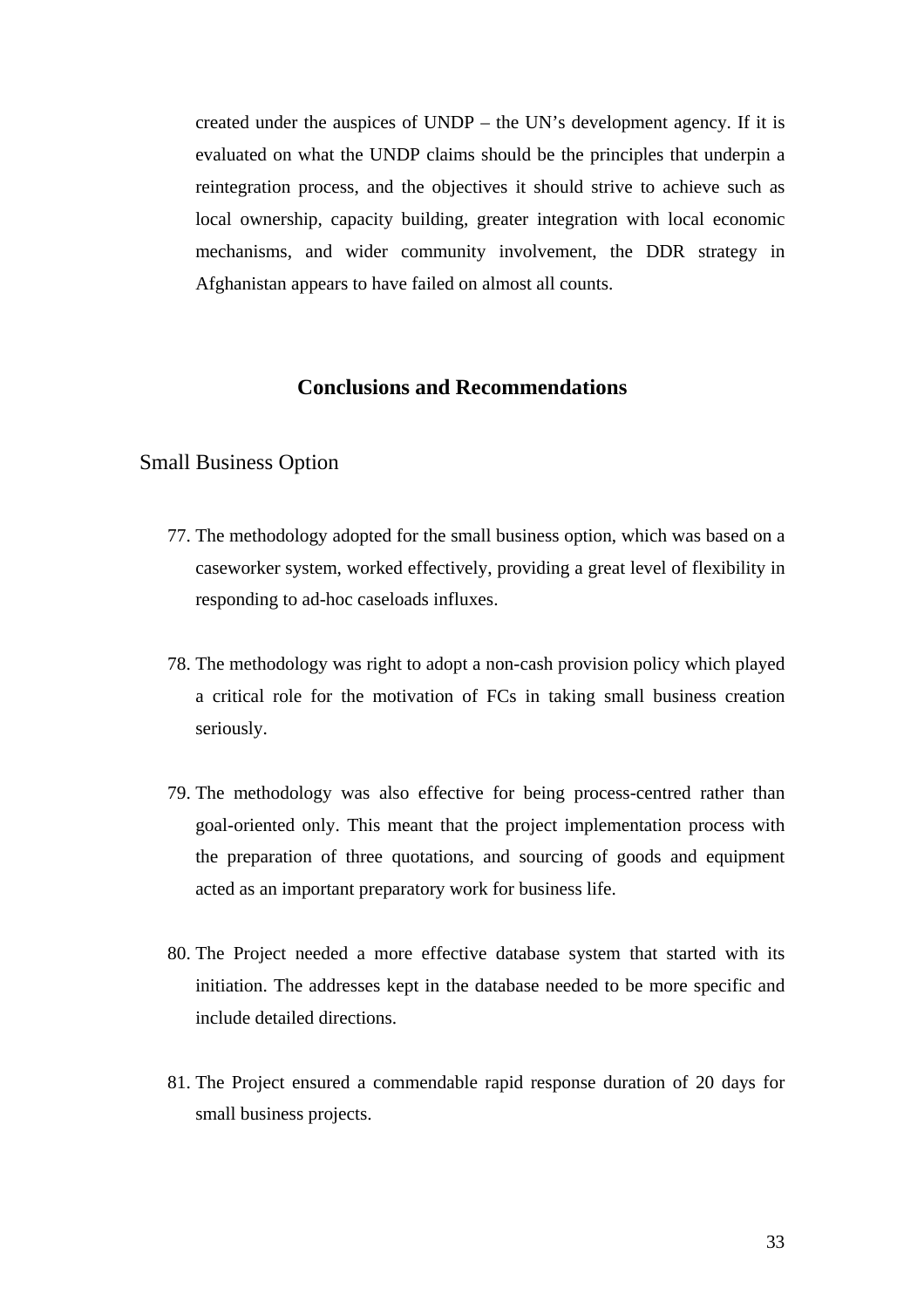- 82. The business training duration of one or two days was too short. Although there were budgetary constraints imposed by the donor and the receiving of caseloads in an ad-hoc manner made preparatory work difficult, nevertheless the Project should have strived for a better performance with this. A longer period of business training could have given the opportunity for a greater scope with counselling and business guidance.
- 83. In order to avoid causing inconvenience by asking FCs to travel to RUs during the business training, the Project could have explored options for providing these courses in provincial centres. As was the case with Herat RU with the funding from GoI, the provision of assistance with the cost of travel during the business training could have made it possible to extend the duration of the courses run by the Kabul RU. A longer period of business training was particularly necessary considering that a great majority of FCs were illiterate.
- 84. The three-quotation system was bound to be a challenging process for FCs, particularly for those who lacked basic literacy skills, but the Project was effective in dealing with those cases and made sure that those FCs could receive the extra support they needed and the caseworker system played a significant role in this.
- 85. The assistance for the creation of small business is more effective when it is not divided into too many tranches. The initial approach taken by the Mazar-i Sharif RU in dividing the assistance over four or more tranches was not suited to business realities.
- 86. The monitoring forms should have a combination of multiple-choice and open ended questions in order to avoid 'cut-and-paste' replies by caseworkers. The multiple-choice questions can try to establish how much profit is made, how much stock is in the shop, how many orders have been taken for forthcoming months, etc. The open ended questions would be fewer and more qualitative, based on the caseworker's observations.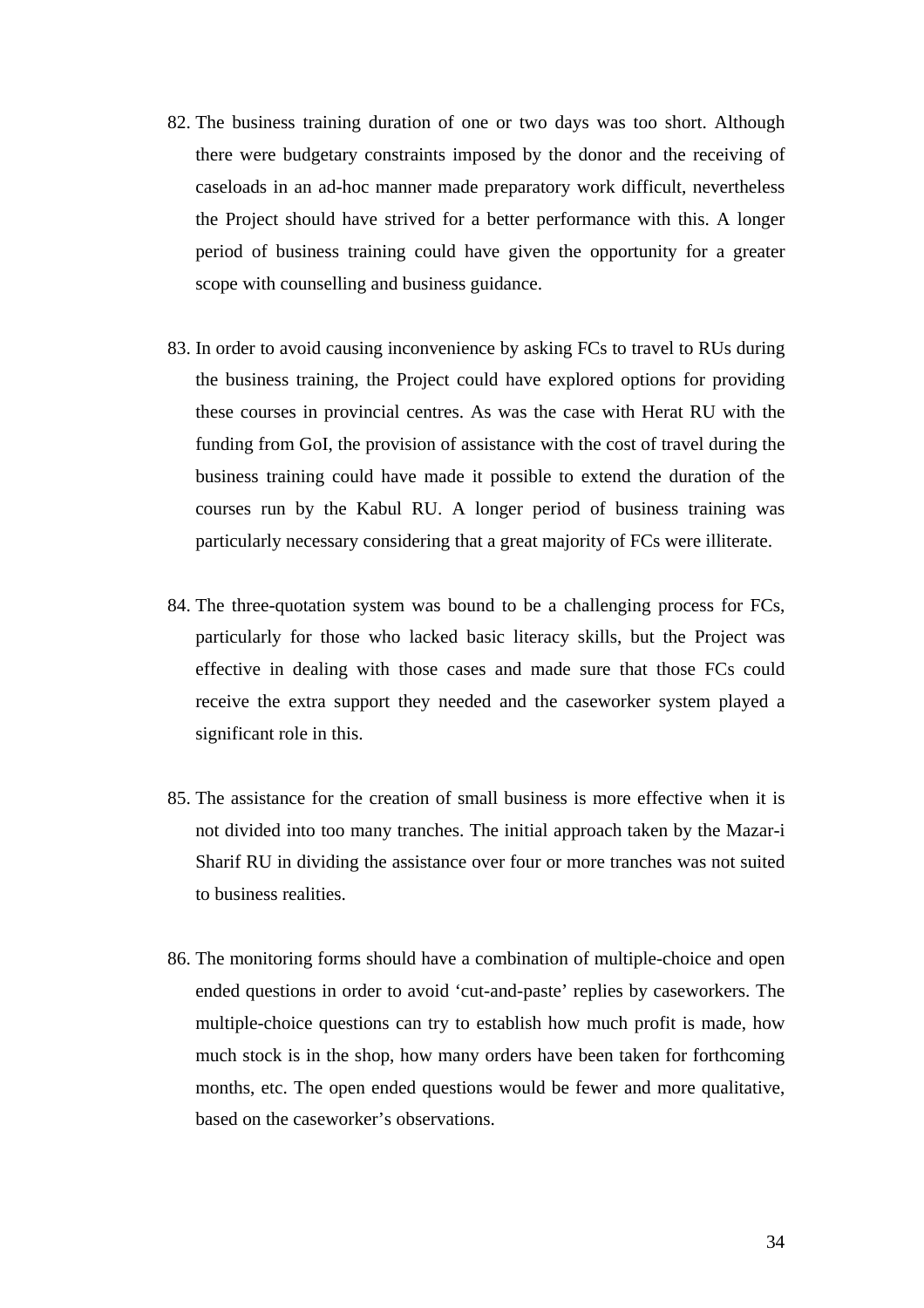- 87. Grocery/general stores as a default type of shop for those FCs without any skills should be avoided as these businesses were simply adding to an already saturated market. The saturation of the market resulting from the provision of small business assistance in certain sectors can be avoided by a more careful coordination of activities at the Project level.
- 88. Assisting FCs to become partners in existing business is a good response to the small size of funding available, but it was not possible to verify whether these partnerships, were genuine and on-going.
- 89. At least 40% of the small businesses created would require further assistance with strengthening and expansion. Without a micro-credit or loan system that to support these businesses over the next three-to-five years, their current viability is likely to be drastically reduced.

### Agricultural, VTC and OJT Options

- 90. The agricultural packages should be as inclusive as possible. The prohibition on the provision of a particular item such as livestock, based on previous experiences, cannot be a wise solution for the realities of the agricultural environment.
- 91. The agricultural support should not be limited to the provision of seeds, fertilizers, and other necessary equipment and materials. The Project was right to provide a package of training, advice and counselling during the main phase and new caseload at the Mazar-i Sharif RU.
- 92. The formation of beneficiary groups may be counter-productive against the DDR strategy's main objective which was the break down of relationships between commanders and their combatants.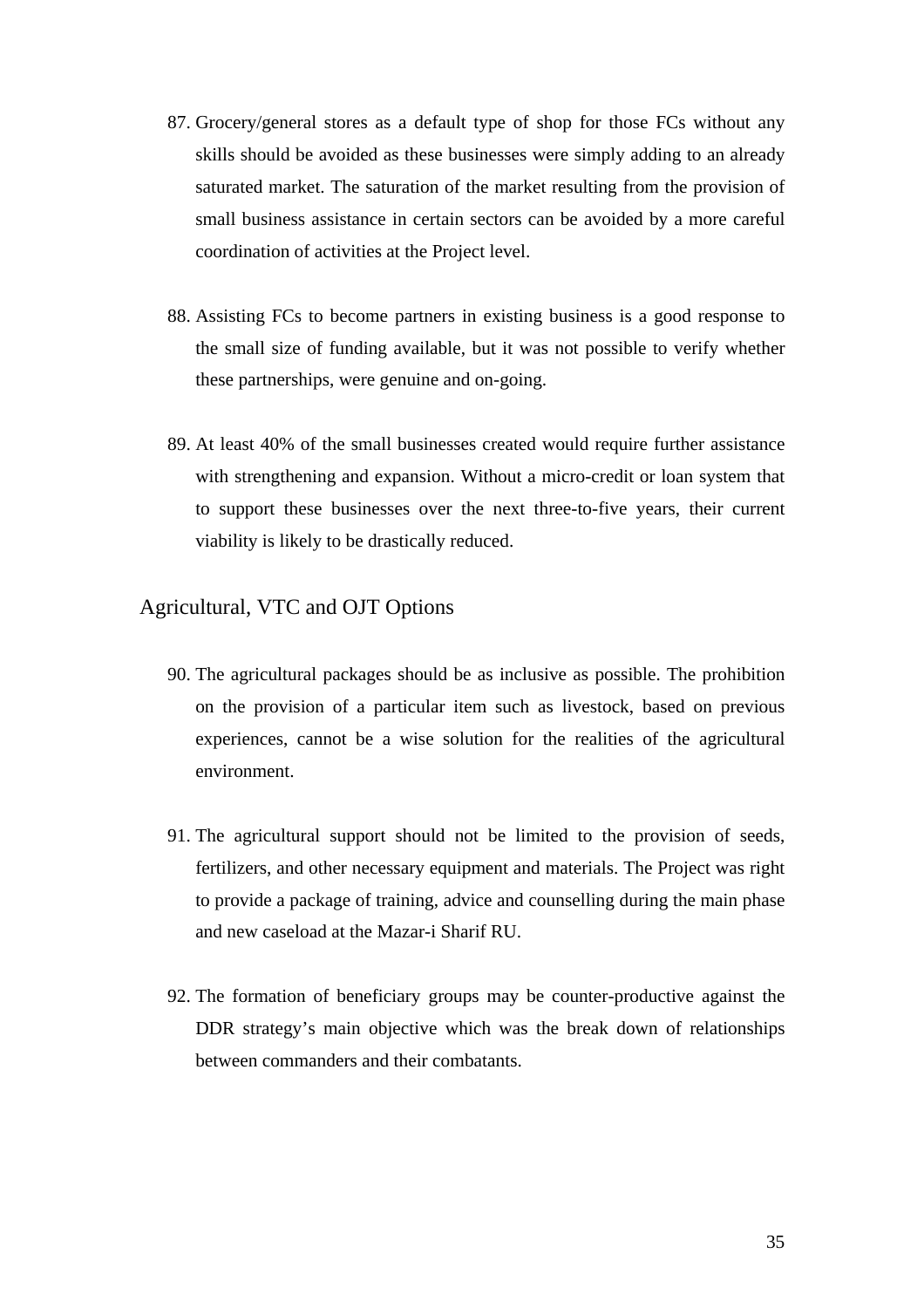- 93. The VTC option is only effective in the provision of skills. If they are to prove successful in the provision of employment the package will need to include more than just the provision of a tool-kit at the end.
- 94. Owing to its small caseload for VTCs the Project did not encounter any major problems and adopted a number of effective strategies, like creating production opportunities for the graduates of those VTCs. It is through such commendable work that the Organization has established mutually beneficial relationships between its service providers and beneficiaries.
- 95. There could have been more scope to widen the scale of the OJT option. This is one of the most effective ways of addressing the employment needs of FCs and, due to its direct contribution to the supply side a prominent place within reintegration packages could have been beneficial for all parties concerned.

### IOM's Management

- 96. The Organization should ensure a more stable institutional environment by not changing its CoM too frequently.
- 97. The programmes such as DDR require a clear organisational structure concerning roles and responsibilities for all international and national staff.
- 98. It is critical that the Organization ensures a harmonisation and synchronisation of working practices among its different field offices.
- 99. The recruitment process for staff for reintegration programmes should place a premium on those with a development background and expertise.
- 100. The Organization's response to the need to create a Programme Manager post needed to be quicker. With the arrival of a Programme Manager the Project experienced a major positive turning point, which played a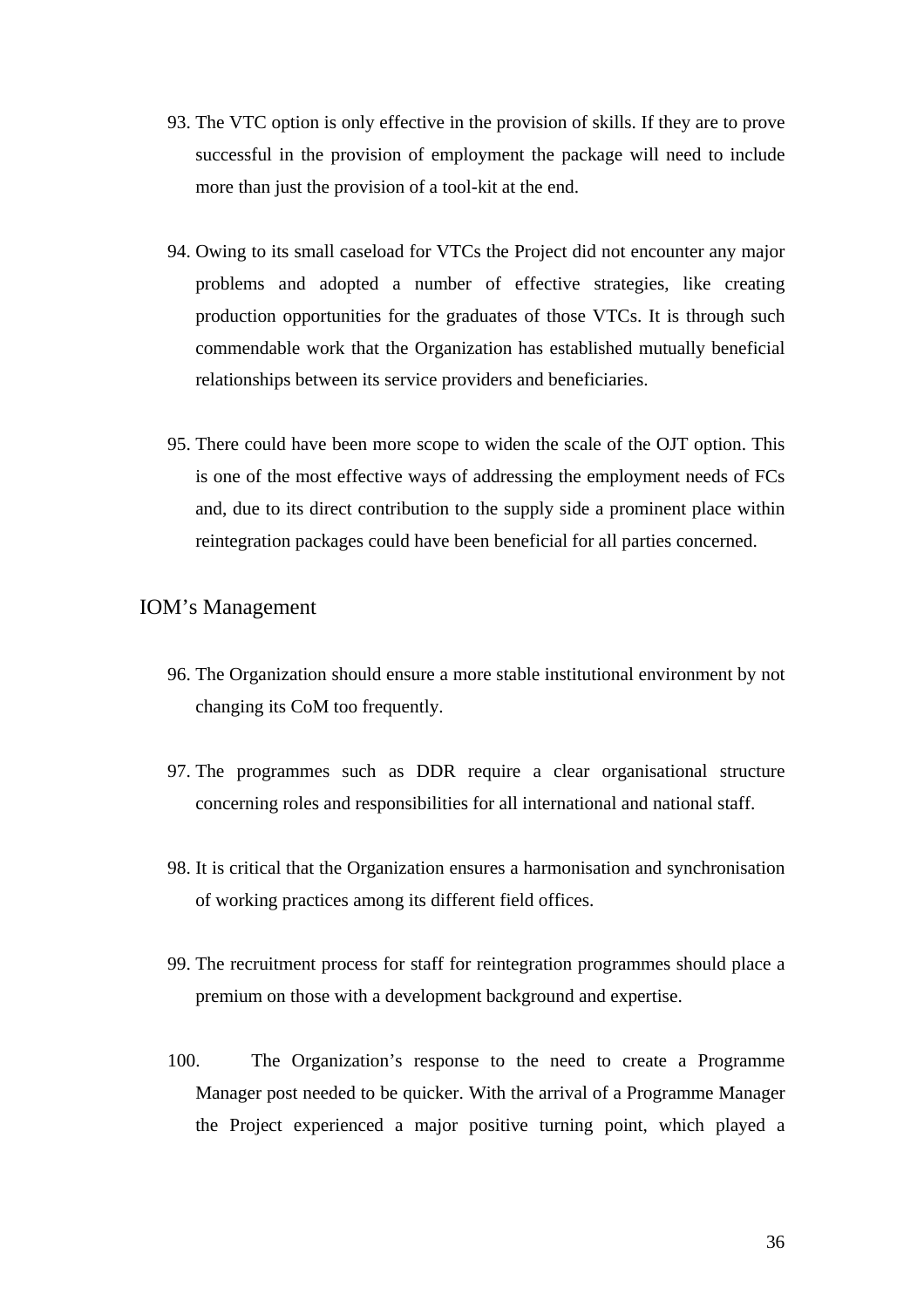significant role in the way the Organization completed the process as one of the donor's favourite IP.

#### Other Programme Elements

- 101. EACs do not constitute the most suitable assistance method for the realities of Afghanistan. Given there are already similar undertakings by other international and national agencies, the Organization should stop running this component when its donor funding comes to an end in October 2006.
- 102. The Project was right to deal with the challenge of illiteracy. However, LCs needed to have a much stronger capacity building component and to ensure the involvement of the Department of Literacy in their planning and implementation.
- 103. The effective reintegration of child soldiers requires a strong psychosocial element in the programme, but the way the donor has dealt with this issue does not seem to provide a meaningful approach to the challenge. The selection of beneficiaries for the new UNICEF programme for war-affected youth is likely to be contentious, requiring extra care and attention.
- 104. The micro credit initiative was a praiseworthy undertaking for the provision of linkages between initial reintegration assistance and long-term sustainability. However, its size and scope are very limited and unless the donor community pays further attention to this, it is likely to remain as a pilot project. Nevertheless, it is still important that the Organization ensures a smooth hand-over for this important initiative to a suitable local organisation in Herat.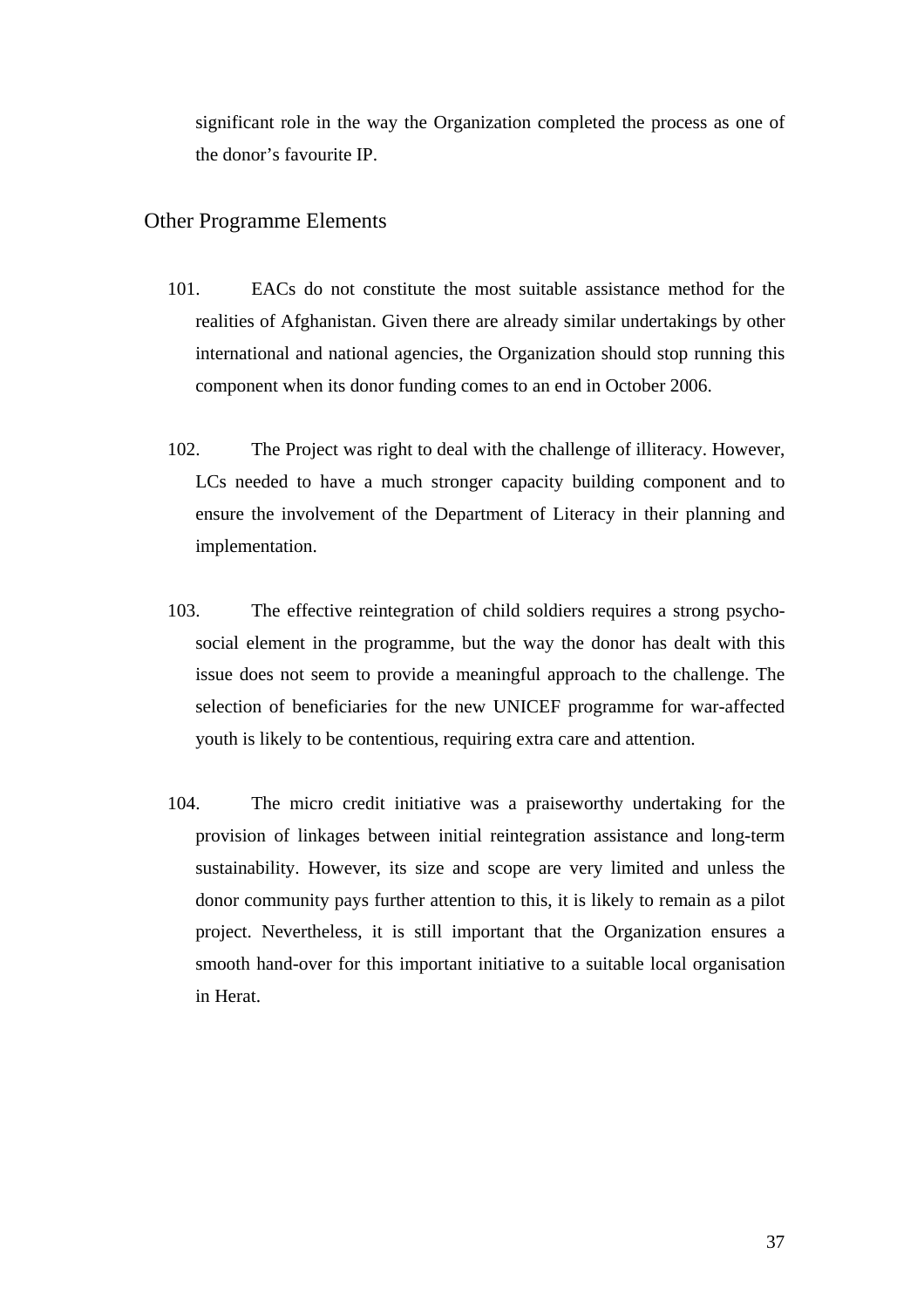### **Annex 1: Timetable**

| June          |                       |    |    |    |    |    |    |    | July  |    |    |    |              |    |    |       |               |    |       |  |                |           |
|---------------|-----------------------|----|----|----|----|----|----|----|-------|----|----|----|--------------|----|----|-------|---------------|----|-------|--|----------------|-----------|
| <sup>11</sup> | 12                    | 13 | 14 | 15 | 16 | 17 | 18 | 19 | 20    | 21 | 22 | 23 | 24           | 25 | 26 | 27    | 28            | 29 | 30    |  | $\overline{2}$ | $3-10$    |
|               |                       |    |    |    |    |    |    |    |       |    |    |    |              |    |    |       |               |    |       |  |                |           |
|               | Kabul                 |    |    |    |    |    |    |    |       |    |    |    |              |    |    |       |               |    |       |  |                |           |
|               | <b>Mazar-i Sharif</b> |    |    |    |    |    |    |    |       |    |    |    |              |    |    |       |               |    |       |  |                |           |
|               |                       |    |    |    |    |    |    |    | Kabul |    |    |    |              |    |    |       |               |    |       |  |                |           |
|               |                       |    |    |    |    |    |    |    |       |    |    |    | <b>Herat</b> |    |    |       |               |    |       |  |                |           |
|               |                       |    |    |    |    |    |    |    |       |    |    |    |              |    |    | Kabul |               |    |       |  |                |           |
|               |                       |    |    |    |    |    |    |    |       |    |    |    |              |    |    |       | <b>Bamyan</b> |    |       |  |                |           |
|               |                       |    |    |    |    |    |    |    |       |    |    |    |              |    |    |       |               |    | Kabul |  |                |           |
|               |                       |    |    |    |    |    |    |    |       |    |    |    |              |    |    |       |               |    |       |  |                | <b>UK</b> |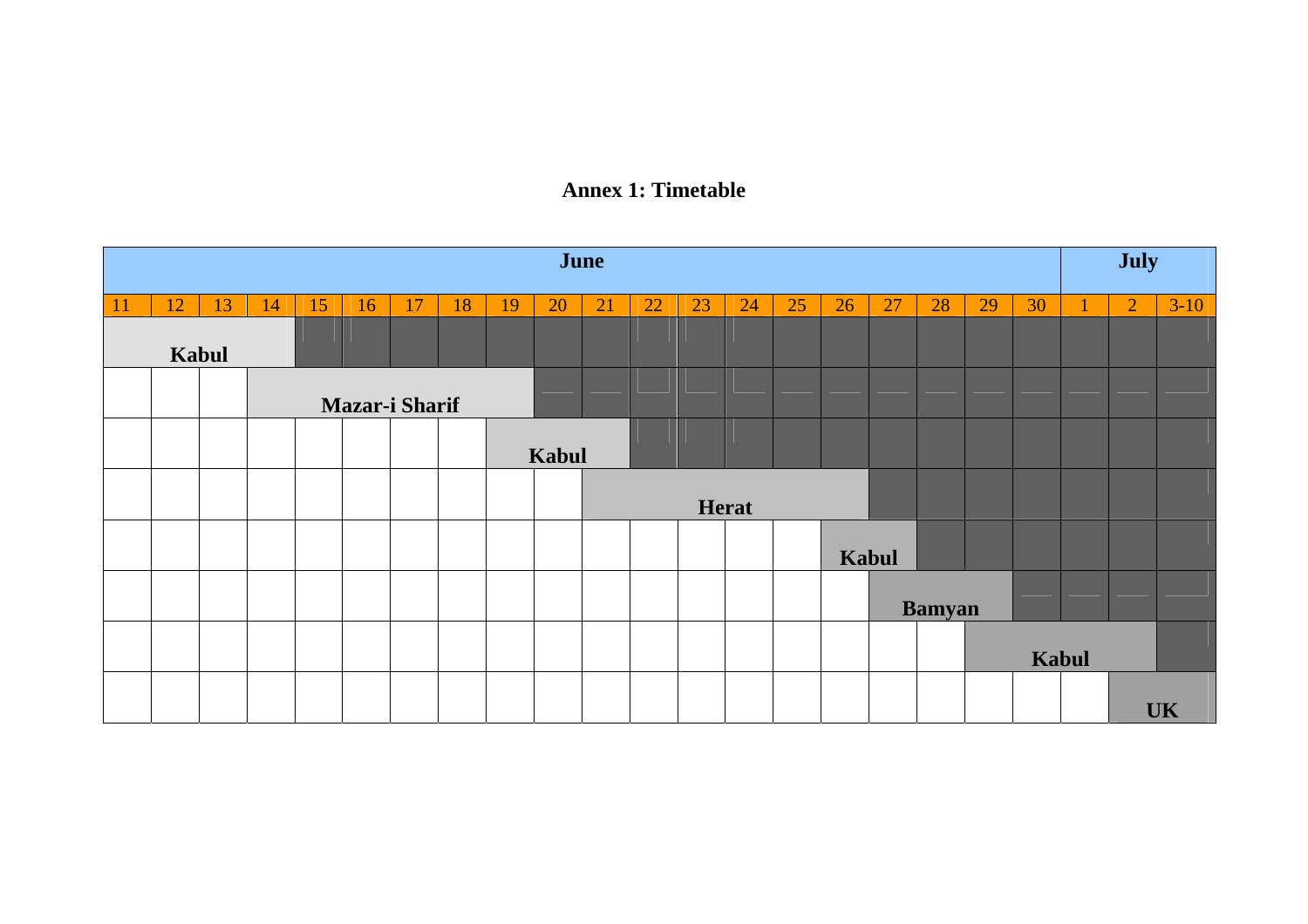# **Annex II: Breakdown of Interviewee Groups**

## **Number of Interviews (according to regions): 121**

|                 | Kabul | <b>Mazar-i Sherif</b> | <b>Herat</b> |
|-----------------|-------|-----------------------|--------------|
| FCs             | 27    | 32                    | 32           |
| <b>IOM</b>      |       |                       |              |
| Donor           |       |                       |              |
| Int./Local NGOs |       |                       |              |
| <b>Total</b>    | 38    | 40                    |              |

# **Interviews with programme beneficiaries**

|                       | <b>North</b> | West | <b>Central/Southeast</b> |
|-----------------------|--------------|------|--------------------------|
| <b>Agriculture</b>    | 12           |      |                          |
| <b>Small Business</b> |              | 29   |                          |
| $VTCs + OJT$          |              |      |                          |
| <b>Total</b>          | 32           | 32   |                          |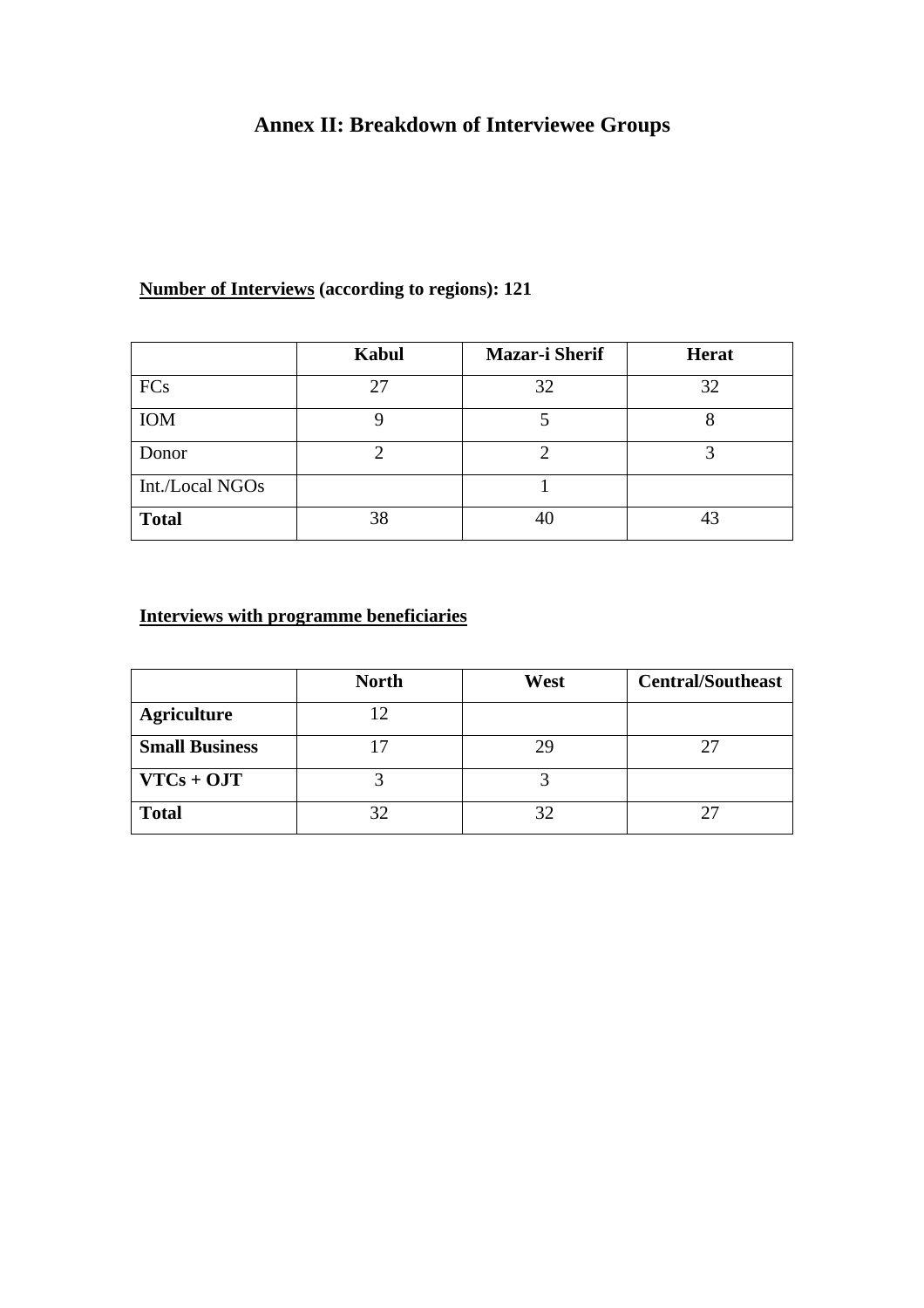#### **Annex III: Evaluation Methodology**

The evaluation employed a qualitative methodology in which interviews and observation were the main data gathering techniques. From 11 June to 1 July, 121 interviews were carried-out, 91 of which were with former combatants.

Interviews with former combatants were conducted through a 'conversational' approach and based on open-ended questions. The duration of these interviews varied from 15 to 45 minutes, depending on the type of business, willingness of former combatants, and how busy they were at the time of the interview. One of the main challenges with these beneficiary interviews was the problem of locating former combatants. Although the visits sometimes started with a list of 15-20 beneficiaries, only half of them were found at their business premises. This was particularly the case with the Mazar-i Sharif RU.

There were a number of reasons for this. First, as there is not a proper address system in the country, the information for addresses needed to be in terms of detailed directions, otherwise the challenge of finding FCs was too difficult to overcome. Secondly, it seemed that FCs may have given false names and addresses especially during the pilot phase of the Project at the Mazar-i Sharif RU. This is not surprising considering that FCs did not have much trust in the continuation of the DDR process at the time. However, it may have also been a result of fake registration, which is believed to be a common phenomenon with the DDR process in general. Some former combatants may have also been known by their 'nicknames' that had not been placed on their records.

Having selected a list of possible FC interviewees based on their location, type of business, date of project completion, number of tranches, and background of FCs, the interviews were carried out at the location of their business premises, farms or wherever they could be located – at their home, local café or mosque garden. It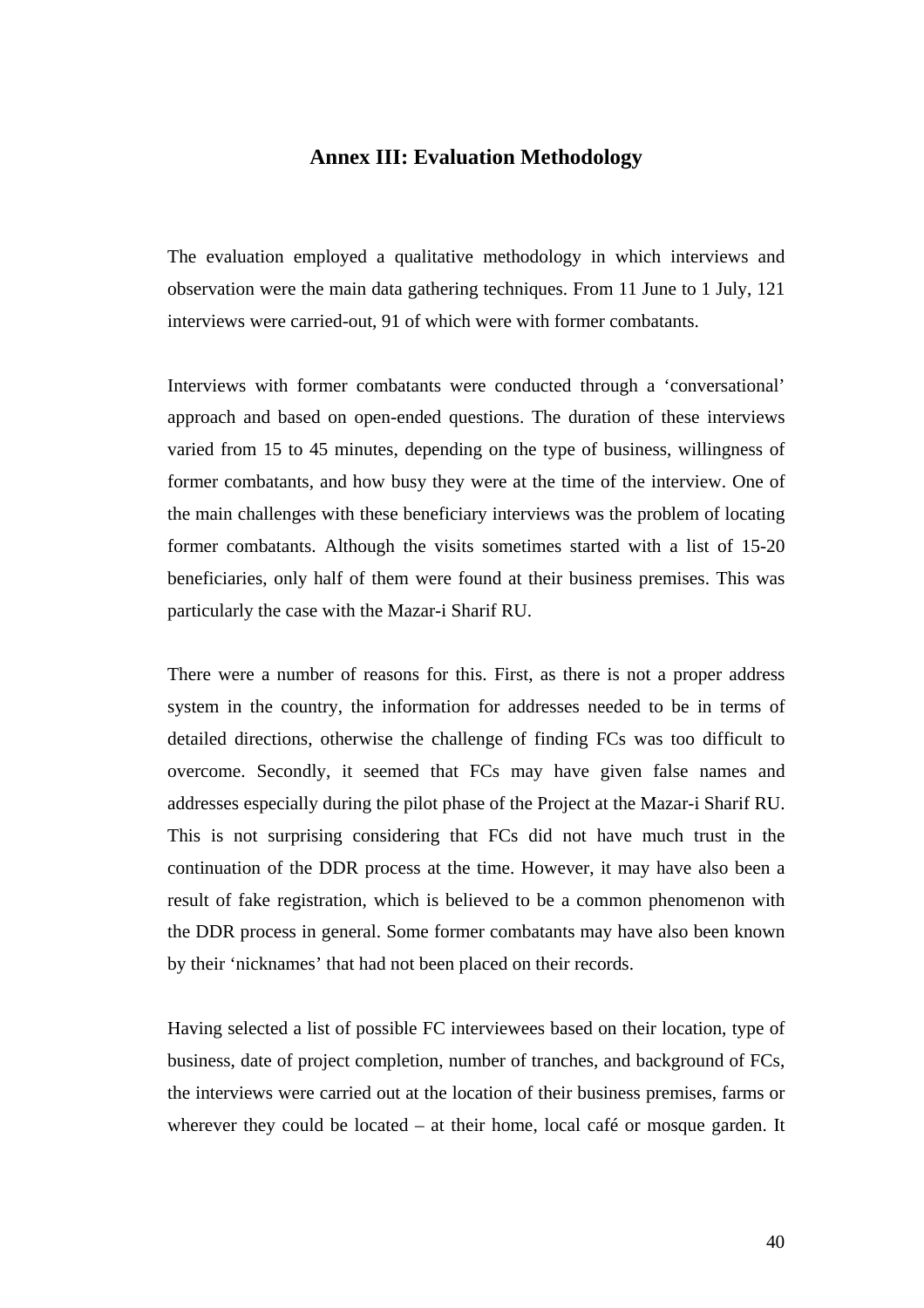was not always possible to ensure privacy for interviews as those visits always attracted the attention of neighbours, friends and passer-bys.

For security reasons it was not possible to visit projects in all provinces. The situation was particularly restrictive at the Mazar-I Sharif and Herat RUs. Most projects visited were in urban areas. Although this bias was addressed by visiting as many projects in rural areas as possible, it remained as a bias to a large extent.

Most interviewee FCs were willing to participate in the evaluation, but it should be noted that there was also a certain level of tiredness due to answering similar questions at previous monitoring and evaluation phases. The conversational approach was useful to overcome this interview fatigue to a certain extent.

In some cases it was felt that the interviewees were trying to show their gratitude and hospitality by giving what they perceived to be positive answers to questions. In order to overcome this particular bias, a selection of probing questions from different perspectives was employed. A clear explanation of the Consultant's role as an external evaluator also helped to reduce the risk of this sort of bias.

On the other hand, FC interviewees seemed to be stating their income deliberately low in order to increase their chance of receiving further assistance from the Organization. Post-visit conversations with national staff were used to identify some of these cases and the triangulation of answers with the observation of the business premises were also effective in forming a more balanced opinion on the viability and sustainability of businesses.

The interviews with the Organization's national staff were usually carried out individually but sometimes as groups in order to share the experiences of as many national staff as possible. Those interviews like the ones with international staff and donor representatives were around 45 minutes. The focus group interviews with national staff were around two hours.

A great majority of FC interviews were with those who had benefited from the small business option, as all VTCs were already completed at the time of the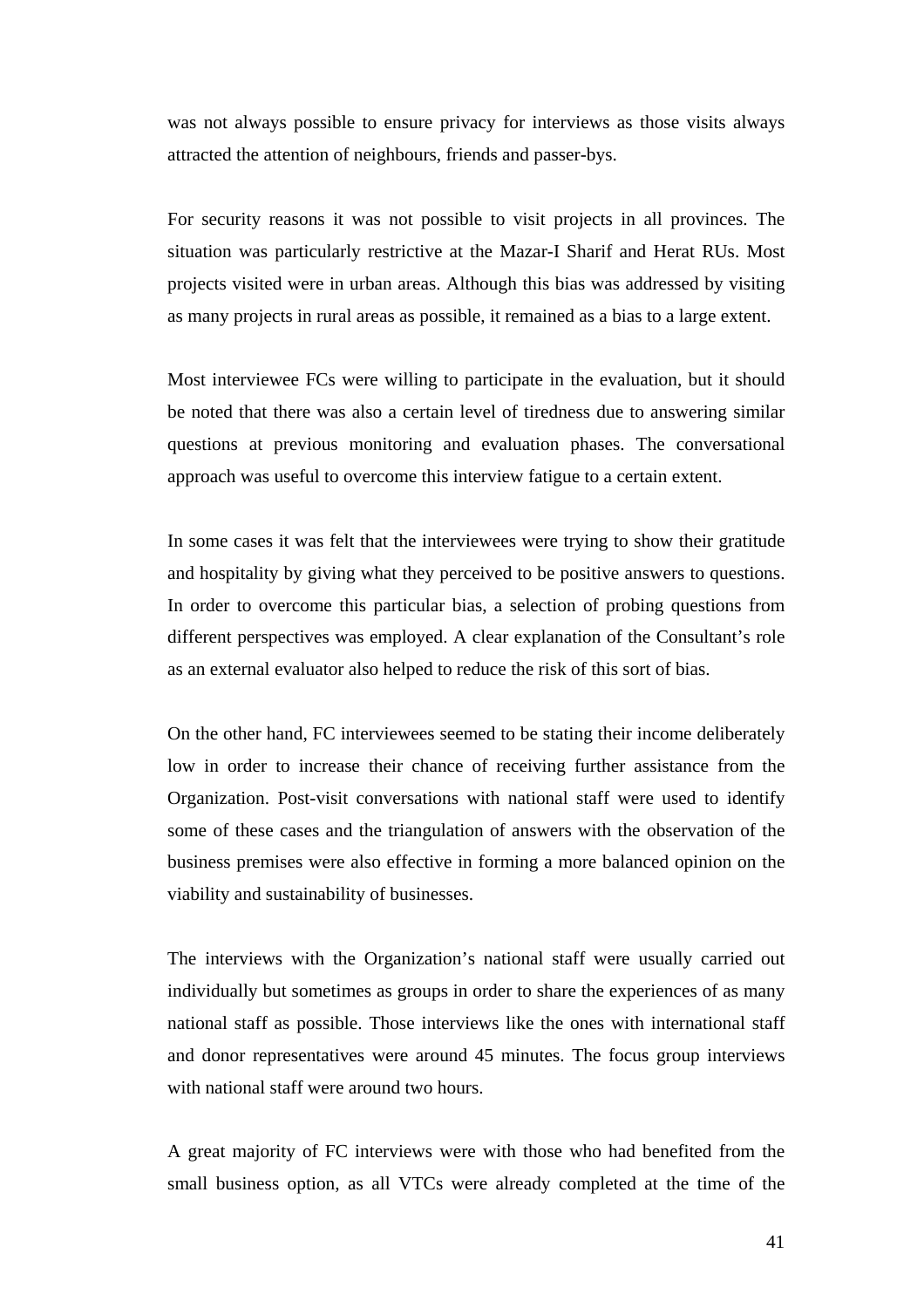evaluation or they had been in provinces that were not accessible due to a deteriorating security environment.

It was not possible to interview any representatives from the Italian Embassy as the donor of the DDR programme at the Herat RU either.

All interviews with the Organization's national and international staff, and donor representatives were carried out in English. All FCs were interviewed with the help of national staff as translators. It should be noted that this may have affected the way FCs answered interview questions. Efforts were made to reduce the risk of this bias by posing questions from different angles for triangulation.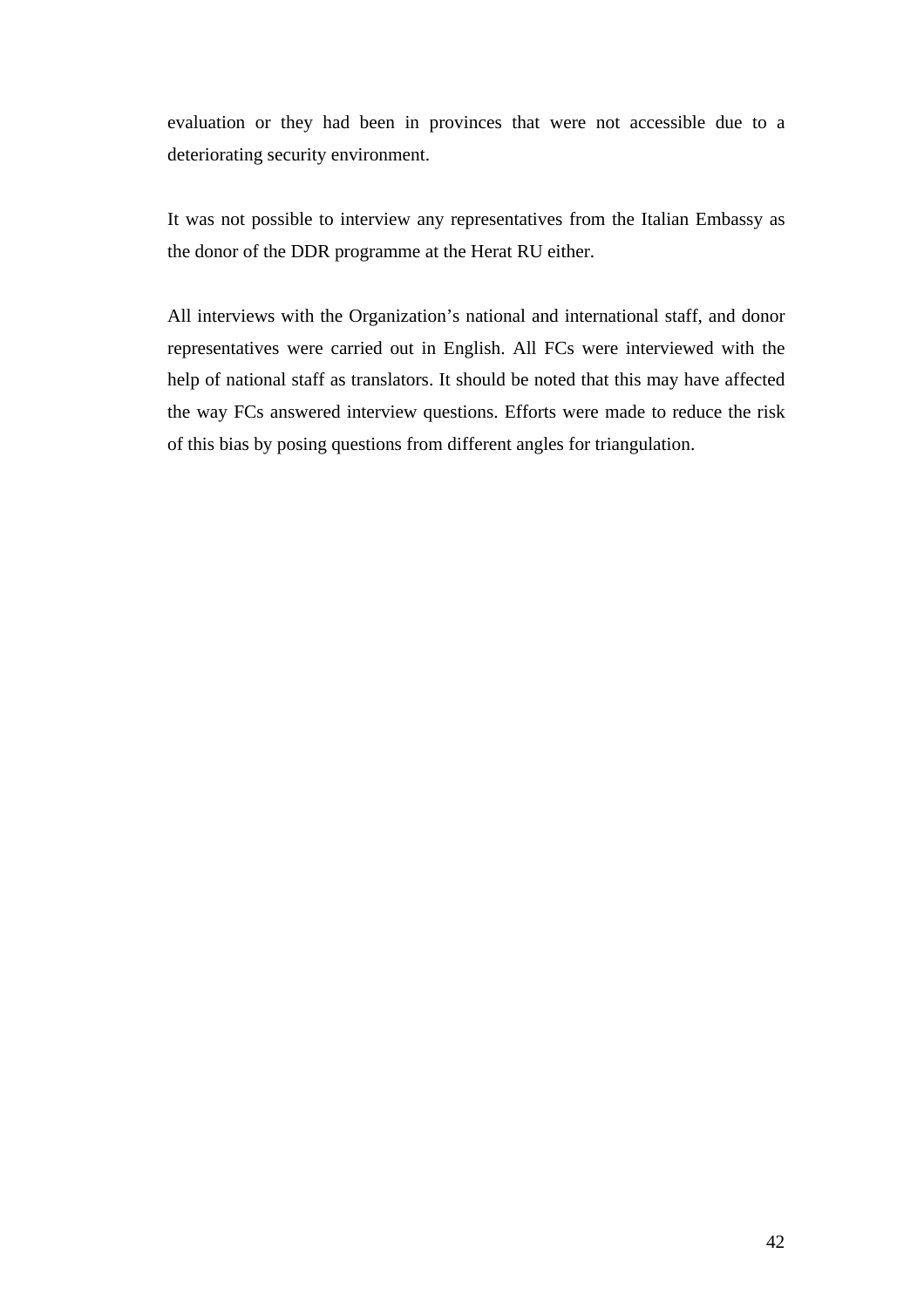#### **Annex IV: Terms of Reference**

#### **Evaluation of "Disarmament, Demobilisation and Reintegration Programme" (DDR)**

#### **1. Evaluation Rationale**

The International Organization for Migration (IOM) has been contracted by the UNDP's Afghanistan New Beginnings Programme (ANBP) and Italian Government to implement the Reintegration component of DDR Programme in North, West, Central and Southeast Regions of Afghanistan. Afghanistan's New Beginnings Programme (ANBP) is mandated through the United Nation's Development Programme. It aims to reintegrate personnel from the Afghan Military Forces (AMF) back into society after over twenty years of armed conflict. This is in accordance with the wishes of the International Community, the Government of Afghanistan and as set out in the Bonn Agreement. In October 2003, ANBP commenced several pilot projects which rolled into a national programme in May 2004. The programme disarmed, demobilized and provided funded personal reintegration options for all AMF personnel that voluntarily chose to participate. When the UN programme closed to new personnel in July 05, 63,380 former officers and soldiers of the AMF voluntarily disarmed. 62,044 proceeded to demobilize and 60,645 choose a personal Reintegration option. The UN programme concludes in June 06.

IOM is one of ANBP's major implementing partner for the reintegration part of the programme. IOM was assigned to assist reintegration of 30% of the total caseload under three different reintegration projects for former combatants (FCs) in three different geographical areas:

1**) North region**: The project in the North Region is funded by ANBP in two phases with the total budget of 7.9 million USD. IOM Mazar-i-Sharif Reintegration Unit (RU), based in IOM's Mazar-i-Sharif office, covers the provinces of Balkh, Samangan, Faryab, Jawzjan, and Saripul. The project started during the UNDP/ANBP's pilot phase in March 2004. The main phase of the project started in January 2005 and will continue until the end of June 2006. The total number of registered FCs is 7542 (pilot phase: 1705 FCs; main phase: 5837 FCs).

The Mazar-i-Sharif RU offers to the FCs the following services:

- Small grant assistance for small business start-up,
- Business training and counselling,
- Agricultural and/or livestock start-up or restart,
- **Vocational training.**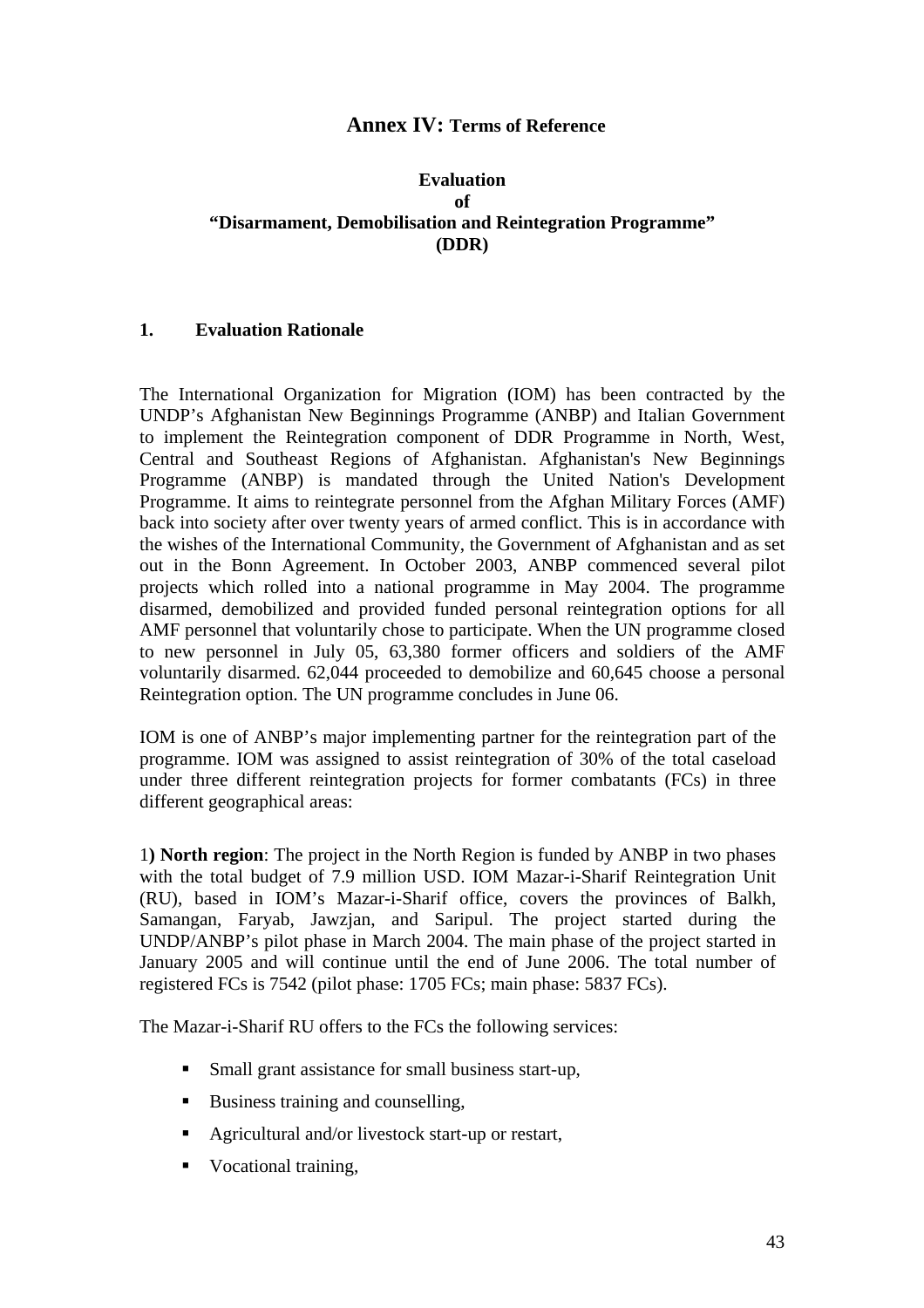- On the job training,
- **Literacy courses**

The IOM Mazar-i-Sharif RU has so far assisted a total of 7058 FCs with different reintegration options. Out of this number 3711 FCs (50%) opted for (re)-starting agriculture and/or livestock activities, 2677 FCs (40%) decided to start or expand their small businesses while 670 FCs (about 10%) opted for participating in the vocational and on-the-job training courses.

The Mazar-i-Sharif RU is directly implementing the small business component of the programme and it has selected an international NGO, German Agro Action (GAA) for the implementation of all the activities concerned with agriculture and livestock (re-)start-up. Two local NGOs, Helping Afghan Farmers Organization (HAFO) and Mandish Rehabilitation Committee (MRC), have been selected to develop all activities concerned with Vocational training courses. In agreement with the ANBP and after GAA's contract expired in October 2005, IOM started direct implementation of agricultural component of the project.

The following training courses were established in Balkh, Jawzjan and Faryab provinces:

- Mechanic,
- Carpenter,
- **Tailor.**
- **Metalworker.**

In the case of small business and agriculture/livestock, the RU unit delivers the materials, equipment, as well as livestock directly to FCs. Small business training is provided to all FCs selecting small business component of the project during five days. It includes the preparation of the business plan.

**2) West region**: This project is funded by the Italian Government in the total amount of 3 million EUROs (3.7 million USD). IOM Herat RU covers the provinces of Herat, Shindand, Badghis, Ghor and Farah. The programme started in October  $15<sup>th</sup>$ , 2004 and was recently extended until the end of October 2006. The total number of FCs registered is 2266.

The Herat RU offers to the FCS the following services:

- **Small grant assistance for small business start-up,**
- Business training and counselling,
- Vocational training
- On the job training,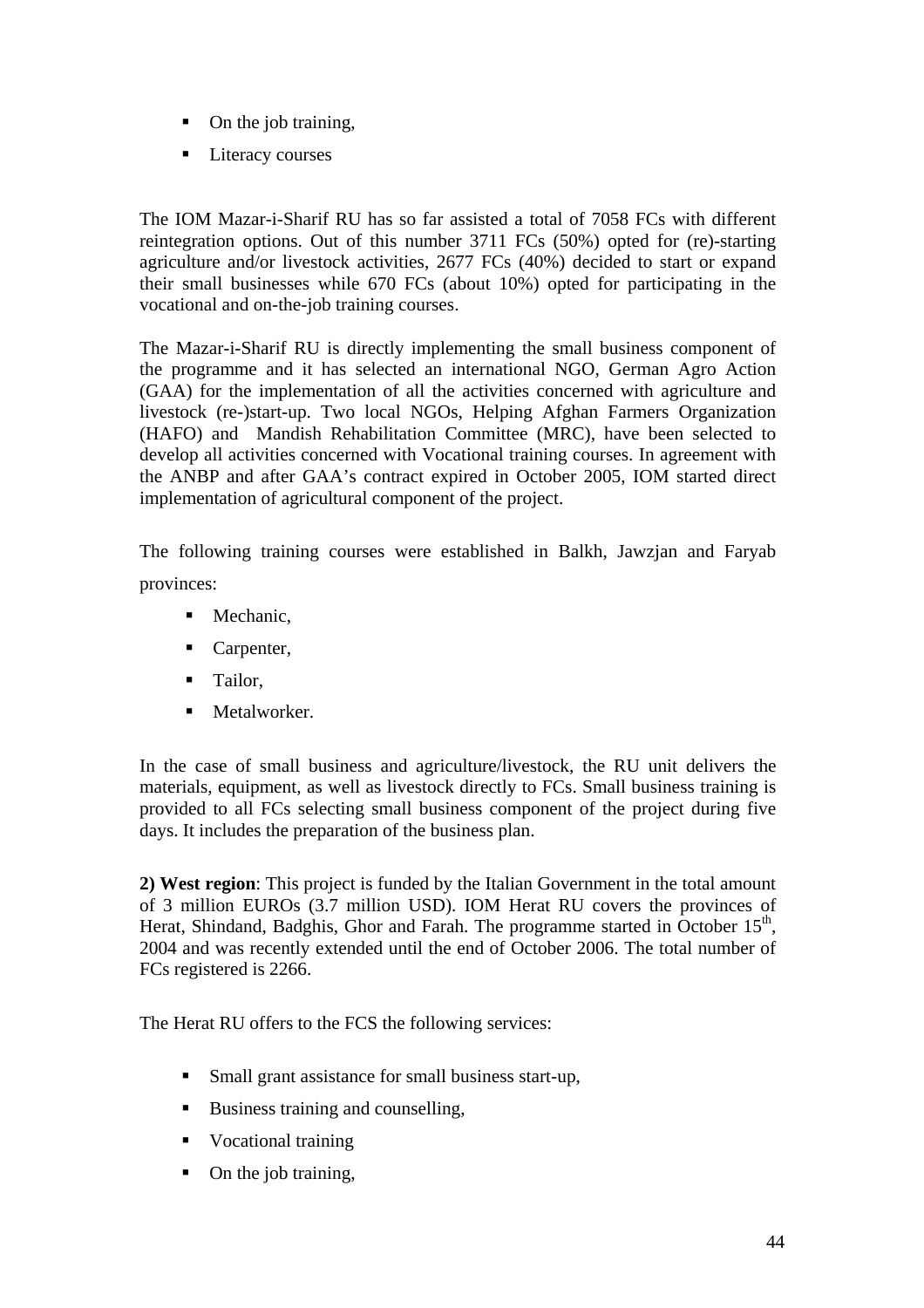**Literacy courses.** 

The current number of FCs assisted under this project is 2226. Out of this number 2024 FCs (about 90%) opted for the small business grants for starting and re-starting their businesses and 202 FCs (10%) for vocational and on-the-job training assistance. Prior to the approval of the grants, former combatants receive a 10 days business training during which the business plan is prepared. Vocational training schemes are provided by two local NGOs, AREA and SDF, both of which are IOM's implementing partners. 198 FCs, 48 Internally Displaced Persons (IDPs) and 48 disabled persons have enrolled in the vocational training schemes, established in Herat, Shindan, Farah, Badghis and Ghor where they receive training in the following courses:

- $maxonry$ ,
- small engine/ generator repair,
- motorcycle repair,
- ullet tailoring.
- carpentry,
- welding.

One hour of literacy courses is provided during the vocational training.

Due to some problems with one of ANBP's implementing partners in Heart, UNDP/ANBP requested IOM to take over the caseload and deliver agricultural services to 512 FCs in Ghor and Herat. This project is funded by UNDP/ANBP in total amount of 0.5 million USD. The project started in March 2006 and is due to be completed by the end of June 2006.

**3) Central and Southeast regions:** This project is funded by ANBP in total amount of 5.4 million USD. IOM Kabul RU covers the provinces of Kabul, Parwan, Kapisa, Wardak, Ghazni, Khost, Logar and Paktia. This project started in January 2005 and is due to be completed at the end of April 2006. The total number of registered FCs is 4949.

The Kabul RU offers to the FCs the following services:

- **Small grant assistance for small business start-up/expansion,**
- Business training and counselling.

A total of 4814 FCs have been assisted so far. Prior to the approval of the small business a five days training is held, during which former combatants prepare their business plan.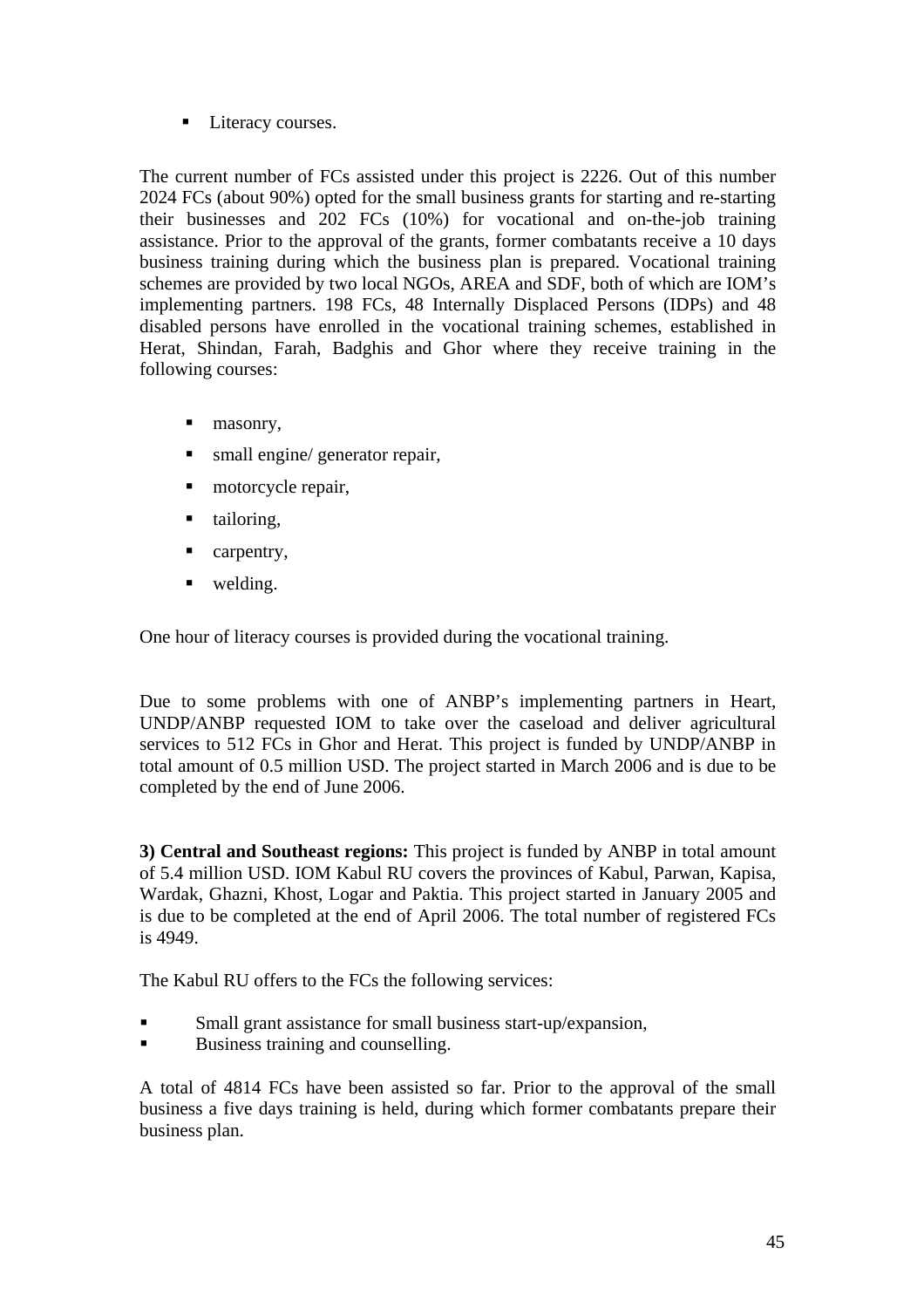In addition to these existing projects, IOM has developed and started implementing a number of pilot projects in order to sustain reintegration activities of former combatants. These projects were added outside of the original framework of the DDR programme, in response to needs that were not being met. These projects are as follows:

**Employment Assistance Centres.** This project is designed to contribute to the social and economic reintegration of former combatants who are skilled and/or who have graduated from the vocational training centres and are looking for jobs and employment. The project of setting up Employment Assistance Services (EAC) where former combatants are provided with timely and unbiased information, counselling and employment referral services, with a view to identify and match the socioeconomic needs and concerns of the former combatants is financed by DDR/USAID.

Through this project, IOM aims to provide viable socio-economic opportunities for former combatants. In this respect, building linkages among all stakeholders involved will serve to amplify the positive impact of reintegration projects within, and beyond, the assisted communities. Furthermore, associating the local economic fabric to returnee reintegration initiatives will contribute to the revitalization of Afghanistan's labour market and encourage the insertion of former combatants in local communities. Two EACs were set up as a pilot projects in Mazar-i-Sharif (July 2005) and Herat (November 2005) offices.

**Micro credit.** There are almost 10.000 FCs who received business training and business support grants under the IOM reintegration programme. Most of these FCs have viable projects and need additional capital assistance to sustain their businesses. In fact some of these businesses employ at least two or three workers per shop. Through its micro credit and savings scheme project, IOM can constantly assist these businesses and at the same time achieve a more sustainable civilian reintegration. The micro credit pilot project is set up in Herat in October 2006 with DDR/USAID funding.

**Reintegration of Child Combatants and Vulnerable Children in the Communities.** The overall goal of the project is to provide reintegration projects that will allow former underage soldiers and war-affected youth to restart education or learn a new skill that will help them financially support themselves and their families, as well as provide an alternative to military life. There is also a component of strengthening of community support systems by allowing the participation of the immediate family members and community leaders through dialogue, consultations and, perhaps, workshops. This projects plans to assist 730 former child soldiers in two western provinces of Afghanistan: Ghor and Badghis. The project is funded by UNICEF and the Italian Government.

### 2. **Objectives of the Evaluation:**

The main objective of the evaluation is to **evaluate the effectiveness, outcome and impact of the three reintegration projects and their additional components, their**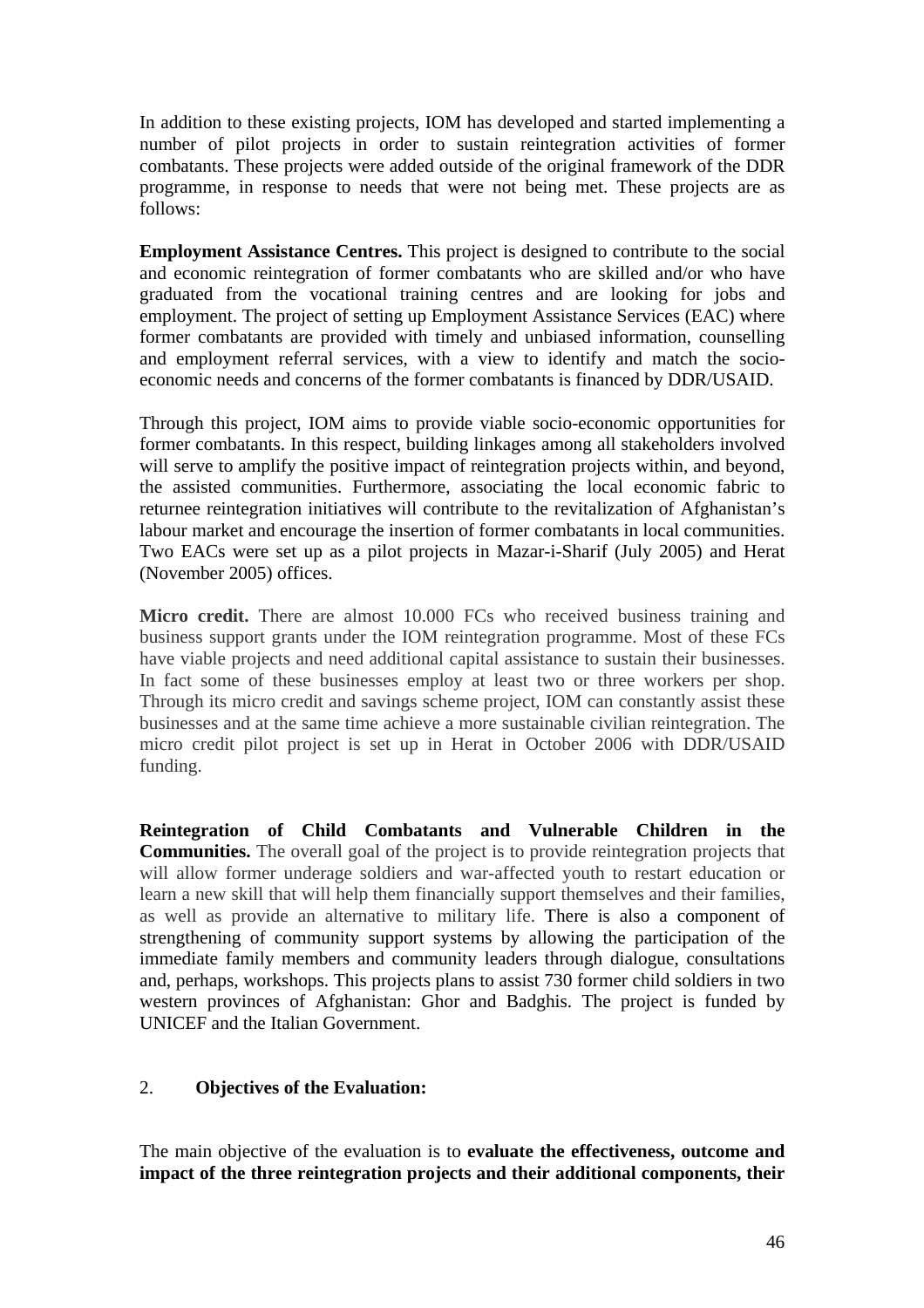#### **adherence to donor requirements and their relevance to the reconstruction process of Afghanistan.**

The reintegration methodology will be closely analyzed. The evaluation will also examine IOM's implementation strategy as well as its overall performance in fulfilling the outputs described in the project documents.

More specifically, the purpose of the evaluation exercise will be:

- To analyze reintegration methodology used to assist FCs under DDR Programme;
- To analyze the design of the reintegration package provided to FCs and its effectiveness in contributing to their successful reintegration;
- To assess the flexibility of the reintegration package for returnees with varying demographic profiles;
- To evaluate the beneficiaries' performance with small business start up and other reintegration options offered through reintegration projects;
- To assess whether reintegration projects are fulfilling donors requirements;
- To evaluate the outcome and impact of the EACs, Micro Finance and UNICEF projects on vulnerable FCs' target groups requiring further support.
- To explore the ways in which IOM's DDR Projects contributes to the overall DDR Programme in Afghanistan;

### **IOM's Management:**

- To assess the performance and achievements attained in the implementation of the project based on initial purposes and outputs as described in the project proposals;
- To analyze strength and weaknesses of the IOM project's strategy and draw lessons to prepare for similar DDR projects in the future;
- To asses the appropriateness and effectiveness of IOM's monitoring and controlling mechanisms and procedures along with coordination between offices;
- To assess the strategies and actions taken to ensure donor visibility;
- To analyze IOM's cooperation and coordination with projects' donors, government and local authorities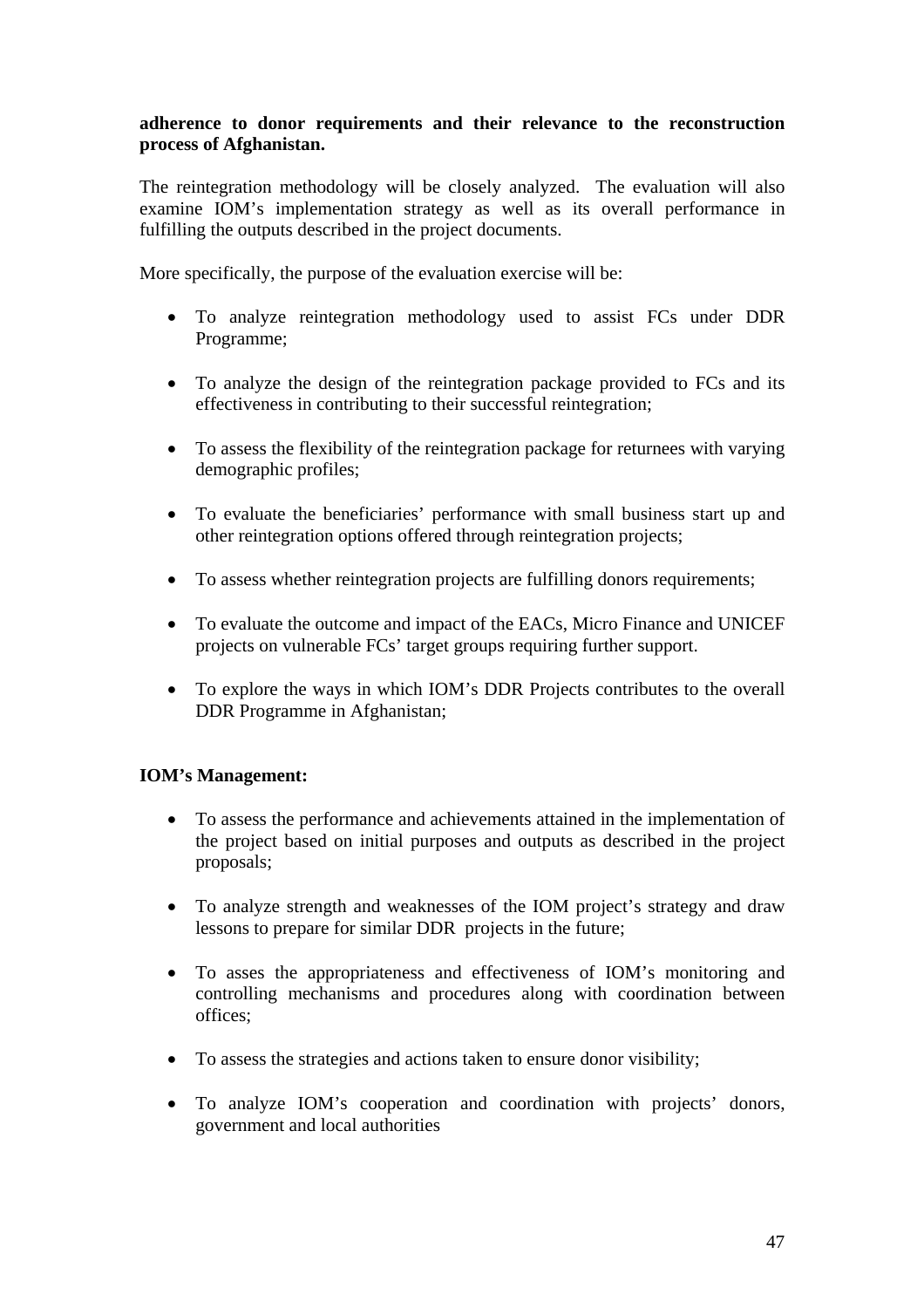• To assess the role and function of the Implementing Partner's coordination meetings and the flexibility and involvement of donors in the implementation process.

### **3. Methodology**

The evaluation will require visits to Kabul, Mazar-i-Sharif and Herat in Afghanistan, interviews with beneficiaries, IOM staff and donor representatives as well as local government representatives, and review of project related documents and statistical data.

Sources of information will include:

- Project documents and progress reports;
- Interviews conducted with programme beneficiaries around Afghanistan;
- Interviews with donor representatives;
- Interviews with government counterparts in Afghanistan;
- Interviews with involved IOM staff in Afghanistan
- Any other relevant IOM documentation that could be made available by IOM

The possibility of financing and conducting a small survey among beneficiaries in order to collect data on the reintegration component will be examined as an alternative to focus group discussions and interviews. In that perspective, budget allocation for the survey and for the overall evaluation exercise will be monitored closely by IOM Kabul.

#### **4. Evaluation team and implementation arrangements**

The evaluation team should consist of a consultant with a profound background in international programme evaluation in post conflict environment and experience in field-based research. Knowledge of DDR programmes and reintegration activities in general is crucial. Familiarity with Afghanistan is an asset. The consultant/consultant firm should also have excellent analytical and English-language drafting skills.

The Chief of Mission and DDR Programme Manager in Afghanistan will manage the evaluation exercise with the technical assistance of relevant departments at IOM Headquarters. IOM Kabul will agree on the Terms of Reference for the evaluation, coordinate the recruitment of the consultant, guarantee the availability of necessary documentation and information, coordinate the arrangement of necessary interviews and travels, comment on the draft report and endorse the final report.

### **5. Indicative timetable**

It is estimated that 25 working days will be sufficient for completing the exercise. A tentative schedule could be as follows: